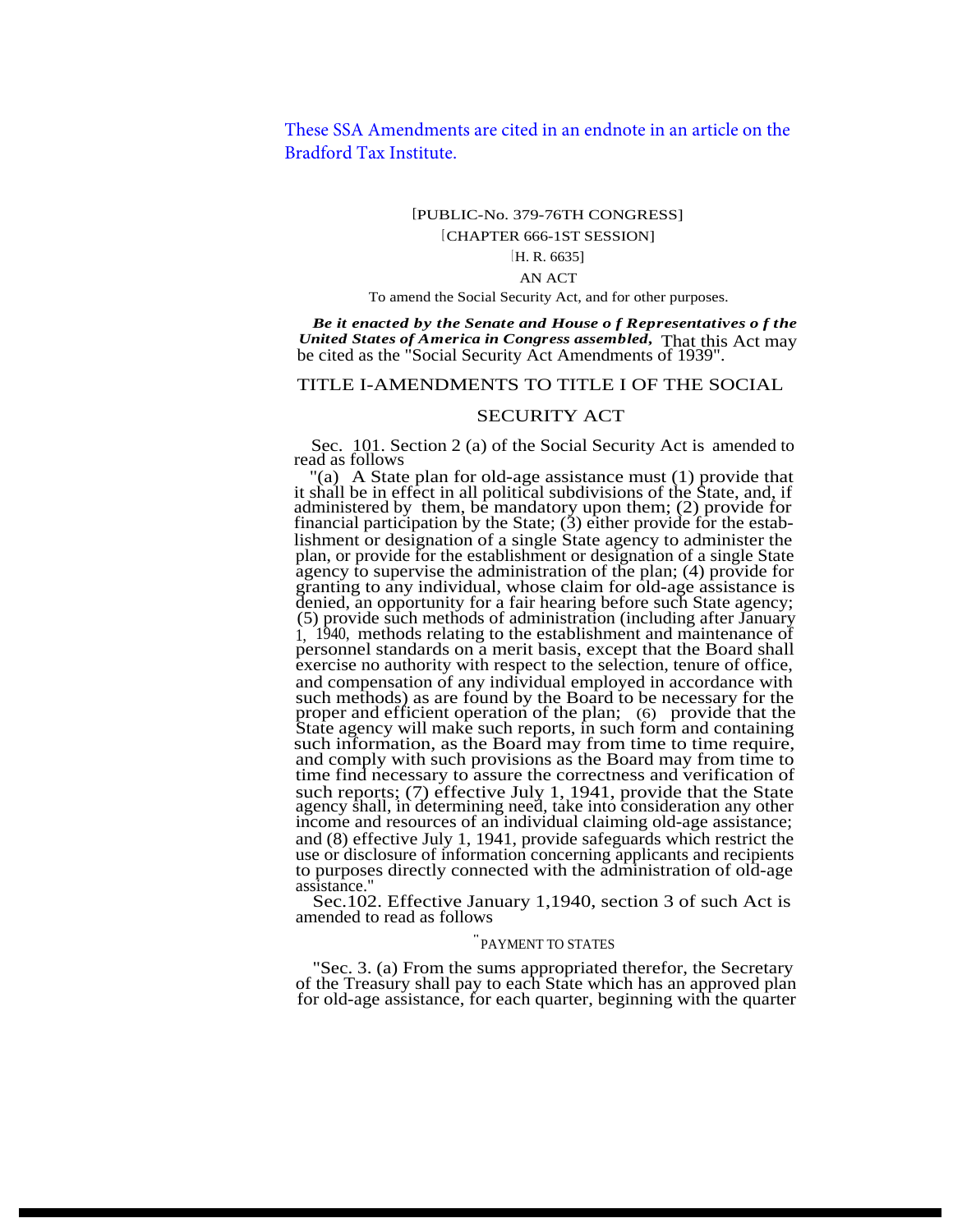commencing January 1, 1940, (1) an amount, which shall be used exclusively as old-age assistance, equal to one-half of the total of the sums expended during such quarter as old-age\_ assistance under the State plan with respect to each needy individual who at the time of such expenditure is sixty-five years of age or older and is not an inmate of a public institution, not counting so much of such expenditure with respect to any individual for any month as exceeds \$40, and (2) 5 per centuin of such amount, which shall be used for paying the costs of administering the State plan or for old-age assistance, or both and for no other purpose.

"(b) The method of computing and paying such amounts shall be as follows:

 $(1)$  The Board shall, prior to the beginning of each quarter, estimate the amount to be paid to the State for such quarter under the provisions of clause  $(1)$  of subsection  $(a)$ , such estimate to be based on (A) a report filed by the State containing its estimate of the total sum to be expended in such quarter in accordance with the provisions of such clause, and stating the amount appropriated or made available by the State and its political subdivisions for such expenditures in such quarter, and if such amount is less than one-half of the total sum of such estimated expenditures, the source or sources from which the difference is expected to be derived, (B) records showing the number of aged individuals in the State, and (C) such other investigation as the Board may find necessary.

"(2) The Board shall then certify to the Secretary of the Treasury the amount so estimated by the Board, (A) reduced or increased, as the case may be, by any sum by which it finds that its estimate for any prior quarter was greater or less than the amount which should have been paid to the State under clause (1) of subsection (a) for such quarter, and (B) reduced by a sum equivalent to the pro rata share to which the United States is equitably entitled, as determined by the Board, of the net amount recovered during any prior quarter by the State or any political subdivision thereof with respect to old-age assistance furnished under the State plan; except that such increases or reductions shall not be made to the extent that such sums have been applied to make the amount certified for any prior quarter greater or less than the amount estimated by the Board for. such prior quarter : *Provided,* That any part of the amount recovered from the estate of a deceased recipient which is not in excess of the amount expended by the State or any political subdivision thereof for the funeral expenses of the deceased shall not be considered as a basis for reduction under clause (B) of this paragraph.

"(3) The Secretary of the Treasury shall thereupon, through the Division of Disbursement of the Treasury Department and prior to audit or settlement by the General Accounting Office, pay to the State, at the time or times fixed by the Board, the amount so certified, increased by 5 per centum."

Sec. 103. Section 6 of such Act is amended to read as follows:

"Sec. 6. When used in this title the term 'old-age assistance' means money payments to needy aged individuals."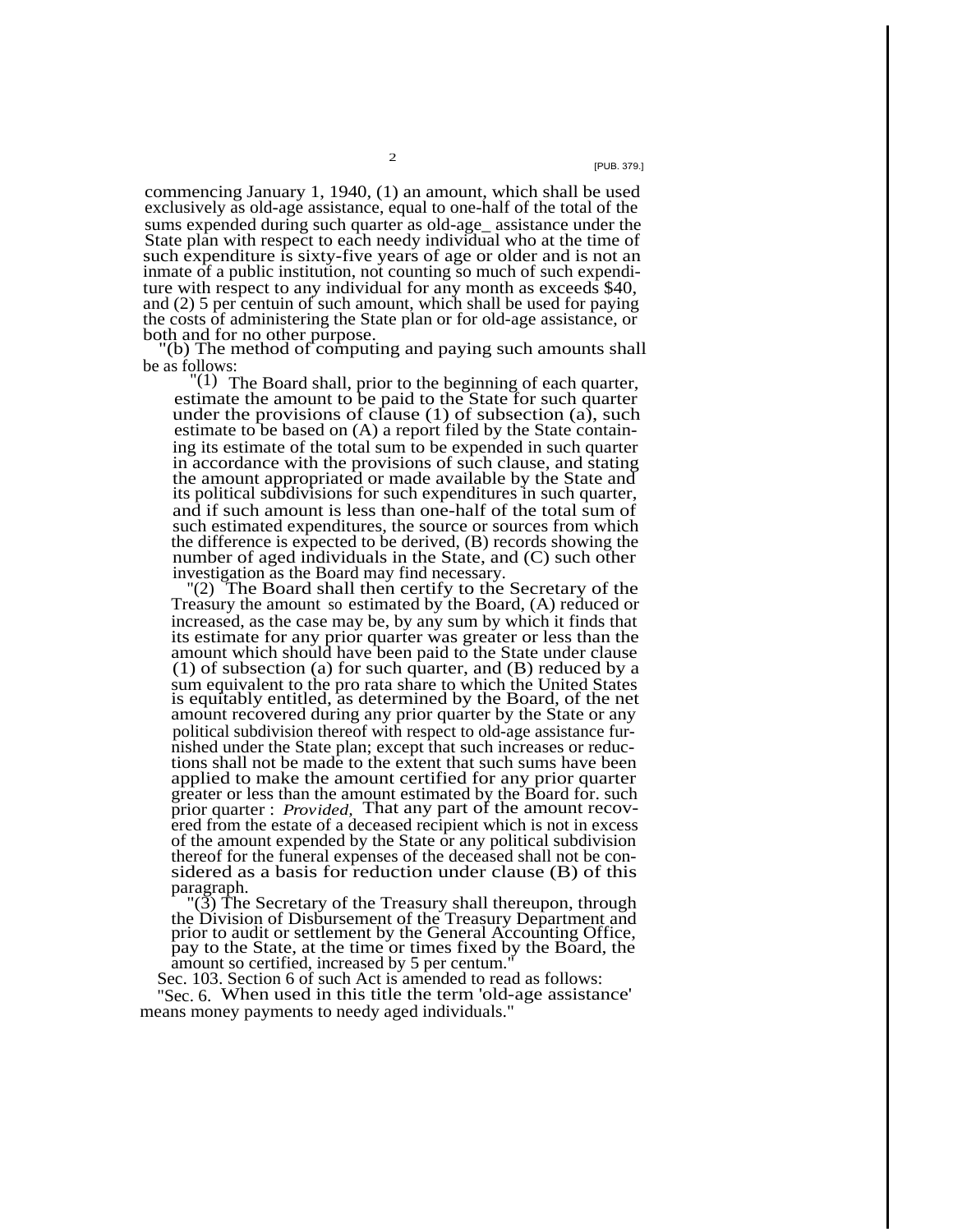### TITLE II-AMENDMENT TO TITLE II OF THE SOCIAL SECURITY ACT

Sec. 201. Effective January 1, 1940, title II of such Act is amended to read as follows

### "TITLE II-FEDERAL OLD-AGE AND SURVIVORS INSURANCE BENEFITS

### "FEDERAL OLD-AGE AND SURVIVORS INSURANCE TRUST FUND

"Sec. 201. (a) There is hereby created on the books of the Treasury of the United States a trust fund to be known as the `Federal Old-Age and Survivors Insurance Trust Fund' (hereinafter in this title called The Trust Fund shall consist of the securities. held by the Secretary of the Treasury for the Old Age Reserve Account and the amount standing to the credit of the Old Age Reserve Account on the books of the Treasury on January 1, 1940, which securities and amount the Secretary of the Treasury is authorized and directed to transfer to the Trust Fund, and, in addition, such amounts as may be appropriated to the Trust Fund as hereinafter provided. There is hereby appropriated to the Trust Fund for the fiscal year ending June 30, 1941, and for each fiscal year thereafter, out of any moneys in the Treasury not otherwise appropriated, amounts equivalent to 100 per centum of the taxes (including interest, penalties, and additions to the taxes) received under the Federal Insurance Contributions Act and covered into the Treasury.

"(b) There is hereby created a body to be known as the Board of Trustees of the Federal Old-Age and Survivors Insurance Trust Fund (hereinafter in this title called the 'Board of Trustees') which Board of Trustees shall be composed of the Secretary of the Treasury, the Secretary of Labor, and the Chairman of the Social Security Board, all ex officio. The Secretary of the Treasury shall be the Managing Trustee of the Board of Trustees (hereinafter in this title called the `Managing Trustee'). It shall be the duty of the Board of Trustees to-

(1) Hold the Trust Fund;<br>(2) Report to the Congre

Report to the Congress on the first day of each regular session of the Congress on the operation and status of the Trust Fund during the preceding fiscal year and on its expected operation and status during the next ensuing five fiscal years;

"(3) Report immediately to the Congress whenever the Board of Trustees is of the opinion that during the ensuing five fiscal years the Trust Fund will exceed three times the highest annual expenditures anticipated during that five-fiscal-year period, and whenever the Board of Trustees is of the opinion that the amount of the Trust Fund is unduly small.

The report provided for in paragraph (2) above shall include a statement of the assets of, and the disbursements made from, the Trust Fund during the preceding fiscal year, an estimate of the expected future income to, and disbursements to be made from, the Trust Fund during each of the next ensuing five fiscal years, and a statement of the actuarial status of the Trust Fund.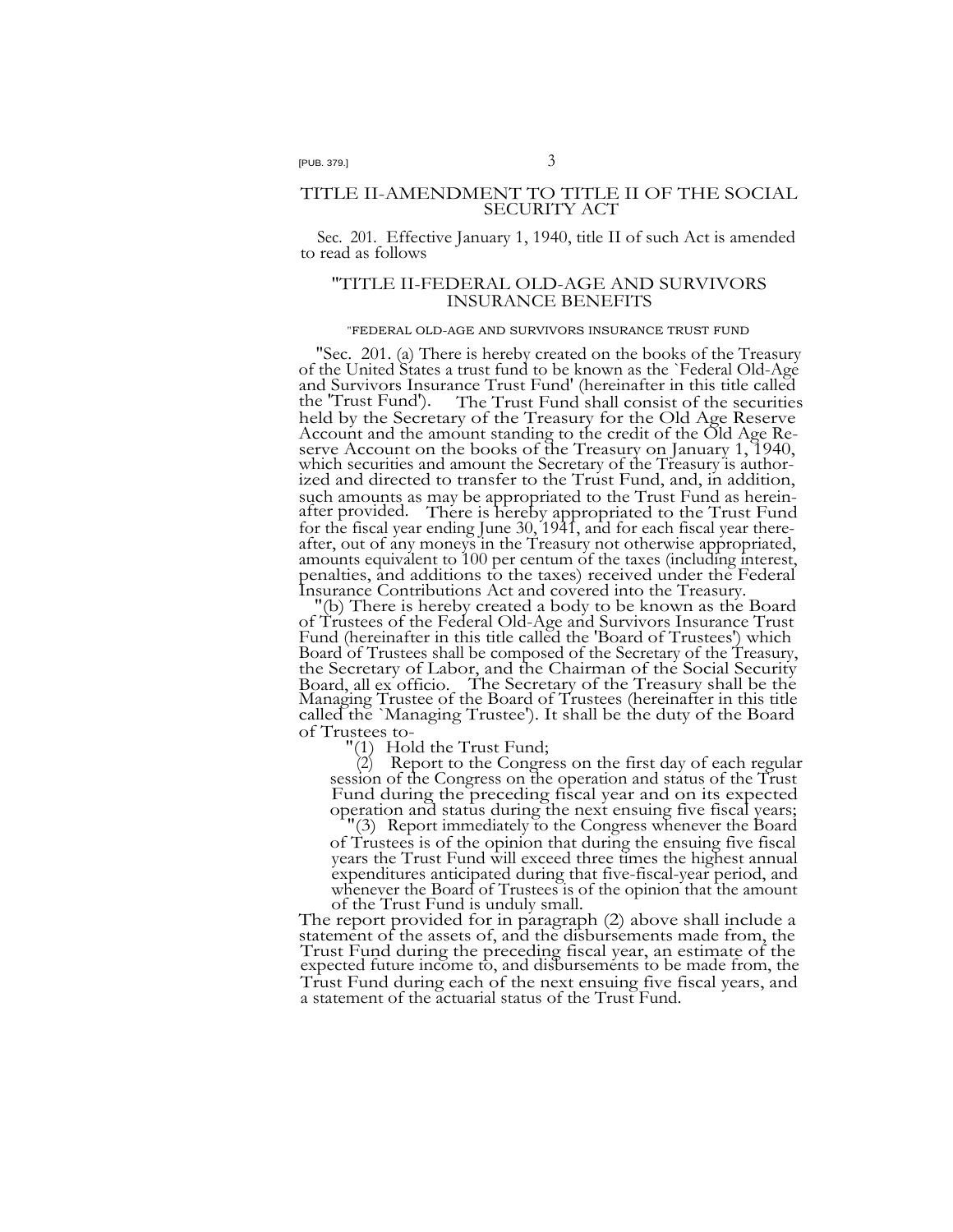"(c) It shall be the duty of the Managing Trustee to invest such portion of the Trust Fund as is not, in his judgment, required to meet current withdrawals. Such investments may be made only in Such investments may be made only in interest-bearing obligations of the United States or in obligations guaranteed as to both principal and interest by the United States. For such purpose such obligations may be acquired (1) on original issue at par, or (2) by purchase of outstanding obligations at the market price. The purposes for which obligations of the United States may be issued under the Second Liberty Bond Act, as amended, are hereby extended to authorize the issuance at par of special obligations exclusively to the Trust Fund. Such special obligations shall bear interest at a rate equal to the average rate of interest, computed as to the end of the calendar month next preceding the date of such issue, borne by all interest-bearing obligations of the United States then forming a part of the Public Debt; except that where such average rate is not a multiple of one-eighth of 1 per centum, the rate of interest of such special obligations shall be the multiple of one-eighth of 1 per, centum next lower than such average rate. Such special obligations shall be issued only if the Managing Trustee determines that the purchase of other interestbearing obligations of the United States, or of obligations guaranteed as to both principal and interest by the United States on original issue or at the market price, is not in the public interest.

"(d) Any obligations acquired by the Trust Fund (except special obligations issued exclusively to the Trust Fund) may be sold by the Managing Trustee at the market price, and such special obligations may be redeemed at par plus accrued interest.

"(e) The interest on, and the proceeds from the sale or redemption of, any obligations held in the Trust Fund shall be credited to and form a part of the Trust Fund.

"(f) The Managing Trustee is directed to pay from the Trust Fund into the Treasury the amount estimated by. him and the chairman of the Social Security Board which will be expended during a three month period by the Social Security Board and the Treasury Department for the administration of Title II and Title VIII of this Act, and the Federal Insurance Contributions Act. Such payments shall be covered into the Treasury as repayments to the account for reimbursement of expenses incurred in connection with the administration of Titles II and VIII of this Act and the Federal Insurance Contributions Act. Such repayments shall not be available for expenditures but shall be carried to the surplus fund of the Treasury. If it subsequently appear that the estimates in any particular three month period were too high or too low, appropriate adjustments shall be made by the Managing Trustee in future payments.

(g) All amounts credited to the Trust Fund shall be available for making payments required under this title.

" OLD-AGE AND SURVIVORS INSURANCE BENEFIT PAYMENTS

#### "Primary Insurance Benefits

"Sec. 202. (a) Every individual, who (1) is a fully insured individual (as defined in section 209 (g)) after December 31, 1939,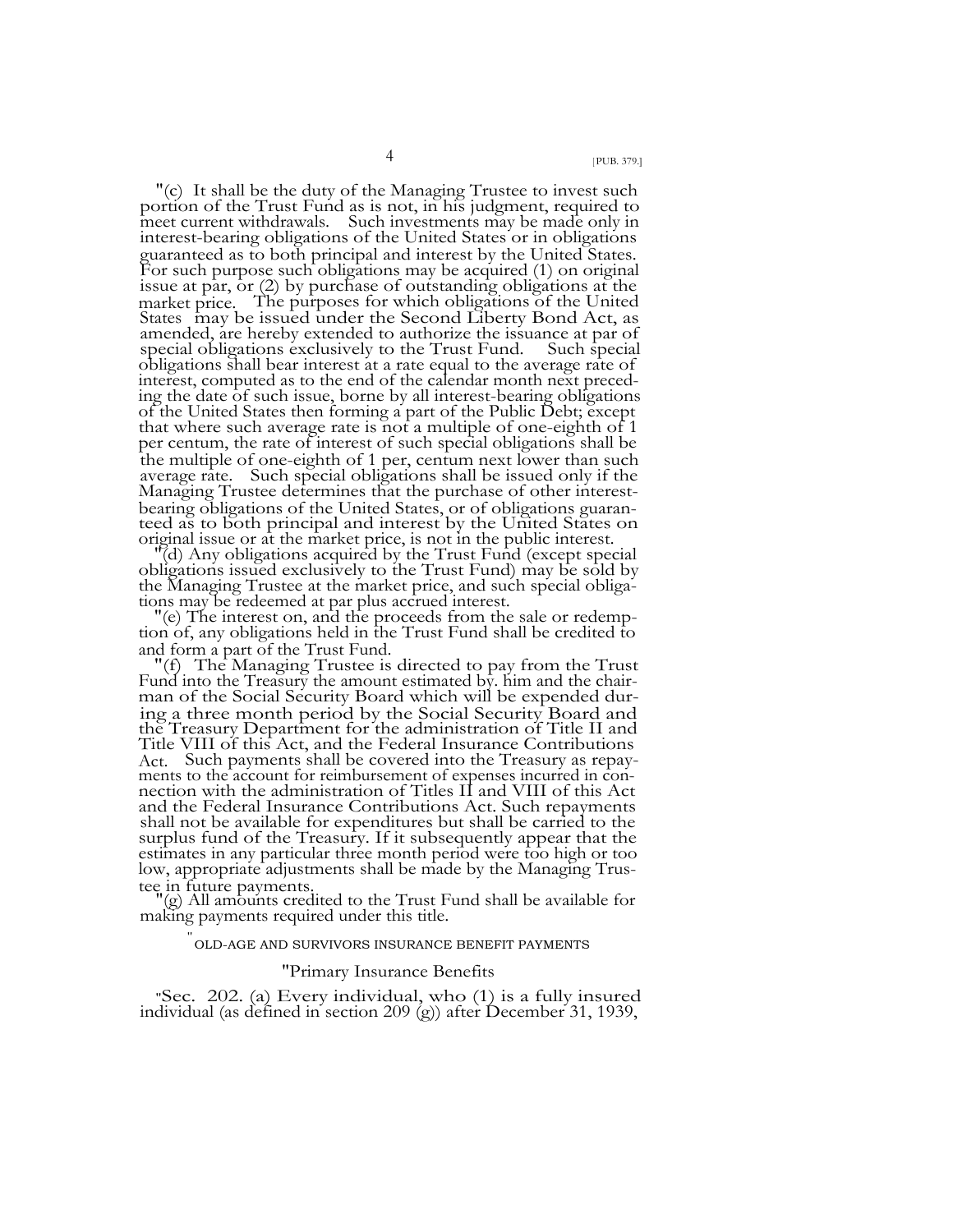(2) has attained the age of sixty-five, and (3) has filed application for primary insurance benefits, shall be entitled to receive a primary insurance benefit (as defined in section 209 (e)) for each month, beginning with the month in which such individual becomes so entitled to such insurance benefits and ending with the month preceding the month in which he dies.

### "Wife's Insurance Benefits

"(b) (1) Every wife (as defined in section 209 (i)) of an individual entitled to primary insurance benefits, if such wife (A) has attained the age of sixty-five, (B) has filed application for wife's insurance benefits, (C) was living with such individual at the time such application was filed, and  $(D)$  is not entitled to receive primary insurance benefits, or is entitled to receive primary insurance benefits each of which is less than one-half of a primary insurance benefit of her husband, shall be entitled to receive a wife's insurance benefit for each month, beginning with the month in which she becomes so entitled to such insurance benefits, and ending with the month immediately preceding the first month in which any of the following occurs : she dies, her husband dies, they are divorced a vinculo matrimonii, or she becomes entitled to receive a primary insurance benefit equal to or exceeding one-half of a primary insurance benefit of her husband.

"(2) Such wife's insurance benefit for each month shall be equal to one-half of a primary insurance benefit of her husband, except that, if she is entitled to receive a primary insurance benefit for any month, such wife's insurance benefit for such month shall be reduced by an amount equal to a primary insurance benefit of such wife.

### "Child's Insurance Benefits

 $\Gamma$ (c) (1) Every child (as defined in section 209 (k)) of an individual entitled to primary insurance benefits, or of an individual who died a fully or currently insured individual (as defined in section 209 (g) and (h)) after December 13,1939 if such child (A) has filed application for child's insurance benefits, (B) at the time such application was filed was unmarried and had not attained the age of 18, and (C) was dependent upon such individual at the time such application was filed, or, if such individual has died, was dependent upon such individual at the time of such individual's death, shall be entitled to receive a child's insurance benefit for each month, beginning with the month in which such child becomes so entitled to such insurance benefits, and ending with the month immediately preceding the first month in which any of the following occurs : such child dies, marries, is adopted, or attains the age of eighteen.

"(2) Such child's insurance benefit for each month shall be equal to one-half of a primary insurance benefit of the individual with respect to whose wages the child is entitled to receive such benefit, except that, when there is more than one such individual such benefit shall be equal to one-half of whichever primary insurance benefit is greatest.

"(3) A child shall be deemed dependent upon a father or adopting father, or to have been dependent upon such individual at the time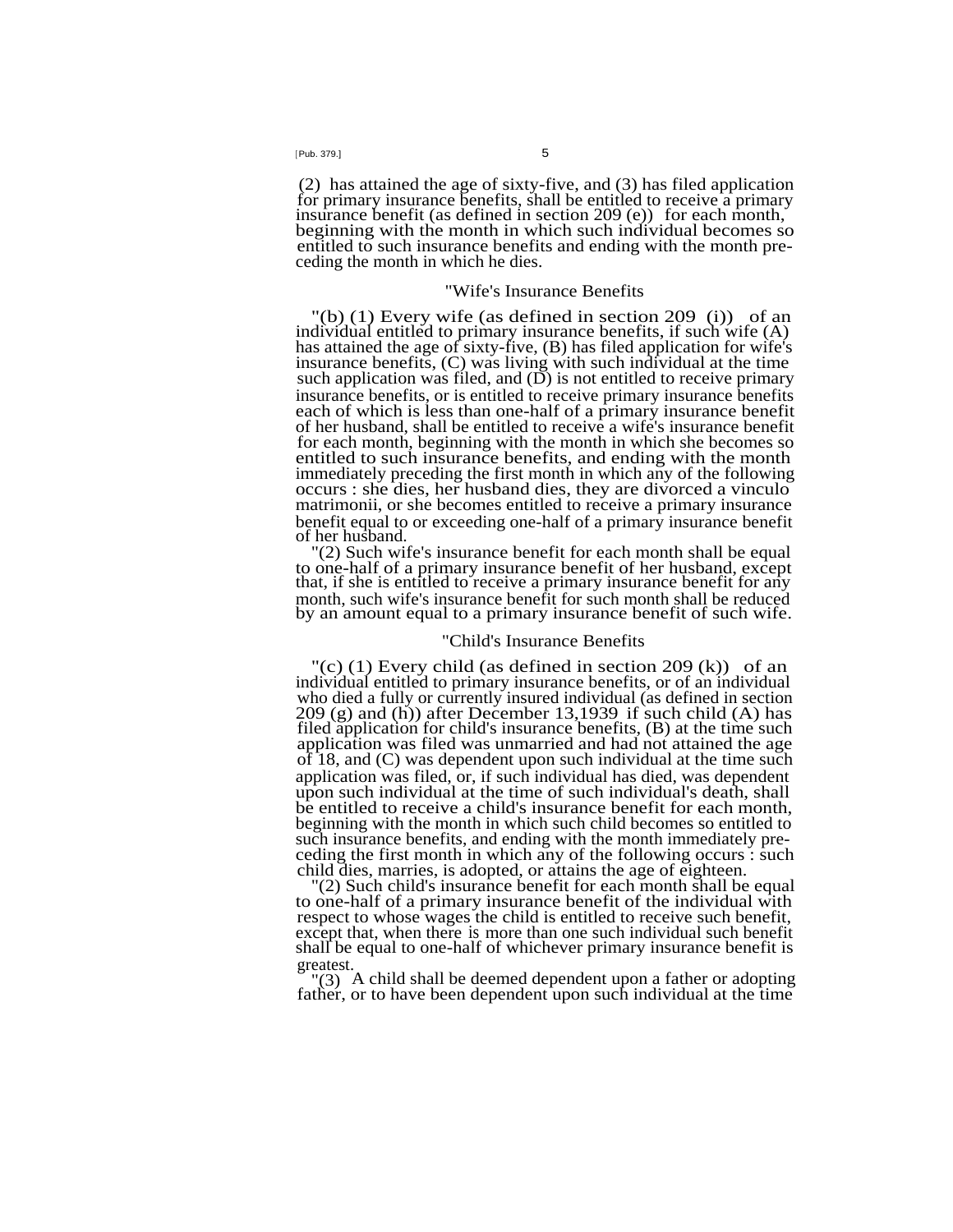of the death of such individual, unless, at the time of such death, or, if such individual was living, at the time such child's application for child's insurance benefits was filed, such individual was not living with or contributing to the support of such child and-

"(A) such child is neither the legitimate nor adopted child of such individual, or

"(B) such child had been adopted by some other individual, or

 $C$ ) such child, at the time of such individual's death, was living with and supported by such child's stepfather.

"(4) A child shall be deemed dependent upon a mother, adopting mother, or stepparent, or to have been dependent upon such individual at the time of the death of such individual, only if, at the time of such death, or, if such individual was living, at the time such child's application for child's insurance benefits was filed, no parent other than such individual was contributing to the support of such child and such child was not living with its father or adopting father.

### "Widow's Insurance Benefits

"(d) (1) Every widow (as defined in section 209 (j)) of an individual who died a fully insured individual after December 31, 1939, if such widow (A) has not remarried, (B) has attained the age of sixty-five, (C) has filed application for widow's insurance benefits, (D) was living with such individual at the time of his death, and (E) is not entitled to receive primary insurance benefits, or is entitled to receive primary insurance benefits each of which is less than three-fourths of a primary insurance benefit of her husband, shall be entitled to receive a widow's insurance benefit for each month, beginning with the month in which she becomes so entitled to such insurance benefits and ending with the month immediately preceding the first month in which any of the following occurs : she remarries, dies, or becomes entitled to receive a primary insurance benefit equal to or exceeding three-fourths of a primary insurance benefit of her husband.

"(2) Such widow's insurance benefit for each month shall be equal to three-fourths of a primary insurance benefit of her deceased busband, except that, if she is entitled to receive a primary insurance benefit for any month, such widow's insurance benefit for such month shall be reduced by an amount equal to a primary insurance benefit of such widow.

### "Widow's Current Insurance Benefits

"(e) (1) Every widow (as defined in section 209 (j)) of an individual who died a fully or currently insured individual after December 31, 1939, if such widow (A) has not remarried, (B) is not entitled to receive a widow's insurance benefit, and is not entitled to receive primary insurance benefits, or is entitled to receive primary insurance benefits each of which is less than three-fourths of a primary insurance benefit of her husband, (C) was living with such individual at the time of his death, (D) has filed application for widow's current insurance benefits, and (E) at the time of filing such application has in her care a child of such deceased individual entitled to receive a child's insurance benefit, shall be entitled to receive a widow's current insurance benefit for each month, beginning with the month in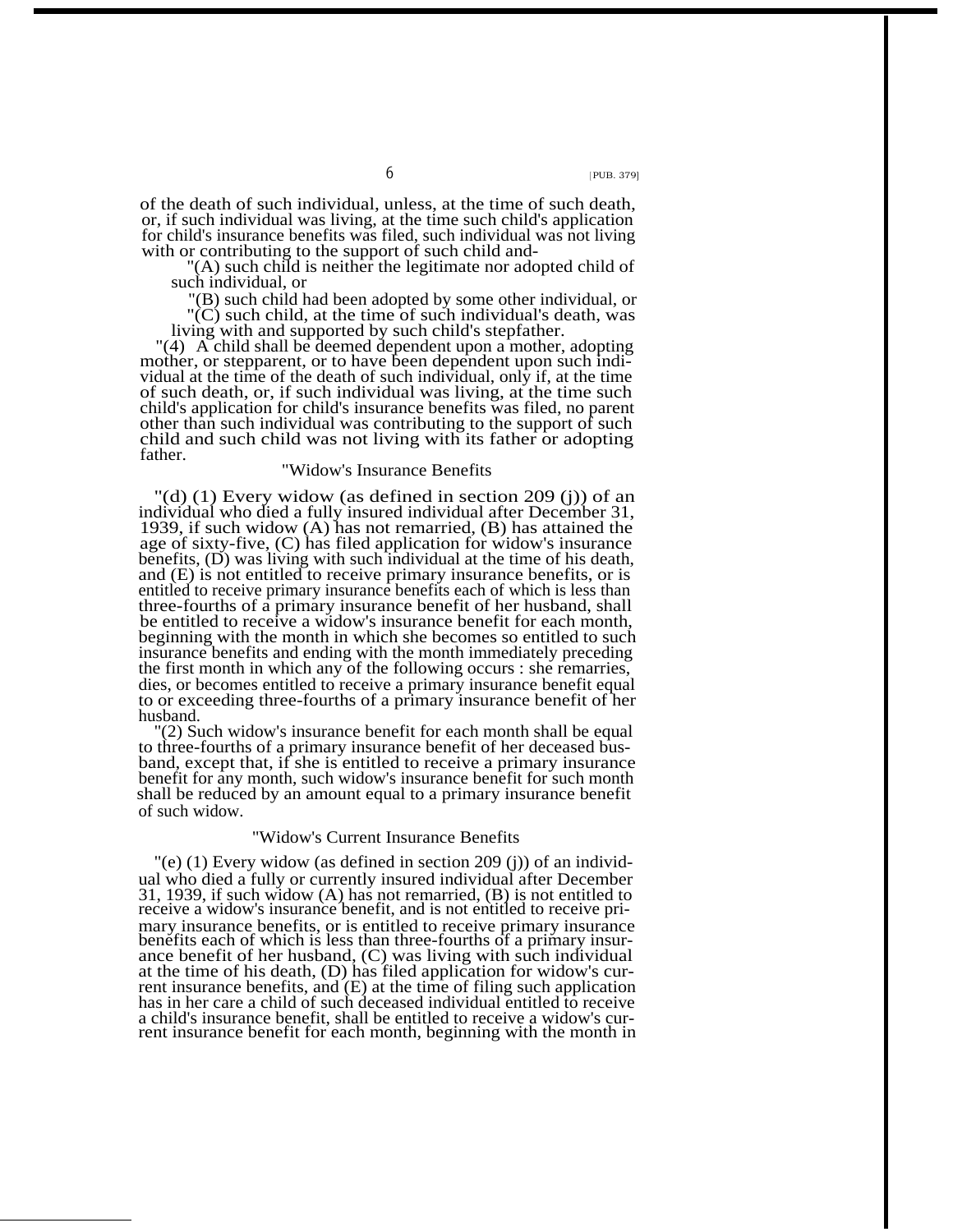which she becomes so entitled to such current insurance benefits and ending with the month immediately preceding the first month in which any of the following occurs: no child of such deceased individual is entitled to receive a child's insurance benefit, she becomes entitled to receive a primary insurance benefit equal to or exceeding three-fourths of a primary insurance benefit of her deceased husband, she becomes entitled to receive a widow's insurance benefit, she remarries, she dies.

"(2) Such widow's current insurance benefit for each month shall be equal to three-fourths of a primary insurance benefit of her deceased husband, except that, if she is entitled to receive a primary insurance benefit for any month, such widow's current insurance benefit for such month shall be reduced by an amount equal to a primary insurance benefit of such widow.

### "Parent's Insurance Benefit

"(f) (1) Every parent (as defined in this subsection) of an individual who died a fully insured individual after December 31, 1939, leavino no widow and no unmarried surviving child under the age of eighteen, if such parent (A) has attained the age of sixty-five, (B) was wholly dependent upon and supported by such individual at the time of such individual's death and filed proof of such dependency and support within two years of such date of death,  $(\hat{C})$  has not married since such individual's death, (D) is not entitled to receive any other insurance benefits under this section, or is entitled to receive one or more of such benefits for a month, but the total for such month is less than one-half of a primary insurance benefit of such deceased individual, and (E) has filed application for parent's insurance benefits, shall be entitled to receive a parent's insurance benefit for each month, beginning with the month in which such parent becomes so entitled to such parent's insurance benefits and ending with the month immediately preceding the first month in which any of the following occurs : such parent dies, marries, or becomes entitled to receive for any month an insurance benefit or benefits (other than a benefit under this subsection) in a total amount equal to or exceeding one-half of a primary insurance benefit of such deceased individual.

"(2) Such parent's insurance benefit for each month shall be equal to one-half of a primary insurance benefit of such deceased individual, except that, if such parent is entitled to receive an insurance benefit or benefits for any month (other than a benefit under this subsection), such parent's insurance benefit for such month shall be reduced by an amount equal to the total of such other benefit or benefits for such month. When there is more than one such individual with When there is more than one such individual with. respect to whose wages the parent is entitled to receive a parent's insurance benefit for a month, such benefit shall be equal to one-half of whichever primary insurance benefit is greatest.

(3) As used in this subsection, the term 'parent' means the mother or father of an individual, a stepparent of an individual by a marriage contracted before such individual attained the age of sixteen, or an adopting parent by whom an individual was adopted before he attained the age of sixteen.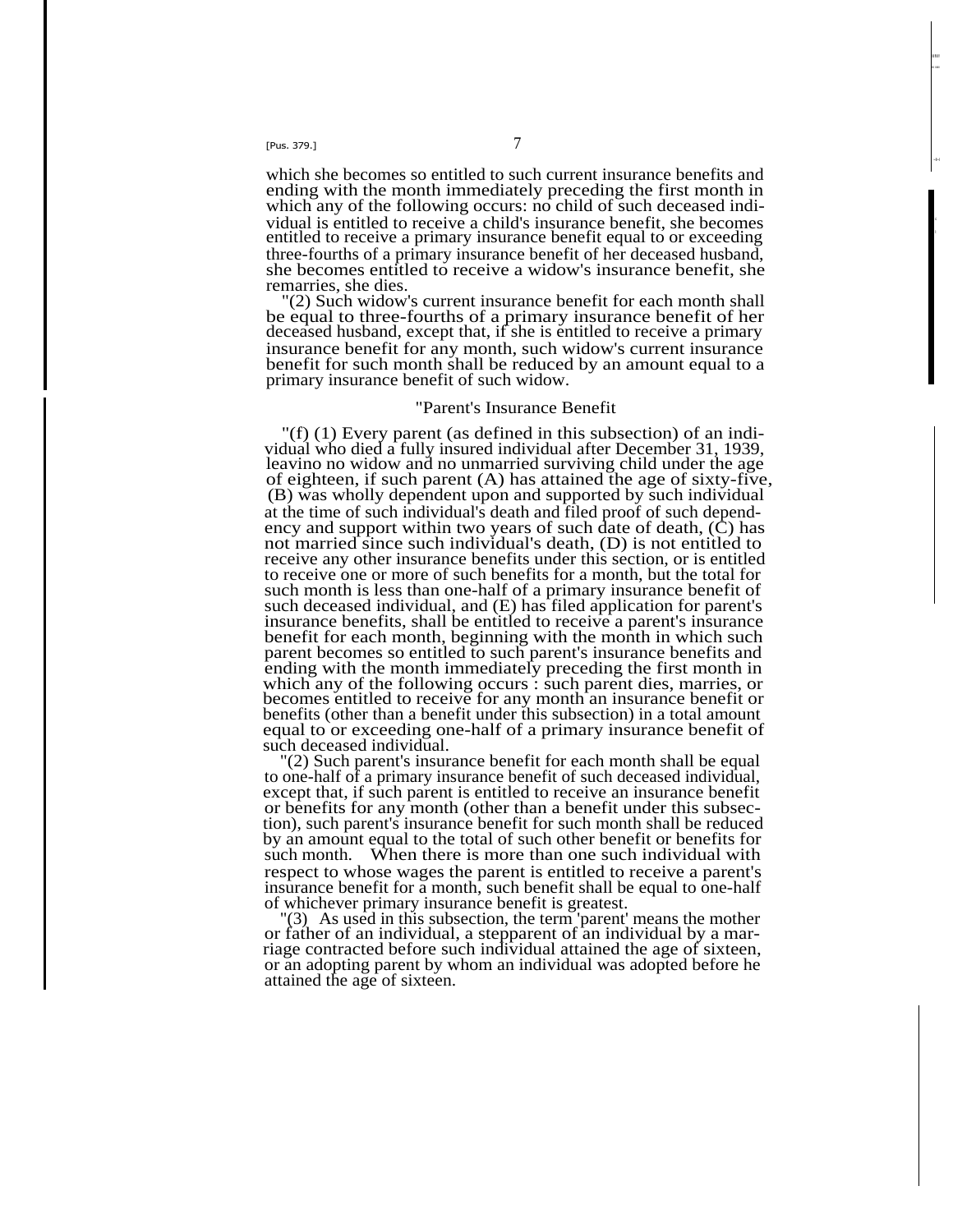### "Lump-Sum Death Payments

"(g) Upon the death, after December 31, 1939, of an individual who died a fully or currently insured individual leaving no surviving widow, child, or parent who would, on filing application in the month in which such individual died, be entitled to a benefit for such month under subsection (c), (d), (e), or (f) of this section, an amount equal to six times a primary insurance benefit of such individual shall be paid in a lump-sum to the following person (or if more than one, shall be distributed among them) whose relationship to the deceased is determined by the Board, and who is living on the date of such determination: To the widow or widower of the deceased; or, if no such widow or widower be then living, to any child or children of the deceased and to any other person or persons who are, under the intestacy law of the State where the deceased was domiciled, entitled to share as distributees with such children of the deceased, in such proportions as is provided by such law; or, if no widow or widower and no such child and no such other person be then living, to the parent or to the parents of the deceased, in equal shares. A person parent or to the parents of the deceased, in equal shares. who is entitled to share as distributee with an above-named relative of the deceased shall not be precluded from receiving a payment under this subsection by reason of the fact that no such named relative survived the deceased or of the fact that no such named relative of the deceased was living on the date of such determination. If none of the persons described in this subsection be living on the date of such determination, such amount shall be paid to any person or persons, equitably entitled thereto, to the extent and in the proportions that he or they shall have paid the expenses of burial of the deceased. No payment shall be made to any person under this subsection, unless application therefor shall have been filed, by or on behalf of any such person (whether or not legally competent), prior to the expiration of two years, after the date of death of such individual.

#### "*APPLICATION*

"(h) An individual who would have been entitled to a benefit under subsection (b), (c), (d), (e), or (f) for any month had he filed application therefor prior to the end of such month, shall be entitled to such benefit for such month if he files application therefor prior to the end of the third month immediately succeeding such month.

### "REDUCTION AND INCREASE OF INSURANCE BENEFITS

"Sec. 203. (a) Whenever the total of benefits under section 202, payable for a month with respect to an individual's wages, is more than \$20 and exceeds (1) \$85, or (2) an amount equal to twice a primary insurance benefit of such individual, or (3) an amount equal to 80 per centum of his average monthly wage (as defined in section 209  $\tilde{f}(f)$ ), whichever of such three amounts is least, such total of benefits shall, prior to any deductions under subsections (d)., (e), or (h), be reduced to such least amount or to \$20, whichever is greater.

"(b) Whenever the benefit or total of benefits under section 202, payable for a month with respect to an individual's wages, is less than \$10, such benefit or total of benefits shall, prior to any deductions under subsections (d), (e), or (h), be increased to \$10.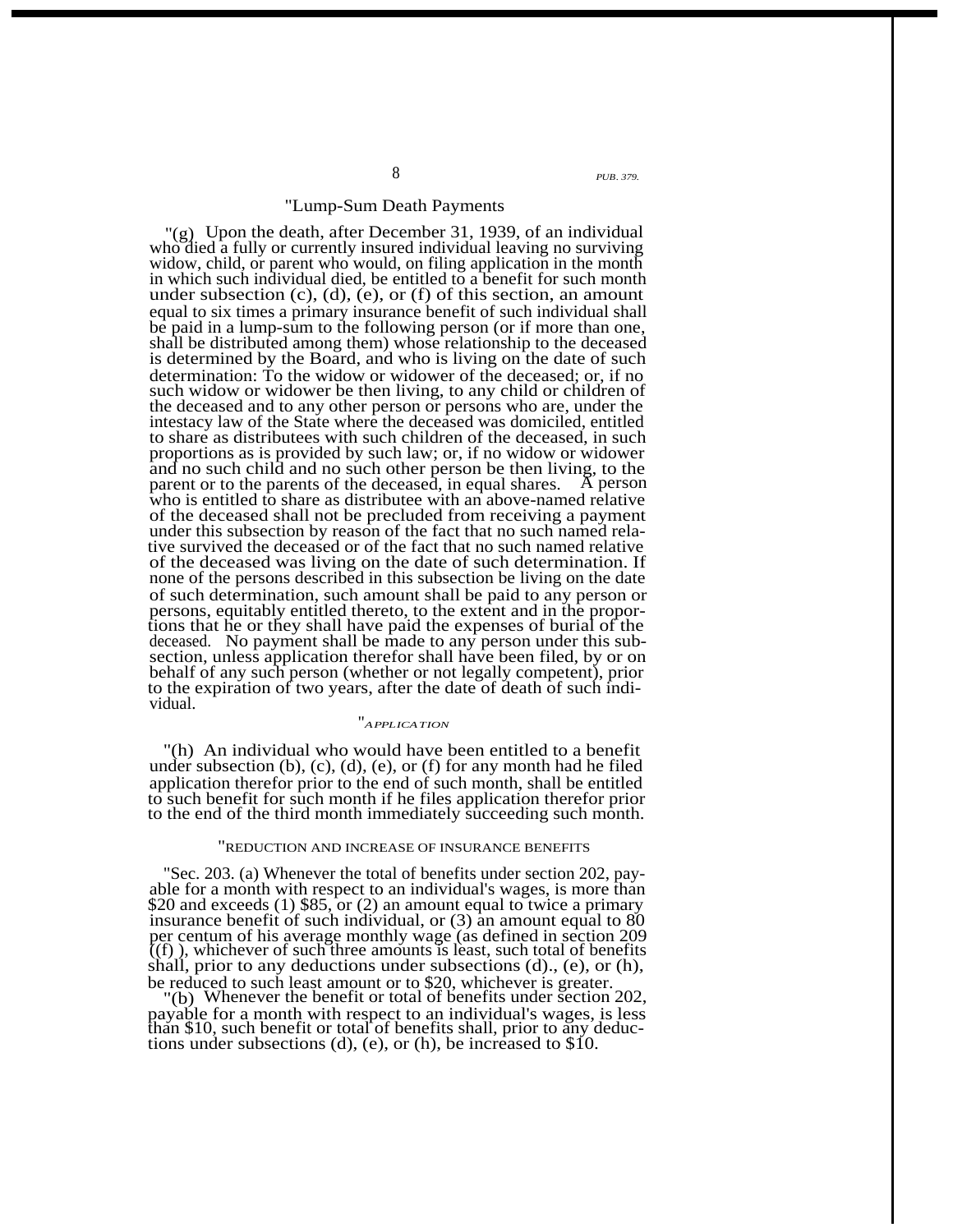"(c) Whenever a decrease or increase of the total of benefits for a month is made under subsection (a) or (b) of this section, each benefit, except the primary benefit, shall be proportionately decreased or increased, as the case may be.

"(d) Deductions, in such amounts and at such time or times as the Board shall determine, shall be made from any payment or payments under this title to which an individual is entitled, until the total of such deductions equals such individual's benefit or benefits for any month in which such individual

 $(1)$  rendered services for wages of not less than \$15; or

"(2 if a child under eighteen and over sixteen years of age, failed to attend school regularly and the Board finds that attendance was feasible; or

"(3) if a widow entitled to a widow's current insurance benefit, did not have in her care a child of her deceased husband entitled to receive a child's insurance benefit.

"(e) Deductions shall be made from any wife's or child's insurance benefit to which a wife or child is entitled, until the total of such deductions equals such wife's or child's insurance benefit or benefits for any month in which the individual, with respect to whose wages such benefit was payable, rendered services for wages of not less than \$15.

"(f) If more than one event occurs in any one month which would occasion deductions equal to a benefit for such month, only an amount equal to such benefit shall be deducted.

 $(g)$  Any individual in receipt of benefits subject to deduction under subsection (d) or (e) (or who is in receipt of such benefits on behalf of another individual), because of the occurrence of an event enumerated therein, shall report such occurrence to the Board prior to the receipt and acceptance of an insurance benefit for the second month following the month in which such event occurred. Any such individual having knowledge thereof, who fails to report any such occurrence, shall suffer an additional deduction equal to that imposed under subsection (d) or (e).

"(h) Deductions shall also be made from any primary insurance benefit to which an individual is entitled, or from any other insurance benefit payable with respect to such individual's wages, until such deductions total the amount of any lump sum paid to such individual under section 204 of the Social Security Act in force prior to the date of enactment of the Social Security Act Amendments of 1939.

# " OVERPAYMENTS AND UNDERPAYMENTS

"Sec. 204. (a) Whenever an error has been made with respect to payments to an individual under this title (including payments made prior to January 1, 1940), proper adjustment shall be made, under regulations prescribed by the Board, by increasing or decreasing subsequent payments to which such individual is entitled. If such individual dies before such adjustment has been completed, adjustment shall be made by increasing or decreasing subsequent benefits payable with respect to the wages which were the basis of benefits of such deceased individual.

PUB. No. 379-2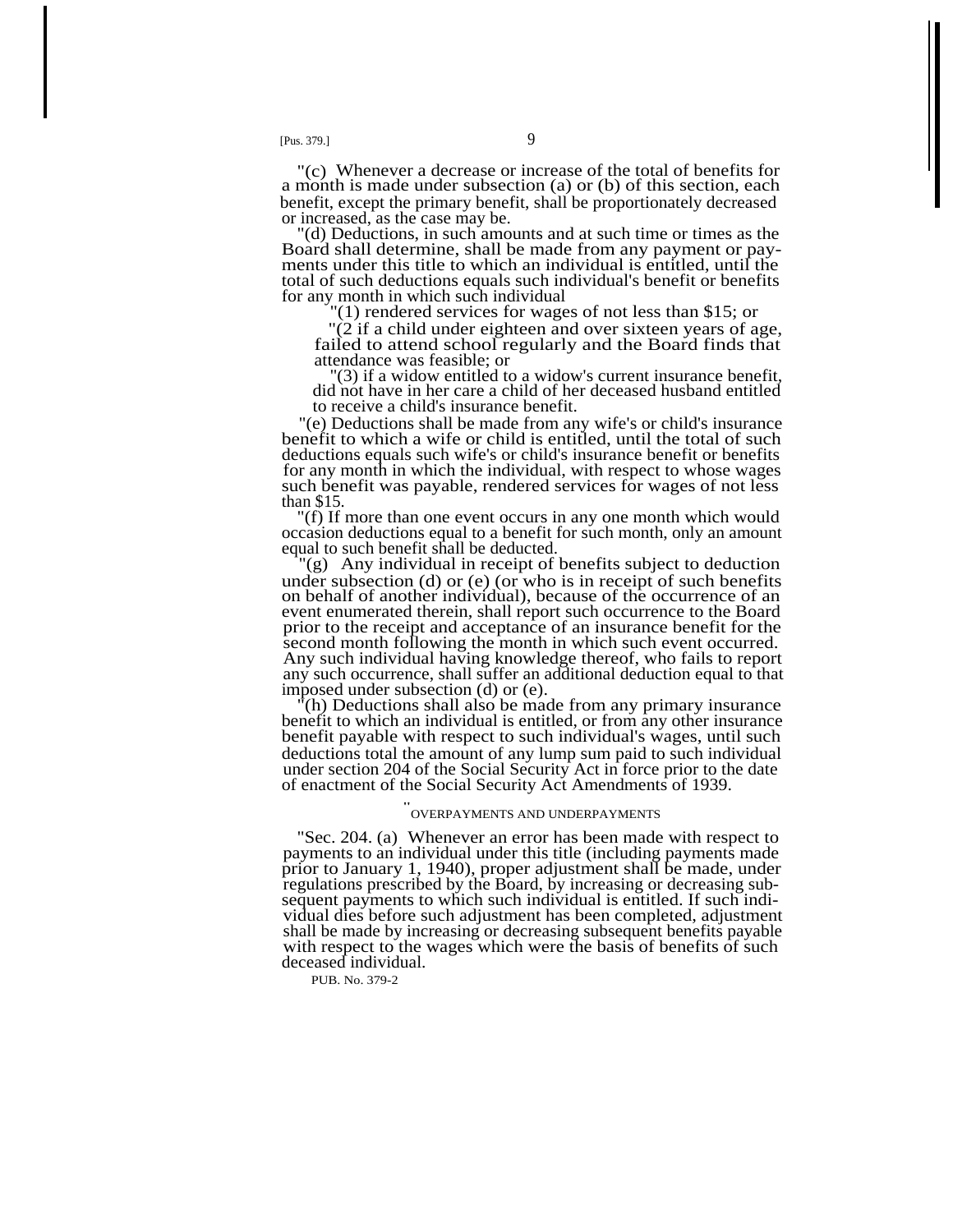$v_{\rm (b)}$  There shall be no adjustment or recovery by the United States in any case where incorrect payment has been made to an individual who is without fault (including payments made prior to January 1, 1940), and where adjustment or recovery would defeat the purpose of this title or would be against equity and good conscience.

"(c) No certifying or disbursing officer shall be held liable for any amount certified or paid by him to any person where the adjustment or recovery of such amount is waived under subsection (b), or where adjustment under subsection (a) is not completed prior to the death of all persons against whose benefits deductions are authorized.

# " EVIDENCE, PROCEDURE, AND CERTIFICATION FOR PAYMENT

"Sec. 205. (a) The Board shall have full power and authority to make rules and regulations and to establish procedures, not inconsistent with the provisions of this title, which are necessary or appropriate to carry out such provisions, and shall adopt reasonable and proper rules and regulations to regulate and provide for the nature and extent of the proofs and evidence and the method of taking and furnishing the same in order to establish the right to benefits hereunder.

"(b) The Board is directed to make findings of fact, and decisions as to the rights of any individual applying for a payment under this title. Whenever requested by any such individual or whenever Whenever requested by any such individual or whenever requested by a wife, widow, child, or parent who makes a showing in writing that his or her rights may be prejudiced by any decision the Board has rendered, it shall give such applicant and such other individual reasonable notice and opportunity for a hearing with respect to such decision, and, if a hearing is held, shall, on the basis of evidence adduced at the hearing, affirm, modify, or reverse its findings of fact and such decision. The Board is further authorized, on its own motion, to hold such hearings and to conduct such investigations and other proceedings as it may deem necessary or proper for the administration of this title. In the course of any hearing, investigation, or other proceeding, it may administer oaths and affirmations, exam-<br>ine witnesses, and receive evidence. Evidence may be received at any Evidence may be received at any hearing before the Board even though inadmissible under rules of evidence applicable to court procedure.

"(c) (1) On the basis of information obtained by or submitted to the Board, and after such verification thereof as it deems necessary, the Board shall establish and maintain records of the amounts of wages paid to each individual and of the periods in which such wages were paid and, upon request, shall inform any individual, or after his death shall inform the wife, child, or parent of such individual, of the amounts of wages of such individual and the periods of payments shown by such records at the time of such request. Such records shall be evidence, for the purpose of proceedings before the Board or any court, of the amounts of such wages and the periods in which they were paid, and the absence of an entry as to an individual's wages in such records for any period shall be evidence that no wages were paid such individual in such period.

"(2) After the expiration of the fourth calendar year following any year in which wages were paid or are alleged to have been paid an individual, the records of the Board as to the wages of such indi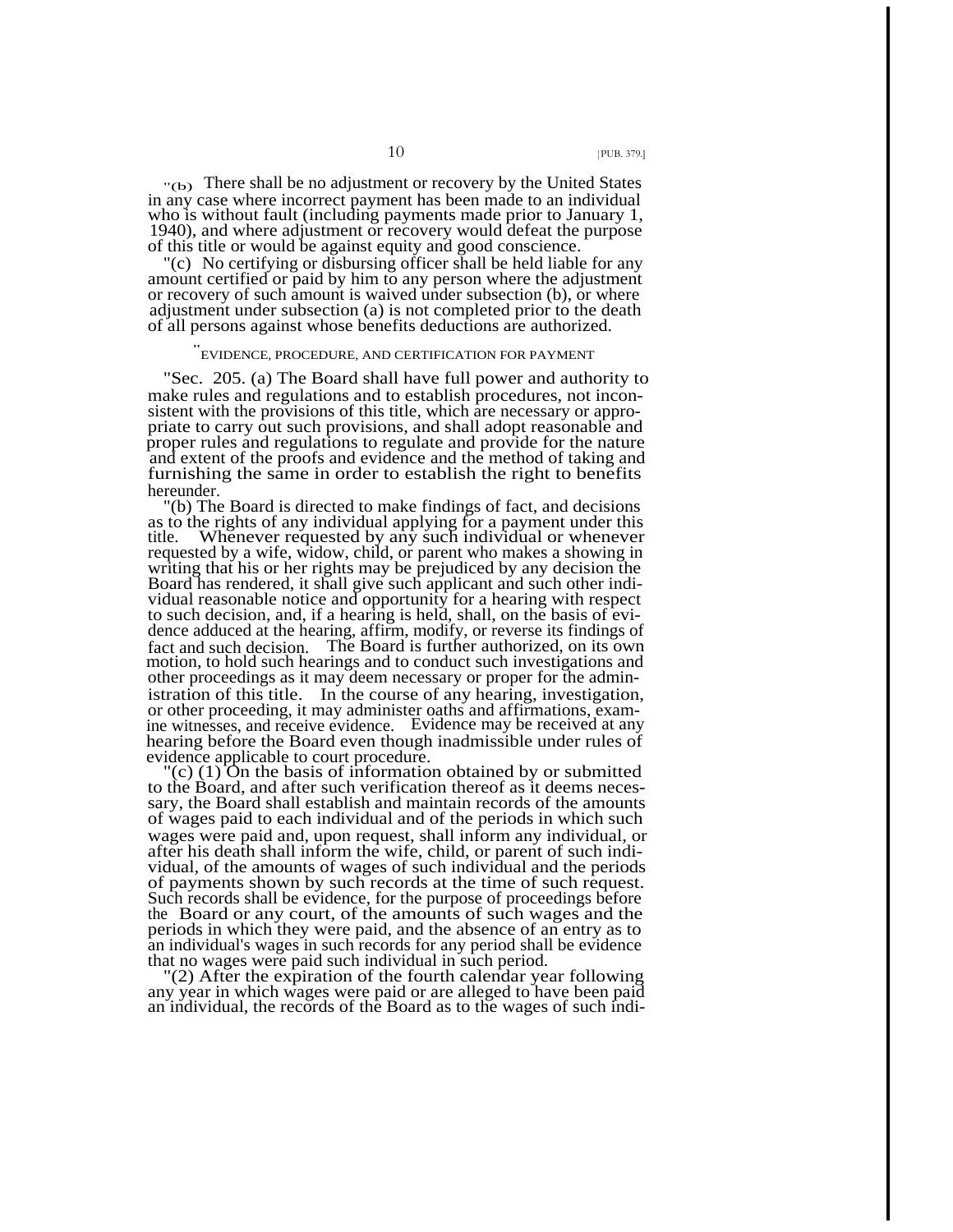vidual for such year and the periods of payment shall be conclusive for the purposes of this title, except as hereafter provided.

"(3) If, prior to the expiration of such fourth year, it is brought to the attention of the Board that any entry of such wages in such records is erroneous, or that any item of such wages has been omitted from the records, the Board may correct such entry or include such omitted item in its records, as the case ma be. Written notice of any revision of any such entry, which is averse to the interests of any individual, shall be given to such individual, in any case where such individual has previously been notified by the Board of the amount of wages and of the period of payments shown by such entry. Upon request in writing made prior to the expiration of such fourth year, or within sixty days thereafter, the Board shall afford any individual, or after his death shall afford the wife, child, or parent of such individual, reasonable notice and opportunity for hearing with respect to any entry or alleged omission of wages of such individual in such records, or any revision of any such entry. If a hearing is held, the Board shall make findings of fact and a decision based upon the evidence adduced at such hearing and shall revise its records as may be required by such findings and decision.

"(4) After the expiration of such fourth year, the Board may revise any entry or include in its records any omitted item of wages to conform its records with tax returns or portions of tax returns (including information returns and other written statements) filed with the Commissioner of Internal Revenue under title VIII of the Social Security Act or the Federal Insurance Contributions Act or under regulations made under authority thereof. Notice shall be given of such revision under such conditions and to such individuals as is provided for revisions under paragraph (3) of this subsection. Upon request, notice and opportunity for hearing with respect to any such entry, omission, or revision, shall be afforded under such conditions and to such individuals as is provided in paragraph (3) hereof, but no evidence shall be introduced at any such hearing except with respect to conformity of such records with such tax returns and such other data submitted under such title VIII or the Federal Insurance Contributions Act or under such regulations.

 $(5)$  Decisions of the Board under this subsection shall be reviewable by commencing a civil action in the district court of the United States as provided in subsection (g) hereof.

"(d) For the purpose of any hearing, investigation, or other proceeding authorized or directed under this title, or relative to any other matter within its jurisdiction hereunder, the Board shall have power to issue subpenas requiring the attendance and testimony of witnesses and the production of any evidence that relates to any matter under investigation or in question before the Board. Such matter under investigation or in question before the Board. attendance of witnesses and production of evidence at the designated place of such hearing, investigation, or other proceeding may be required from any place in the United States or in any Territory<br>or possession thereof. Subpenas of the Board shall be served by Subpenas of the Board shall be served by anyone authorized by it (1) by delivering a copy thereof to the individual named therein, or (2) by registered mail addressed to such individual at his last dwelling place or principal place of business. A verified return by the individual so serving the subpena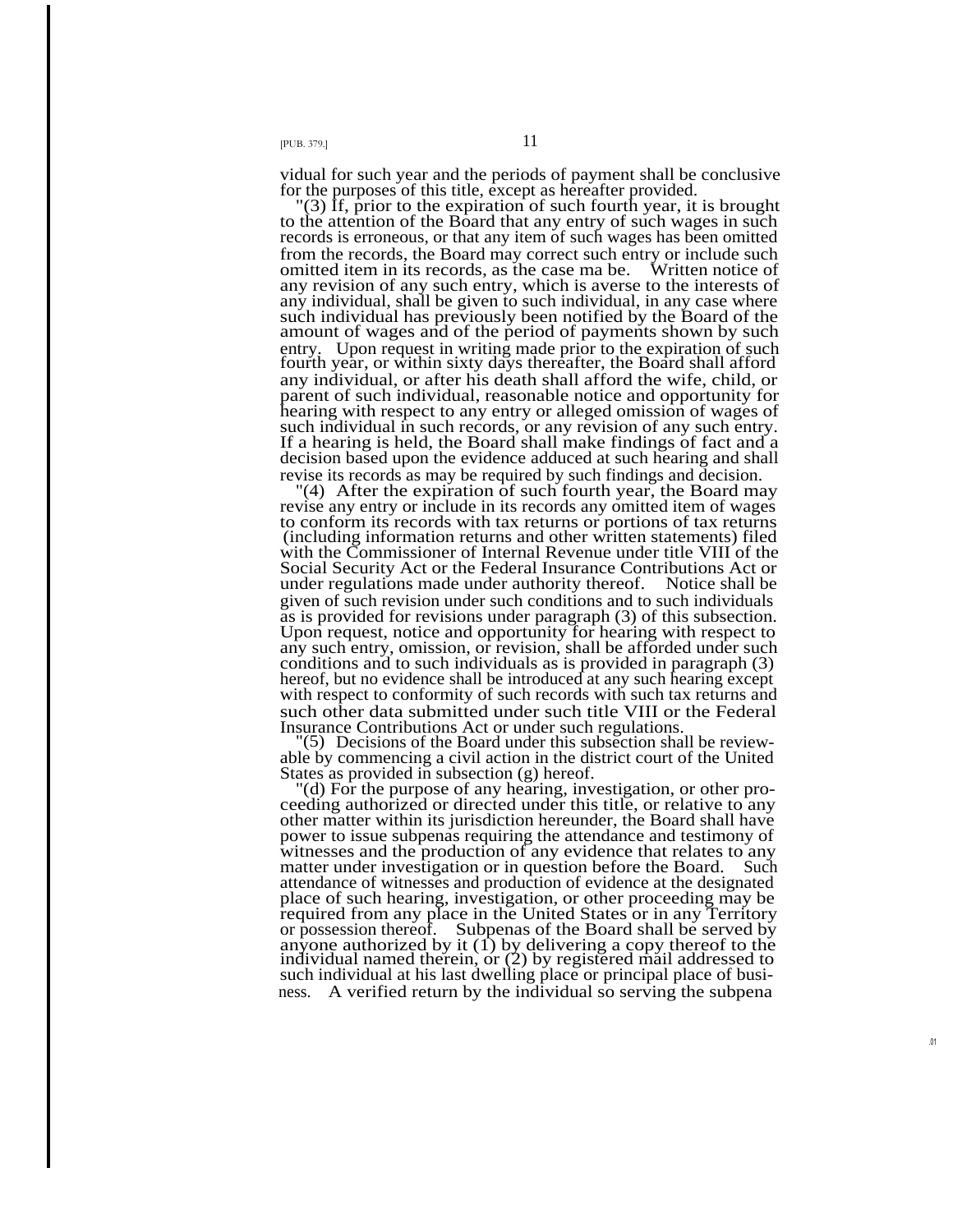setting forth the manner of service, or, in the case of service by registered mail, the return post-office receipt therefor signed by the individual so served, shall be proof of service. Witnesses so subpenaed shall be paid the same fees and mileage as are paid witnesses in the district courts of the United States.

"(e) In case of contumacy by, or refusal to obey a subpena duly served upon, any person, any district court of the United States for the judicial district in which said person charged with contumacy or refusal to obey is found or resides or transacts business, upon application by the Board, shall have jurisdiction to issue on order requiring such person to appear and give testimony, or to appear and produce evidence, or both ; any failure to obey such order of the court may be punished by said court as contempt thereof.

"(f) No person so subpenaed or ordered shall be excused from attending and testifying or from producing books, records, correspondence, documents, or other evidence on the ground that the testimony or evidence required of him may tend to incriminate him or subject him to a penalty or forfeiture; but no person shall be prosecuted or subjected to any penalty or forfeiture for, or on account of, any transaction, matter, or thing concerning which he is compelled, after having claimed his privilege against self-incrimination, to testify or produce evidence, except that such person so testifying shall not be exempt from prosecution and punishment for perjury committed in so testifying.

"(g) Any individual, after any final decision of the Board made after a hearing to which he was a party, irrespective of the amount in controversy, may obtain a review of such decision by a civil action commenced within sixty days after the mailing to him of notice of such decision or within such further time as the Board may allow. Such action shall be brought in the district court of the United States for the judicial district in which the plaintiff resides, or has his principal place of business, or, if he does not reside or have his principal place of business within any such judicial district, in the District Court of the United States for the District of Columbia. As part of its of the United States for the District of Columbia. answer the Board shall file a certified copy of the transcript of the record including the evidence upon which the findings and decision complained of are based. The court shall have power to enter, upon The court shall have power to enter, upon the pleadings and transcript of the record, a judgment affirming, modifying, or reversing the decision of the Board, with or without remanding the cause for a rehearing. The findings of the Board remanding the cause for a rehearing. as to any fact, if supported by substantial evidence, shall be conclusive, and where a claim has been denied by the Board or a decision is rendered under subsection (b) hereof which is adverse to an individual who was a party to the hearing before the Board, because of failure of the claimant or such individual to submit roof in conformity with any regulation prescribed under subsection (a) hereof, the court shall review only the question of conformity with such regulations and the validity of such regulations. The court shall, on motion of the Board The court shall, on motion of the Board. made before it files its answer, remand the case to the Board for further action by the Board, and may, at any time, on good cause shown, order additional evidence to be taken before the Board, and the Board shall, after the case is remanded, and after hearing such additional evidence if so ordered, modify or affirm its findings of fact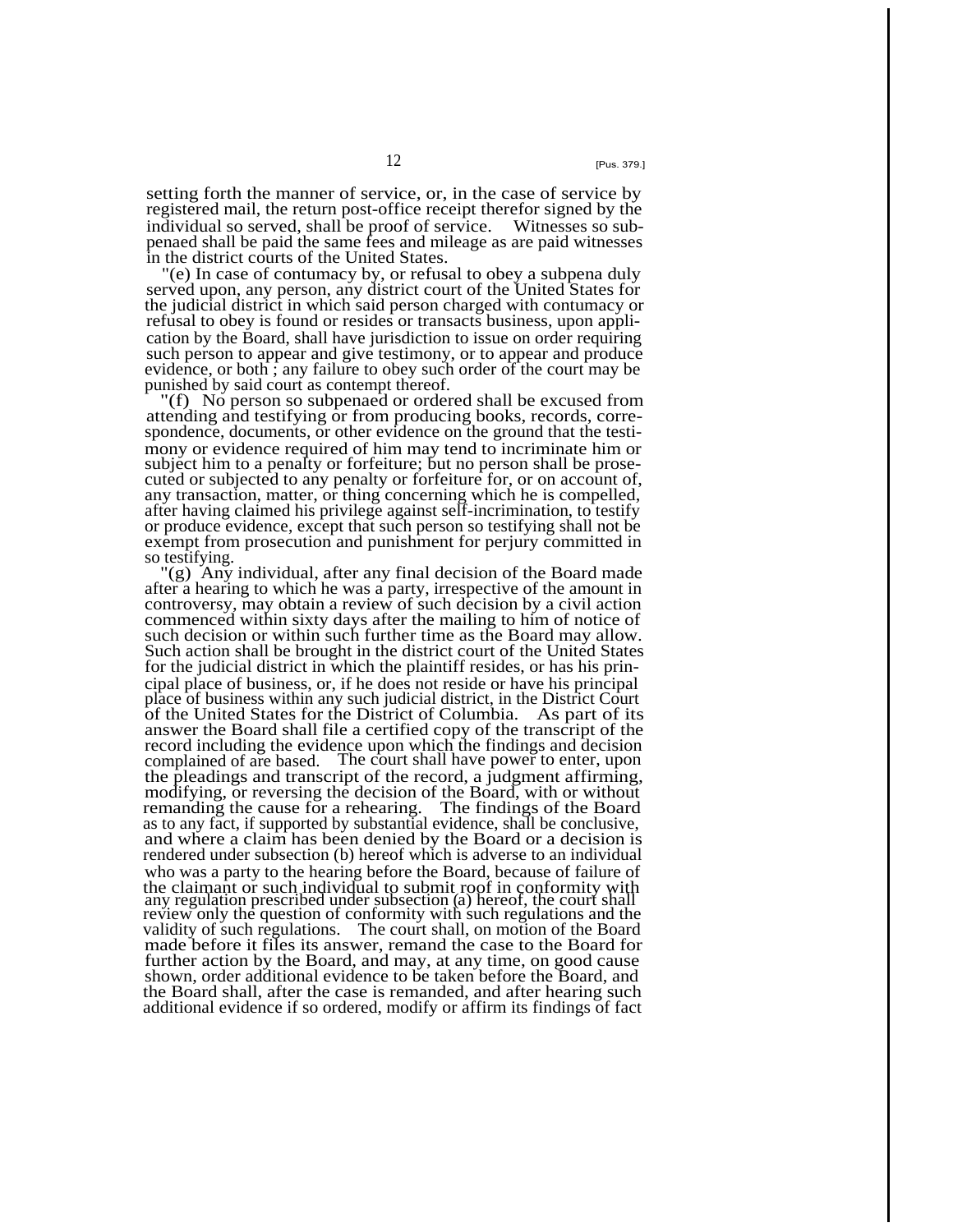or its decision, or both, and shall file with the court any such additional and modified findings of fact and decision, and a transcript of the additional record and testimony upon which its action in modifying Such additional or modified findings of fact and decision shall be reviewable only to the extent provided for review of the original findings of fact and decision. The judgment of the court shall be final except that it shall be subject to review in the same manner as a judgment in other civil actions.

"(h) The findings and decision of the Board after a hearing shall be binding upon all individuals who were parties to such hearing. No findings of fact or decision of the Board shall be reviewed by any person, tribunal, or governmental agency except as herein provided. No action against the United States, the Board, or any officer or employee thereof shall be brought under section 24 of the Judicial Code of the United States to recover on any claim arising under this title.

"(i) Upon final decision of the Board, or upon final judgment of any court of competent jurisdiction, that any person is entitled to any payment or payments under this title, the Board shall certify to the Managing Trustee the name and address of the person so entitled to receive such payment or payments, the amount of such payment or payments, and the time at which such payment or payments should be made, and the Managing Trustee, through the Division of Disbursement of -the Treasury Department, and prior to any action thereon by the General Accounting Office, shall make payment in accordance with the certification of the Board : *Provided,* That where a review of the Board's decision is or may be sought under subsection (g) the Board may withhold certification of payment pending such review. The Managing Trustee shall not be held personally liable for any payment or payments made in accordance with a certification

by the Board. "(j) When it appears to the Board that the interest of an applicant entitled to a payment would be served thereby, certification of payment may be made, regardless of the legal competency or incompetency of the individual entitled thereto, either for direct payment to such applicant, or for his use and benefit to a relative or some other person.

"(k) Any payment made after December 31, 1939, under conditions set forth in subsection (j), any payment made before January 1, 1940, to, or on behalf of, a legally incompetent individual, and any payment made after December 31, 1939, to a legally incompetent individual without knowledge by the Board of incompetency prior to certification of payment, if otherwise valid under this title, shall be a complete settlement and satisfaction of any claim, right, or interest in and to such payment.

"(1) The Board is authorized to delegate to any member, officer, or employee of the Board designated by it any of the powers conferred upon it by this section, and is authorized to be represented by its own attorneys in any court in any case or proceeding arising under the provisions of subsection (e).

"(m) No application for any benefit under this title filed prior to three months before the first month for which the applicant becomes entitled to receive such benefit shall be accepted as an application for the purposes of this title.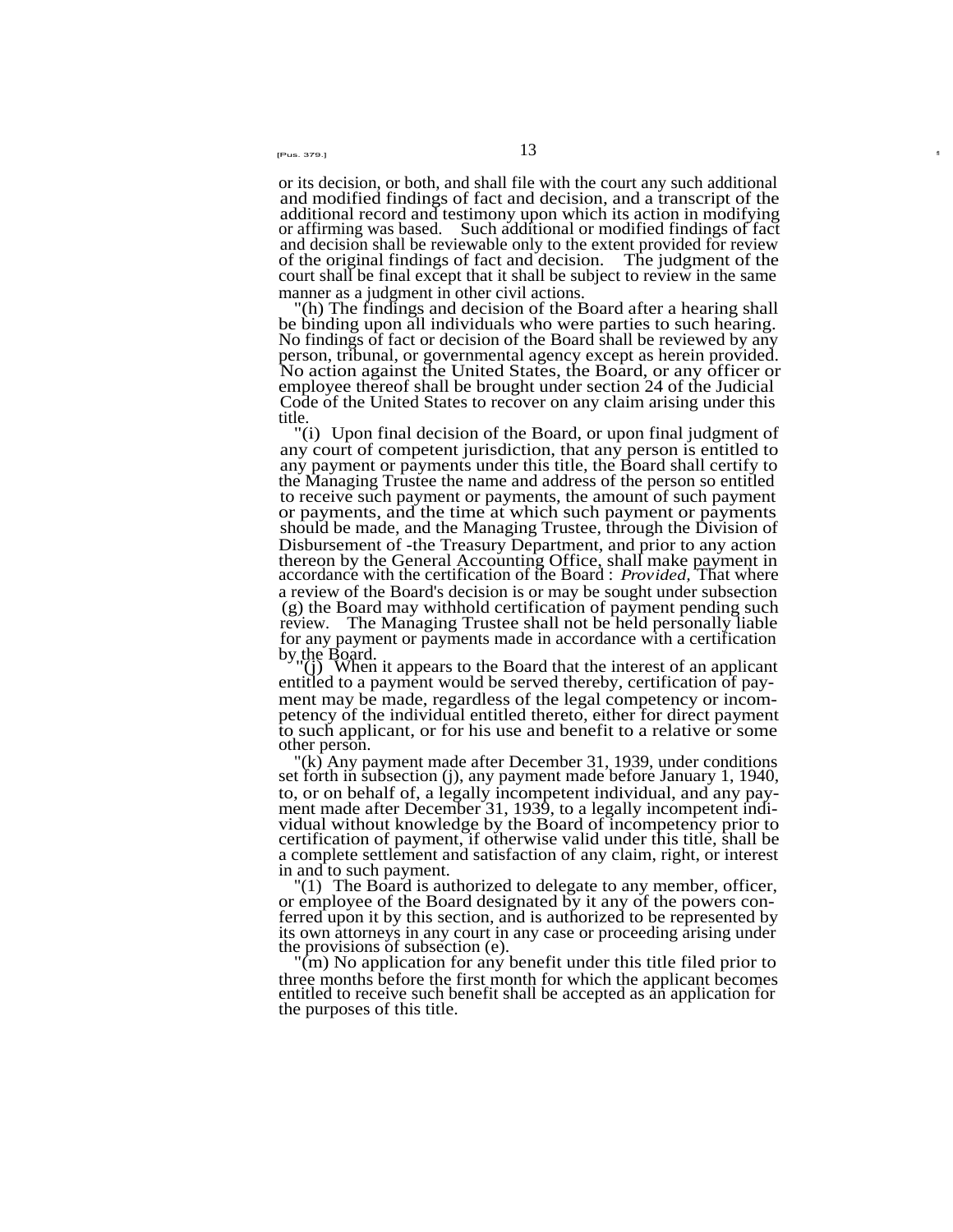"(n) The Board may, in its discretion, certify to the Managing Trustee any two or more individuals of the same family for joint payment of the total benefits payable to such individuals.

# " REPRESENTATION OF CLAIMANTS BEFORE THE BOARD

"Sec. 206. The Board may prescribe rules and regulations governing the recognition of agents or other persons, other than attorneys as hereinafter provided, representing claimants before the Board, and may require of such agents or other persons, before being recognized as representatives of claimants that they shall show that they are of good character and in good repute, possessed of the necessary qualifications to enable them to render such claimants valuable service, and otherwise competent to advise and assist such claimants in the presentation of their cases. An attorney in good standing who is admitted to practice before the highest court of the State, Territory, District, or insular possession of his residence or before the Supreme Court of the United States or the inferior Federal courts, shall be entitled to represent claimants before the Board upon filing with the Board a certificate of his right to so practice<br>from the presiding judge or clerk of any such court. The Board from the presiding judge or clerk of any such court. may, after due notice and opportunity for hearing, suspend or prohibit from further practice before it any such person, agent, or attorney who refuses to comply with the Board's rules and regulations or who violates any provision of this section for which a penalty is prescribed. The Board may, by rule and regulation, The Board may, by rule and regulation, prescribe the maximum fees which may be charged for services performed in connection with any claim before the Board under this title, and any agreement in violation of such rules and regulations shall be void. Any person who shall, with intent to defraud, in any manner willfully and knowingly deceive, mislead, or threaten any claimant or prospective claimant or beneficiary under this title by word, circular, letter or advertisement, or who shall knowingly charge or collect directly or indirectly any fee in excess of the maximum fee, or make any agreement directly or indirectly to charge or collect any fee in excess of the maximum fee, prescribed by the Board shall be deemed guilty of a misdemeanor and, upon conviction thereof, shall for each offense be punished by a fine not exceeding \$500 or by imprisonment not exceeding one year, or both.

### "ASSIGNMENT

"Sec. 207. The right of any person to any future payment under this title shall not be transferable or assignable, at law or in equity, and none of the moneys paid or payable or rights existing under this title shall be subject to execution, levy, attachment, garnishment, or other legal process, or to the operation of any bankruptcy or insolvency law. "PENALTIES"

"Sec. 208. Whoever, for the purpose of causing an increase in any payment authorized to be made under this title, or for the purpose of causing any payment to be made where no payment is authorized under this title, shall make or cause to be made any false statement or representation (including any false statement or repre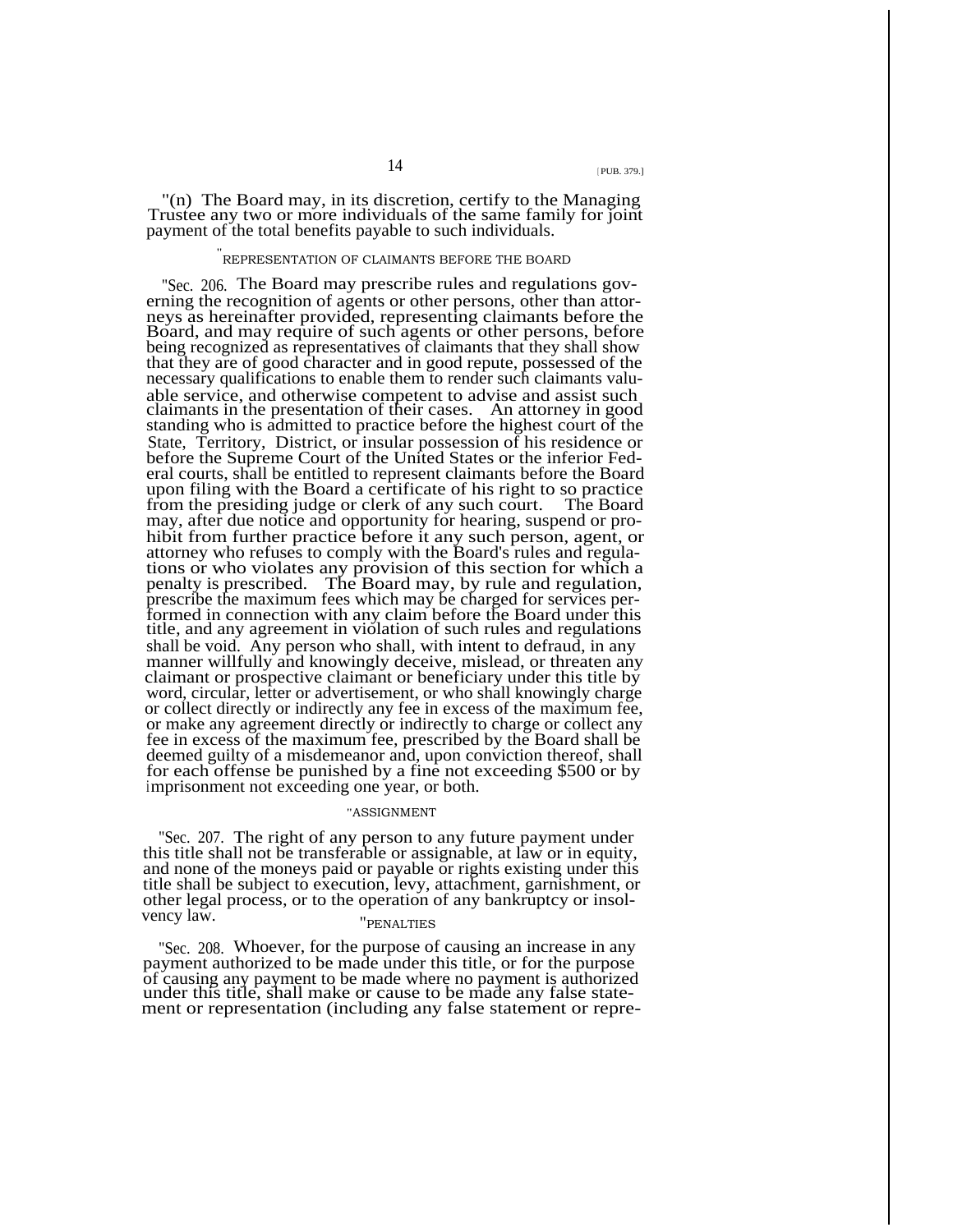sentation in connection with any matter arising under the Federal Insurance Contributions Act) as to the amount of any wages paid or received or the period during which earned or paid, or whoever makes or causes to be made any false statement of a, material fact in any application for any payment under this title, or whoever makes or causes to be made any false statement, representation, affidavit, or document in connection with such an application, shall be guilty of a misdemeanor and upon conviction thereof shall be fined not more than \$1,000 or imprisoned for not more than one year, or both.

### "DEFINITIONS

"SEC. 209. When used in this title-

"(a). The term 'wages' means all remuneration for employment, including the cash value of all remuneration paid in any medium other than cash; except that such term shall not include-

 $(1)$  That part of the remuneration which, after remuneration, equal to \$3,000 has been paid to an individual by an employer with respect to employment during any calendar year prior to 1940, is paid to such individual by such employer with respect to employment during such calendar year;

 $\Gamma(2)$  That part of the remuneration which after remuneration equal to 3,000 has been paid to an individual with respect to employment during any calendar year after 1939, is paid to such individual with respect to employment during such calendar year;

 $(3)$  The amount of any payment made to, or on behalf of, an employee under a plan or system established by an employer which makes provision for his employees generally or for a class or classes of his employees (including any amount paid by an employer for insurance or annuities, or into a fund, to provide for any such payment), on account of  $(A)$  retirement, or  $(B)$ sickness or accident disability, or (C) medical and hospitalization expenses in connection with sickness or accident disability, or (D) death, provided the employee (i) has not the option to receive, instead of provision for such death benefit, any part of such payment or, if such death benefit is insured, any part of the premiums (or contributions to premiums) paid by his employer, and (ii) has not the right, under the provisions of the plan or system or policy of insurance providing for such death benefit, to assign such benefit, or to receive a cash consideration in lieu of such benefit either upon his withdrawal from the plan or system providing for such benefit or upon termination of such plan or system or policy of insurance or of his employment with such employer;

"(4) The payment by an employer (without deduction from the remuneration of the employee) (A) of the tax imposed upon an employee under section 1400 of the Internal Revenue Code or (B) of any payment required from an employee under a State unemployment compensation law;

 "(5) Dismissal payments which the employer is not legally required to make; or

(6) Any remuneration paid to an individual prior to January 1, 1937.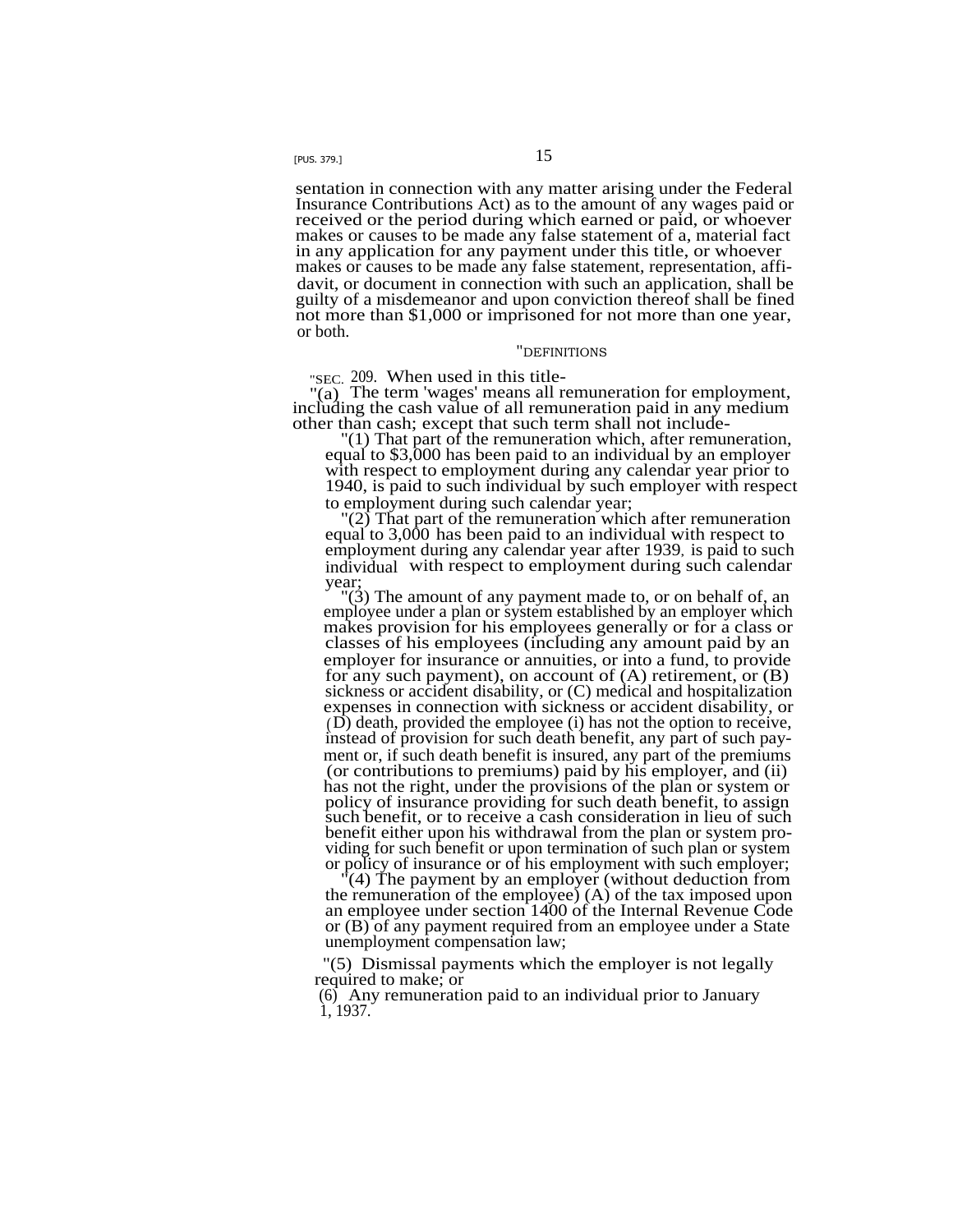"(b) The term 'employment' means any service performed after December 31, 1936, and prior to January 1, 1940, which was employment as defined in section 210 (b) of the Social Security Act prior to January 1, 1940 (except service performed by an individual after he attained the age of, sixty-five if performed prior to January 1, 1939), and any service, of whatever nature, performed after December 31, 1939, by an employee for the person employing him, irrespective of the citizenship or residence of either, (A) within the United States, or (B) on or in connection with an American vessel under a contract of service which is entered into within the United States or during the performance of which the vessel touches at a port in the United States, if the employee is employed on and in connection with such vessel when outside the United States, except-

"(1) Agricultural labor (as defined in subsection (1) of this section) ;

"(2) Domestic service in a private home, local college club, or local chapter of a college fraternity or sorority;

"(3) Casual labor not in the course of the employer's trade or business ;

"(4) Service performed by an individual in the employ of his son, daughter, or spouse, and service performed by a child under the age of twenty-one in the employ of his father or mother;

"(5) Service performed or in connection with a vessel not an American vessel by an employee, if the employee is employed on and in connection with such vessel when outside the United States;

"(6) Service performed in the employ of the United States Government, or of an instrumentality of the United States which is (A) wholly owned by the United States, or (B) exempt from the tax imposed by section 1410 of the Internal Revenue Code by virtue of any other provision of law;

"(7) Service performed in the employ of a State, or any political subdivision thereof, or any instrumentality of any one or more of the foregoing which is wholly owned by one or more States or political subdivisions; and any service performed in the employ of any instrumentality of one or more States or political subdivisions to the extent that the instrumentality is, with respect to such service, immune under the Constitution of the United

States from the tax imposed by section <sup>1410</sup> of the Internal Revenue Code;

"(8) Service performed in the employ of a corporation, community chest, fund, or foundation, organized and operated exclusively for religious, charitable, scientific, literary, or educational purposes, or for the prevention of cruelty to children or animals, no part of the net earnings of which inures to the benefit of any private shareholder or individual, and no substantial part of the activities of which is carrying on propaganda, or otherwise attempting, to influence legislation;

"(9) Service performed by an individual as an employee or employee representative as defined in section 1532 of the Internal Revenue Code;

 $(10)$  (A) Service performed in any calendar quarter in the employ of any organization exempt from income tax under section 101 of the Internal Revenue Code, if-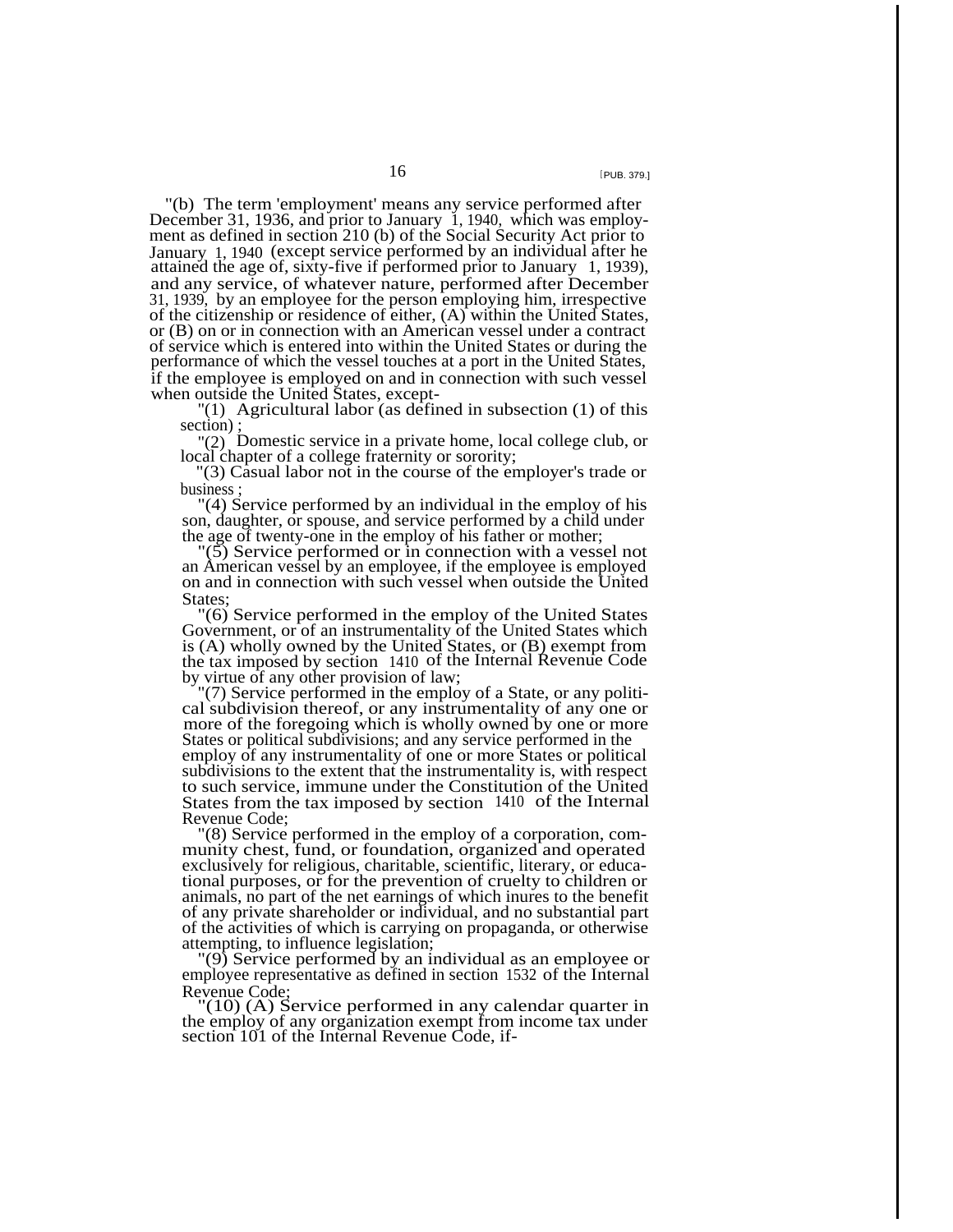"(i) the remuneration for such service does not exceed \$45, or

"(ii) such service is in connection with the collection of dues or premiums for a fraternal beneficiary society, order, or association, and is performed away from the home office, or is ritualistic service in connection with any such society, order, or association, or

"(iii) such service is performed by a student who is enrolled and is regularly attending classes at a school, college, or university;

"(B) Service performed in the employ of an agricultural or horticultural organization exempt from income tax under section 101 (1) of the Internal Revenue Code;

"(C) Service performed in the employ of a voluntary employees' beneficiary association providing for the payment of life, sick, accident, or other benefits to the members of such association or their dependents, if (i) no part of its net earnings inures (other than through such payments) to the benefit of any private shareholder or individual, and (ii) 85 per centum or more of the income consists of amounts collected from members for the sole purpose of making such payments and meeting expenses;

(D) Service performed in the employ of a voluntary employees' beneficiary association providing for the payment of life, sick, accident, or other benefits to the members of such association or their dependents or their designated beneficiaries, if (i) admission to membership in such association is limited to to individuals who are officers or employees of the United States Government, and (ii) no part of the net earnings of such association inures (other than through such payments) to the benefit of any private shareholder or individual ;

"(E) Service performed in any calendar quarter in the employ of a school, college, or university, not exempt from income tax under section 101 of the Internal Revenue Code, if such service is performed by a student who is enrolled and is regularly attending classes at such school, college, or university, and the remuneration for such service does not exceed \$45 (exclusive of room, board, and tuition) ;

"(11) Service performed in the employ of a foreign government (including service as a consular or other officer or employee or a nondiplomatic representative) ;

"(12) Service performed in the employ of an instrumentality wholly owned by a foreign government-

"(A) If the service is of a character similar to that performed in foreign countries by employees of the United States Government or of an instrumentality thereof; and

"(B) If the Secretary of State shall certify to the Secretary of the Treasury that the foreign government, with respect to whose instrumentality and employees thereof exemption is claimed, grants an equivalent exemption with respect to similar service performed in the foreign country by employees of the United States Government and of instrumentalities thereof;

PUB. No. 379-3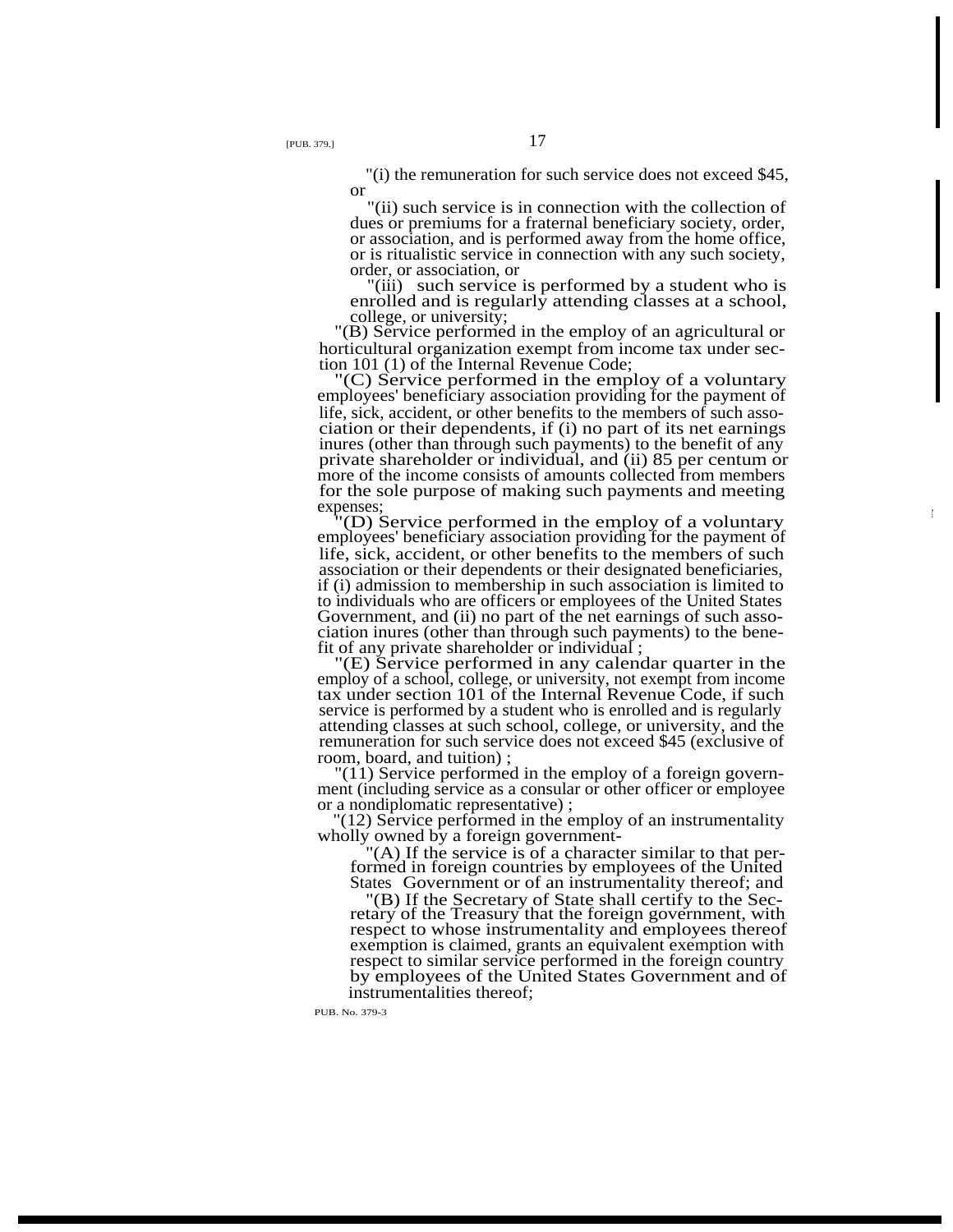"(13) Service performed as a student nurse in the employ of a hospital or a nurses' training school by an individual who is enrolled and is regularly attending classes in a nurses' training school chartered or approved pursuant to State law; and service performed as an interne in the employ of a hospital by an individual who has completed a four years' course in a medical school chartered or approved pursuant to State law;

 $(14)$  Service performed by an individual in (or as an officer or member of the crew of a vessel while it is engaged in) the catching, taking, harvesting, cultivating, or farming of any kind of fish, shellfish, crustacea, sponges, seaweeds, or other aquatic forms of animal and vegetable life (including service performed by any such individual as an ordinary incident to any such activity), except (A) service performed in connection with the catching or taking of salmon or halibut, for commercial purposes, and (B) service performed on or in connection with a vessel of more than ten net tons (determined in the manner provided for determining the register tonnage of merchant vessels under the laws of the United States) ; or

"(15) Service performed by an individual under the age of eighteen in the delivery or distribution of newspapers or shopping news, not including delivery or distribution to any point for subsequent delivery or distribution.

"(c) If the services performed during one-half or more of any pay period by an employee for the person employing him constitute employment, all the services of such employee for such period shall be deemed to be employment; but if the services performed during more than one-half of any such pay period by an employee for the person employing him do not constitute employment, then none of the services of such employee for such period shall be deemed to be employment. As used in this subsection the term 'pay period' means As used in this subsection the term 'pay period' means a period (of not more than thirty-one consecutive days) for which a payment of remuneration is ordinarily made to the employee by the person employing him. This subsection shall not be applicable with respect to services performed in a pay period by an employee for the person employing him, where any of such service is excepted by paragraph (9) of subsection (b).

(d) The term 'American vessel' means any vessel documented or numbered under the laws of the United States; and includes any vessel which is neither documented or numbered under the laws of the United States nor documented under the laws of any foreign country, if its crew is employed solely by one or more citizens or residents of the United States or corporations organized under the laws of the United States or of any State.

"(e) The term 'primary insurance benefit' means an amount equal to the sum of the following-

"(1) (A) 40 per centtun of the amount of an individual's average monthly wage if such average monthly wage does not exceed \$50, or (B) if such average monthly wage exceeds \$50, 40 per centum of \$50, plus 10 per centum of the amount by which such average monthly wage exceeds \$50 and does not exceed \$250, and

"(2) an amount equal to 1 per centum of the amount computed under paragraph (1) multiplied by the number of years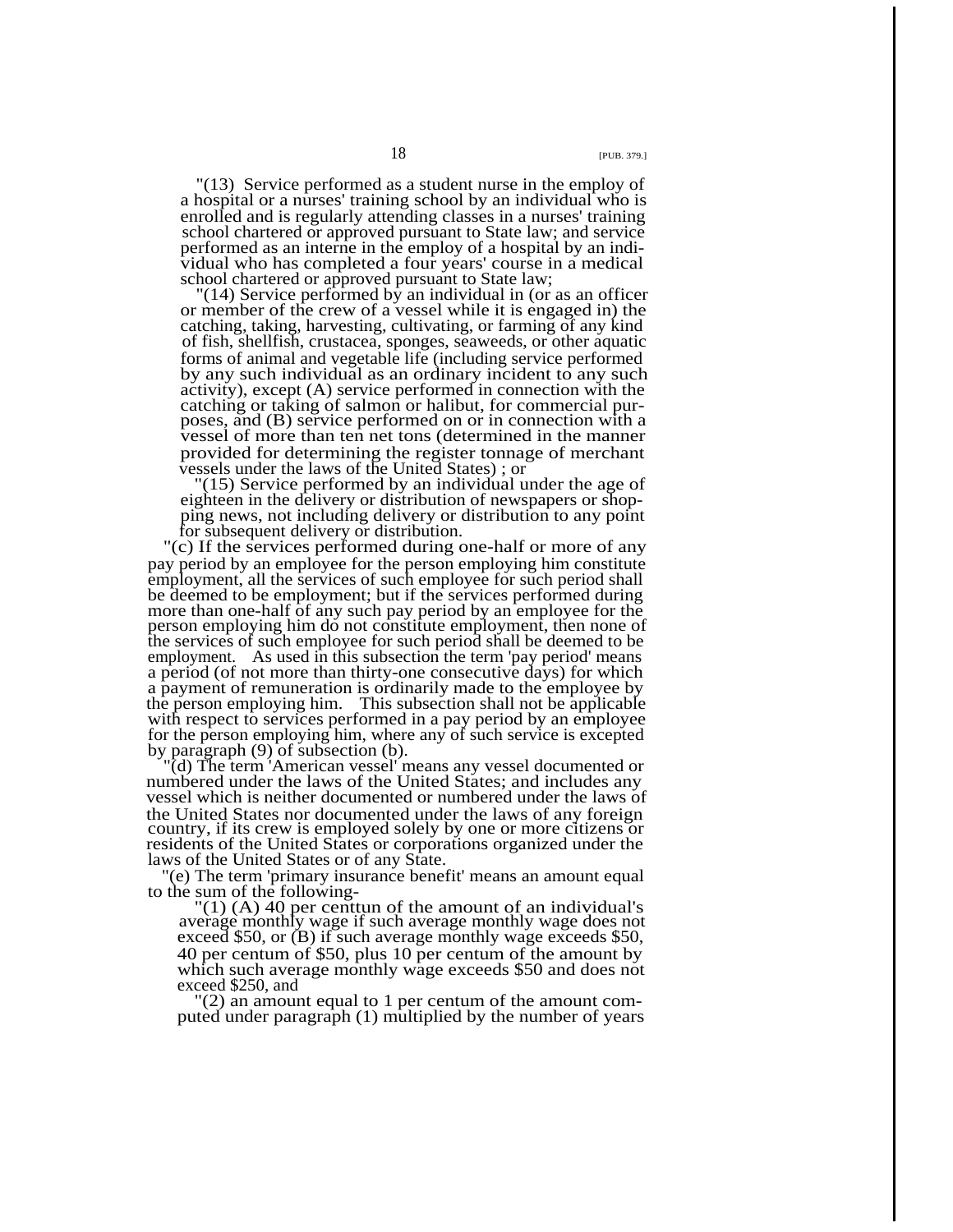in which \$200 or more of wages were paid to such individual. Where the primary insurance benefit thus computed is less than

\$10, such benefit shall be \$10.

 $"(\hat{f})$  The term 'average monthly wage' means the quotient obtained by dividing the total wages paid an individual before the quarter in which he died or became entitled to receive primary insurance benefits, whichever first occurred, by three tines the number of quarters elapsing after 1936 and before such quarter in which he died or became so entitled, excluding any quarter prior to the quarter in which he attained the age of twenty-two during which he was paid less than \$50 of wages and any quarter, after the quarter in which he attained age sixty-five, occurring prior to 1939.

"(g) The term 'fully insured individual' means any individual with respect to whom it appears to the satisfaction of the Board that-

"(1) He had not less than one quarter of coverage for each two of the quarters elapsing after 1936, or after the quarter in which he attained the age of twenty-one, whichever quarter is later, and up to but excluding the quarter in which he attained the age of sixty-five, or died, whichever first occurred, and in no case less than six quarters of coverage; or

"(2) He had at least forty quarters of coverage.

"As used in this subsection, and in subsection (h) of this section, the term 'quarter' and the term 'calendar quarter' mean a period of three calendar months ending on March 31, June 30, September 30, or December 31; and the term 'quarter of coverage' means: a calendar quarter in which the individual has been paid not less than \$50 in wages. When the number of quarters specified in paragraph (1) of this subsection is an odd number, for purposes of such paragraph such number shall be reduced by one. In any case where an individual has been paid in a calendar year \$3,000 or more in wages, each quarter of such year following his first quarter of coverage shall be deemed a quarter of coverage, excepting any quarter in such year in which such individual dies or becomes entitled to a primary insurance benefit and any quarter succeeding such quarter in which he died or became so entitled.

"(h) The term 'currently insured individual' means any individual with respect to [whom it a](http://whom.it)ppears to the satisfaction of the Board that he has been paid wages of not less than \$50 for each of not less than six of the twelve calendar quarters, immediately preceding the quarter in which he died.

"(i) The term 'wife' means the wife of an individual who either (1) is the mother of such individual's son or daughter, or (2) was married to him prior to January 1, 1939, or if later, prior to the date upon which he attained the age of sixty.

(j) The term 'widow' (except when used in section  $202$  (g)) means the surviving wife of an individual who either (1) is the mother of such individual's son or daughter, or (2) was married to him prior to the beginning of the twelfth month before the month in which he died.

"(k) The term 'child' (except when used in section  $202$  (g)) means the child of an individual, and the stepchild of an individual by a marriage contracted prior to the date upon which he attained the age of sixty and prior to the beginning of the twelfth month before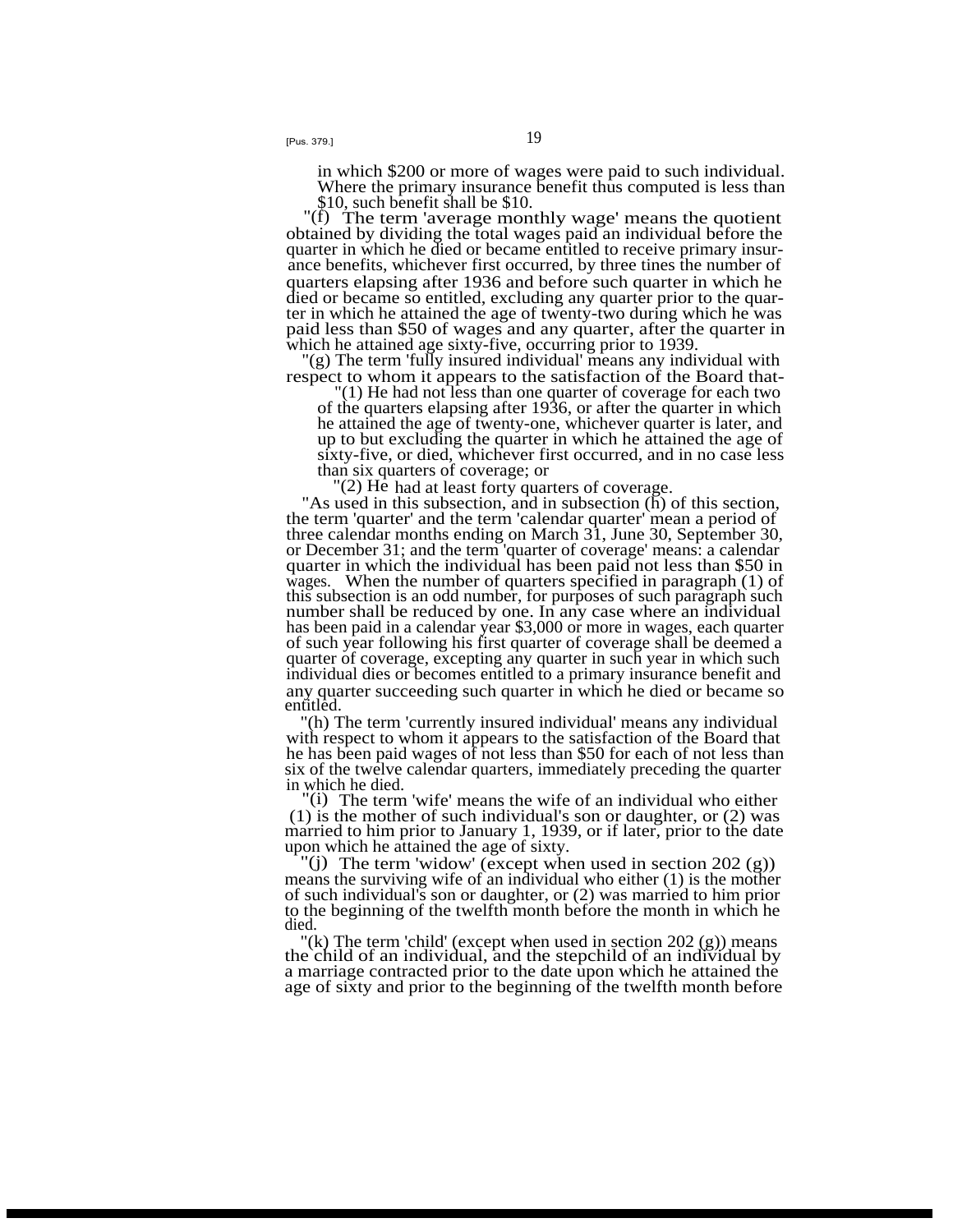the month in which he died, and a child legally adopted by an individual prior to the date upon which he attained the age of sixty and prior to the beginning of the twelfth month before the month in which he died.

"(I) The term 'agricultural labor' includes all service performed-

 $\mathbb{I}(1)$  On a farm, in the employ of any person, in connection with cultivating the soil, or in connection with raising or harvesting any agricultural or horticultural commodity, including the raising, shearing, feeding, caring for, training, and management of livestock, bees, poultry, and fur-bearing animals and wildlife.

"(2) In the employ of the owner or tenant or other operator of a farm, in connection with the operation, management, conservation, improvement, or maintenance of such farm and its tools and equipment, or in salvaging timber or clearing land of brush and other debris left by a hurricane, if the major part of such service is performed on a farm.

"(3) In connection with the production or harvesting of maple sirup or maple sugar or any commodity defined as an agricultural commodity in section 15 (g) of the Agricultural Marketing Act, as amended, or in connection with the raising or harvesting of mushrooms, or in connection with the hatching of poultry, or in connection with the ginning of cotton, or in connection with the operation or maintenance of ditches, canals, reservoirs, or waterways used exclusively for supplying and storing water for farming purposes.

"(4) In handling, planting, drying, packing, packaging, processing, freezing, grading, storing, or delivering to storage or to market or to a carrier for transportation to market, any agricultural or horticultural commodity; but only if such service is performed as an incident to ordinary farming operations or, in the case of fruits and vegetables, as an incident to the preparation of such fruits or vegetables for market. The provisions of this paragraph shall not be deemed to be applicable with respect to service performed in connection with commercial canning or commercial freezing or in connection with any agricultural or horticultural commodity after its delivery to a terminal market for distribution for consumption.

"As used in this subsection, the term 'farm' includes stock, dairy, poultry, fruit, fur-bearing animal, and truck farms, plantations, ranches, nurseries, ranges, greenhouses or other similar structures used primarily for the raising of agricultural or horticultural commodities, and orchards.

"(m) In determining whether an applicant is the wife, widow, child, or parent of a fully insured or currently insured individual for purposes of this title, the Board shall apply such law as would be applied in determining the devolution of intestate personal property by the courts of the State in which such insured individual is domiciled at the time such applicant files application, or, if such insured individual is dead, by the courts of the State in which he was domiciled at the time of his death, or if such insured individual is or was not so domiciled in any State, by the courts of the District of Columbia. Applicants who according to such law would have the same status relative to taking intestate personal property as a wife, widow, child, or parent shall be deemed such.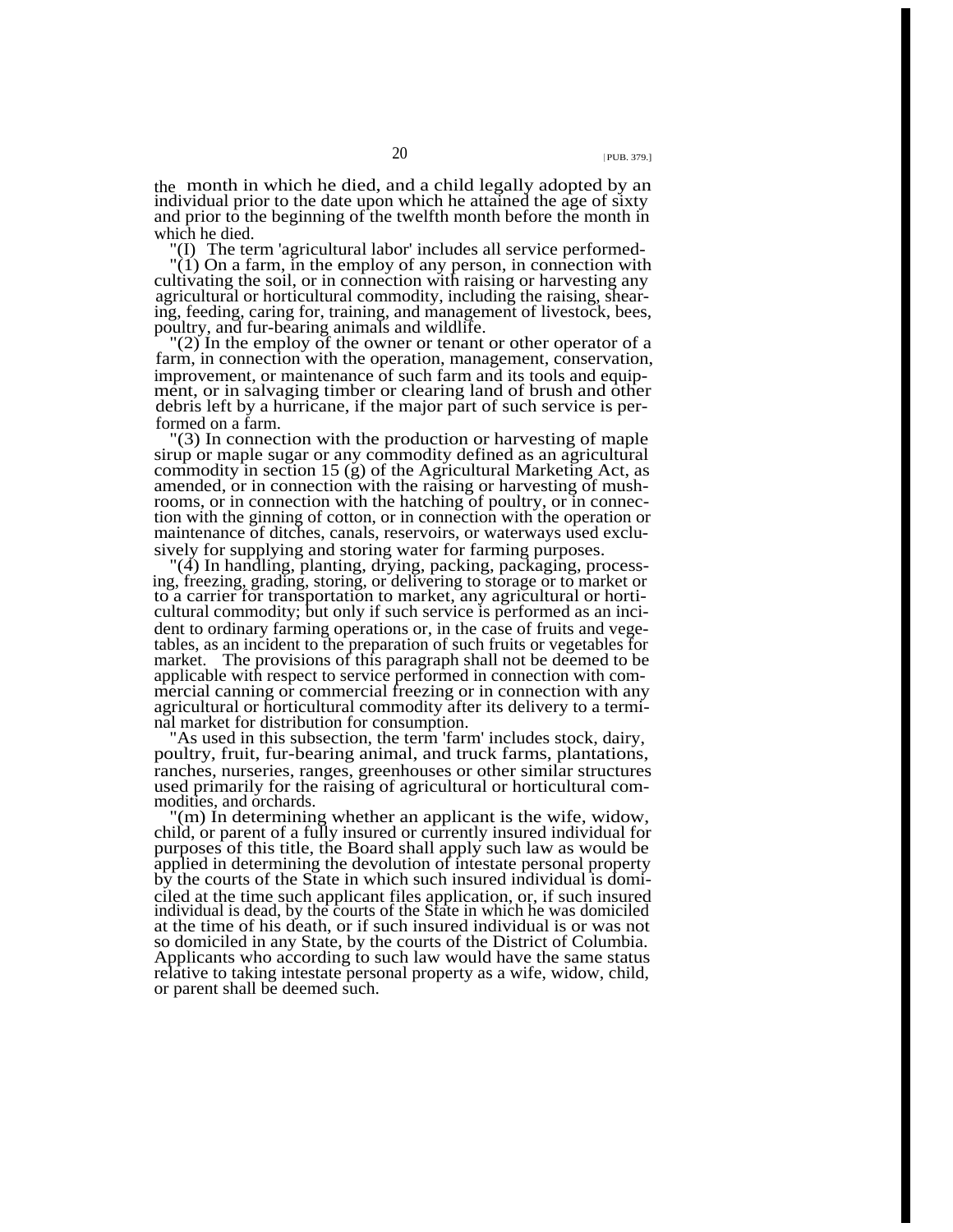$[PUB. 379.]$  21

"(n) A wife shall be deemed to be living with her husband if they are both members of the same household, or she is receiving regular contributions from him toward her support, or he has been ordered by any court to contribute to her support; and a widow shall be deemed to have been living with her husband at the time of his death if they were both members of the same household on the date of his death, or she was receiving regular contributions from him toward her support on such date, or he had been ordered by any court to contribute to her support."

### **TITLE III-AMENDMENTS TO TITLE III OF THE SOCIAL SECURITY ACT**

Sec. 301. Section 302 (a) of such Act is amended to read as follows:

"(a) The Board shall from time to time certify to the Secretary of the Treasury for payment to each State which has an unemployment compensation law approved by the Board under the Federal Unemployment Tax Act, such amounts as the Board determines to be necessary for the proper and efficient administration of such law during the fiscal year for which such payment is to be made. The Board's the fiscal year for which such payment is to be made. determination shall be based on  $(1)$  the population of the State;  $(2)$ an estimate of the number of persons covered by the State law and of the cost of proper and efficient administration of such law; and (3) such other factors as the Board finds relevant. The Board shall not such other factors as the Board finds relevant. certify for payment under this section in any fiscal year a total amount in excess of the amount appropriated therefor for such fiscal year."

Sec. 302. Section 303 (a) of such Act is amended to read as follows:

"(a) The Board shall make no certification for payment to any State unless it finds that the law of such State, approved by the Board under the Federal Unemployment Tax Act, includes provision for-

"(1) Such methods of administration (including after January 1, 1940, methods relating to the establishment and maintenance of personnel standards on a merit basis, except that the Board shall exercise no authority with respect to the selection, tenure of office, and compensation of any individual employed in accordance with such methods) as are found by the Board to be reasonably calculated to insure full payment of unemployment compensation when due; and

"(2) Payment of unemployment compensation solely through public employment offices or such other agencies as the Board may approve; and

(3) Opportunity for a fair hearing, before an impartial tribunal, for all individuals whose claims for unemployment compensation are

denied ; and "(4) The payment of all money received in the unemployment fund of such State (except for refunds of sums erroneously paid into such fund and except for refunds paid in accordance with the provisions of section 1606 (b) of the Federal Unemployment Tax Act), immediately upon such receipt, to the Secretary of the Treasury to the Credit of the unemployment trust fund established by section 904; and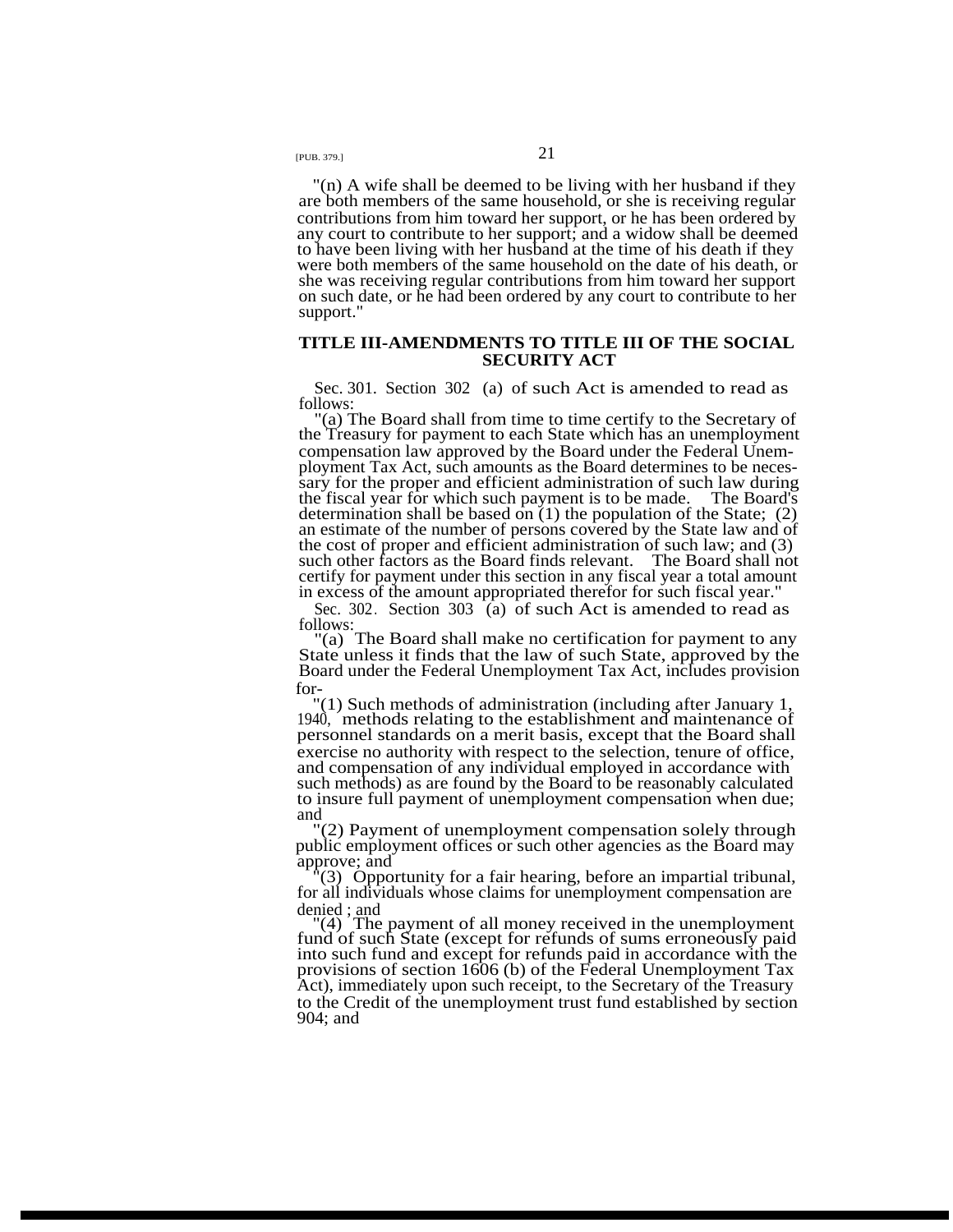"(5) Expenditure of all money withdrawn from an unemployment fund of such State, in the payment of unemployment compensation, exclusive of expenses of administration, and for refunds of sums erroneously paid into such fund and refunds paid in accordance with the provisions of section 1606 (b) of the Federal Unemployment Tax Act; and

"(6) The making of such reports, in such form and containing such information, as the Board may from time to time require, and compliance with such provisions as the Board may from time to time find necessary to assure the correctness and verification of such reports; and

(7) Making available upon request to any agency of the United States charged with the administration of public works or assistance through public employment, the name, address, ordinary occupation and employment status of each recipient of unemployment compensation, and a statement of such recipient's rights to further compensation under such law; and

"(8) Effective July 1, 1941, the expenditure of all moneys received pursuant to section 302 of this title solely for the purposes and in the amounts found necessary by the Board for the proper and efficient administration of such State law; and

"(9) Effective July 1, 1941, the replacement, within a reasonable time, of any moneys received pursuant to section 302 of this title, which, because of any action or contingency, have been lost or have been expended for purposes other than, or in amounts in excess of, those found necessary by the Board for the proper administration of such State law."

### TITLE IV-AMENDMENTS TO TITLE IV OF THE SOCIAL SECURITY ACT

Sec. 401. (a) Clause (5) of section 402 (a) of such Act is amended to read as follows: "(5) provide such methods of administration (including after January 1, 1940, methods relating to the establishment and maintenance of personnel standards on a merit basis, except that the Board shall exercise no authority with respect to the selection, tenure of office, and compensation of any individual employed in accordance with such methods) as are found by the Board to be necessary for the proper and efficient operation of the plan."

(b) Effective July 1, 1941, section 402 (a) of such Act is further amended by inserting before the period at the end thereof a semicolon and the following new clauses: "(7) provide that the State agency shall, in determining need, take into consideration any other income and resources of any child claiming aid to dependent children ; and (8) provide safeguards which restrict the use or disclosure of information concerning applicants and recipients to purposes directly connected with the administration of aid to dependent children".

Sec. 402. (a) Effective January 1, 1940, subsection (a) of section 403 of such Act is amended by striking out "one-third" and inserting in lieu thereof "one-half", and paragraph (1) of subsection (b) of such section is amended by striking out "two-thirds" and inserting in lieu thereof "one-half".

(b) Effective January 1, 1940, paragraph (2) of section 403 (b) of such Act is amended to read as follows: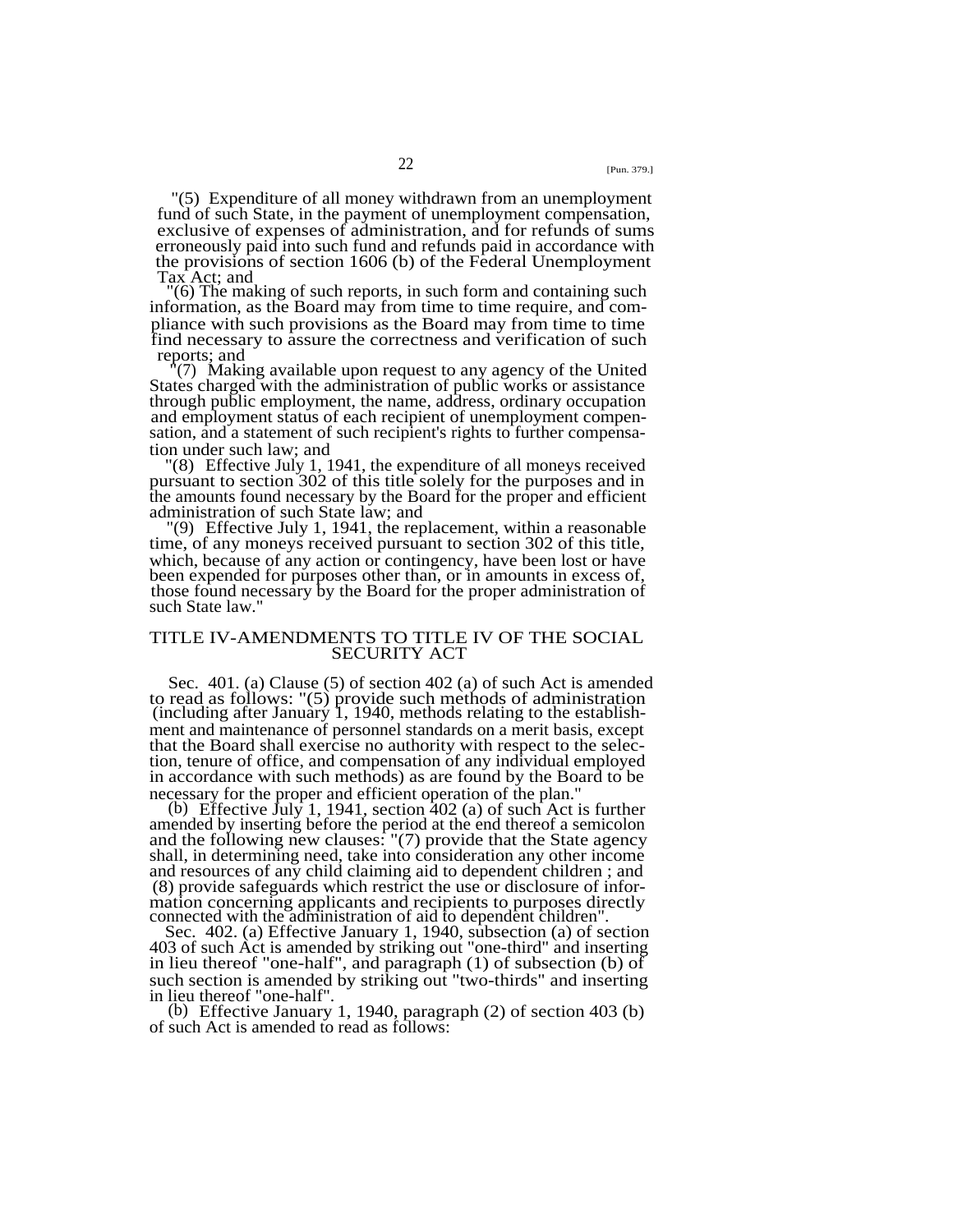"(2) The Board shall then certify to the Secretary of the Treasury the amount so estimated by the Board, (A) reduced or increased, as the case may be, by any sum by which it finds that its estimate for any prior quarter was greater or less than the amount which should have been paid to the State for such quarter, and (B) reduced by a sum equivalent to the pro rata share to which the United States is equitably entitled, as determined by the Board, of the net amount recovered during any prior quarter by the State or any political subdivision thereof with respect to aid to dependent children furnished under the State plan; except that such increases or reductions shall not be made to the extent that such sums have been applied to make the amount certified for any prior quarter greater or less than the amount estimated by the Board for such prior quarter."

Sec. 403. Section 406 (a) of such Act is amended to read as follows: "(a) The term 'dependent child' means a needy child under the age

of sixteen, or under the age of eighteen if found by the State agency to be regularly attending school, who has been deprived of parental support or care by reason of the death, continued absence from the home, or physical or mental incapacity of a parent, and who is living with his father, mother, grandfather, grandmother, brother, sister, stepfather, stepmother, stepbrother, stepsister, uncle, or aunt, in a place of residence maintained by one or more of such relatives as his or their own home;".

### TITLE V-AMENDMENTS TO TITLES V AND VI OF THE SOCIAL SECURITY ACT

Sec. 501. Section 501 of such Act is amended by striking out "\$3,800,000" and inserting in lieu thereof "\$5,820,000".

Sec. 502. (a) Subsection (a) of section 502 of such Act is amended by striking out "\$1,800,000" and inserting in lieu thereof "\$2,800,000".

(b) Subsection (b) of such section 502 is amended by striking out "\$980,000" and inserting in lieu thereof "\$1,980,000".

Sec. 503. Clause (3) of section 503 (a) of such Act is amended to read as follows: "(3) provide such methods of administration (including after January 1, 1940, methods relating to the establishment and maintenance of personnel standards on a merit basis, except that the Board shall exercise no authority with respect to the selection, tenure of office, and compensation of any individual employed in accordance with such methods) as are necessary for the proper and efficient operation of the plan."

Sec. 504. Section 511 of such Act is amended by striking out "\$2,850,000" and inserting in lieu thereof "\$3,870,000".

Sec. 505. (a) Subsection (a) of section 512 of such Act is amended b striking out the words "the remainder" and inserting in lieu thereof "\$1,830,000".

(b) Such section is further amended by inserting after subsection (a) the following new subsection

(b) Out of the sums appropriated pursuant to section 511 for each fiscal year the Secretary of Labor shall allot to the States \$1,000,000 (in addition to the allotments made under subsection (a) ), according to the financial need of each State for assistance in carrying out, its State plan, as determined by him after taking into consideration the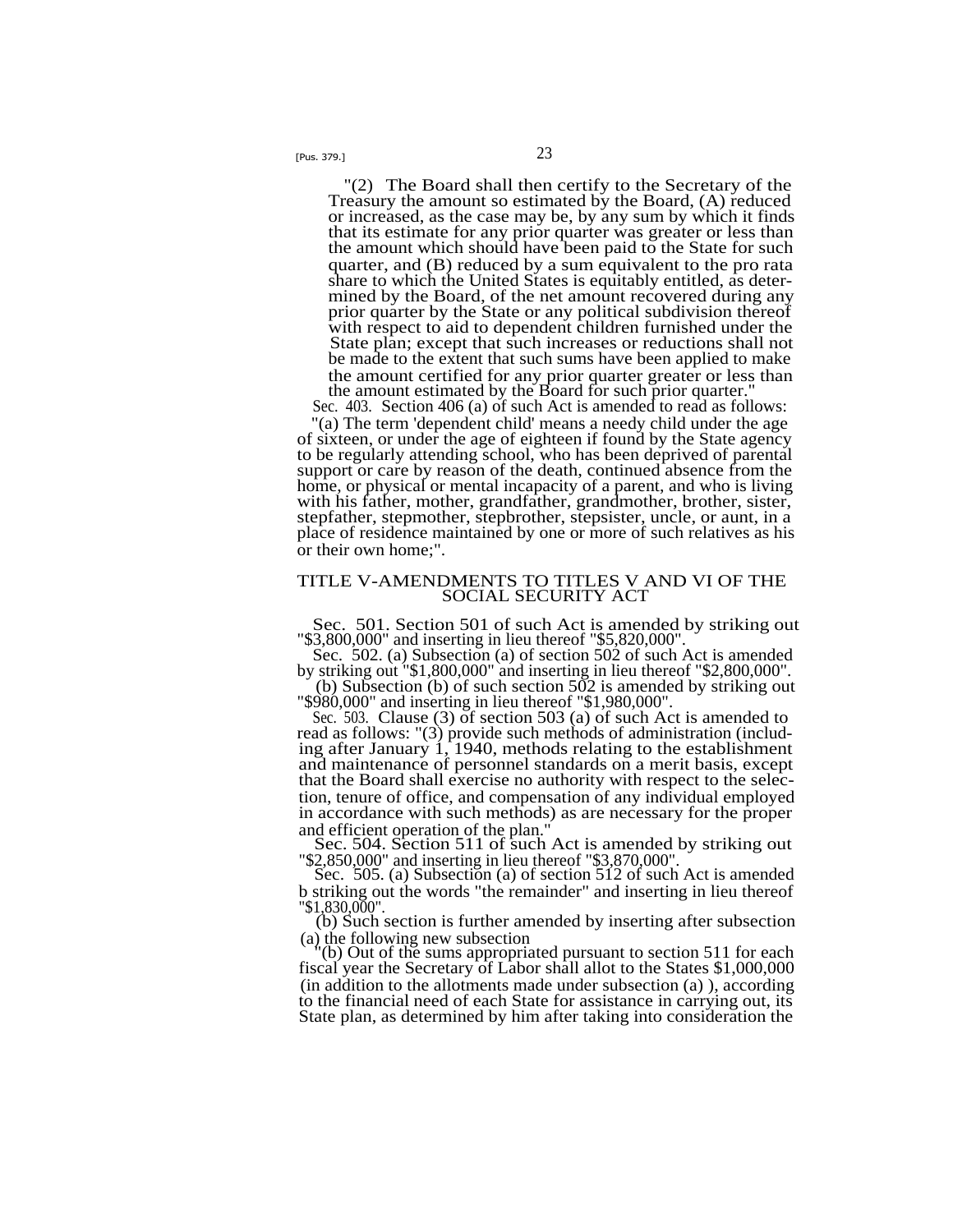number of crippled children in such State in need of the services referred to in section 511 and the cost of furnishing such services to them."

(c) Subsection (b) of such section 512 is amended by striking out the letter "(b)" at the beginning thereof and inserting in lieu thereof the letter " $(c)$ ".

Sec. 506. Clause (3) of section 513 (a) of such Act is amended to read as follows: "(3) provide such methods of administration  $(including after January 1, 1940, methods relating to the establishment.$ ment and maintenance of personnel standards on a merit basis, except that the Board shall exercise no authority with respect to the selection, tenure of office, and compensation of any individual employed in accordance with such methods) as are necessary for the proper and efficient operation of the plan."

Sec. 507. (a) Subsection (a) of section 514 of such Act is amended by striking out "section 512" and inserting in lieu thereof "section 512 (a) ".

(b) Such section 514 is further amended by inserting at the end thereof the following new subsection

"(c) The Secretary of Labor shall from time to time certify to the Secretary of the Treasury the amounts to be paid to the States from the allotment available under section 512 (b), and the Secretary of the Treasury shall, through the Division of Disbursement of the Treasury Department, and prior to audit or settlement by the General Accounting Office, make payments of such amounts from such allotments at the time or times specified by the Secretary of Labor."

(c) Section 521 (a) of such Act is amended by striking out "\$1,500,000" and inserting in lieu thereof "\$1,510,000".

SEC. 508. (a) Section 531 (a) of such Act is amended by-

(1) Striking out " $$1,938,000$ " and inserting in lieu thereof  $$3,500,$ -000".

(2) Striking out "\$5,000" and inserting in lieu thereof "\$15,000".

(3) Inserting before the period at the end thereof a colon and the following : *"Provided,* That the amount of such sums apportioned to any State for any fiscal year shall be not less than \$20,000".

(b) Section 531 (b) of such Act is amended by striking out "\$102,000" and inserting in lieu thereof "\$150,000".

SEC. 509. Section 601 of such Act is hereby amended to read as follows

"SEC. 601. For the purpose of assisting States, counties, health districts, and other political subdivisions of the States in establishing and maintaining adequate public health services, including the training of personnel for State and local health work, there is hereby authorized to be appropriated for each fiscal year, beginning with the fiscal year ending June 30, 1940, the sum of \$11,000,000 to be used as hereinafter provided."

### TITLE VT-AMENDMENTS TO THE INTERNAL REVENUE **CODE**

SEC. 601. Section 1400 of the Internal Revenue Code is amended to read as follows

### **"SEC. 1400. RATE OF TAX.**

"In addition to other taxes, there shall be levied, collected, and paid upon the income of every individual a tax equal to the following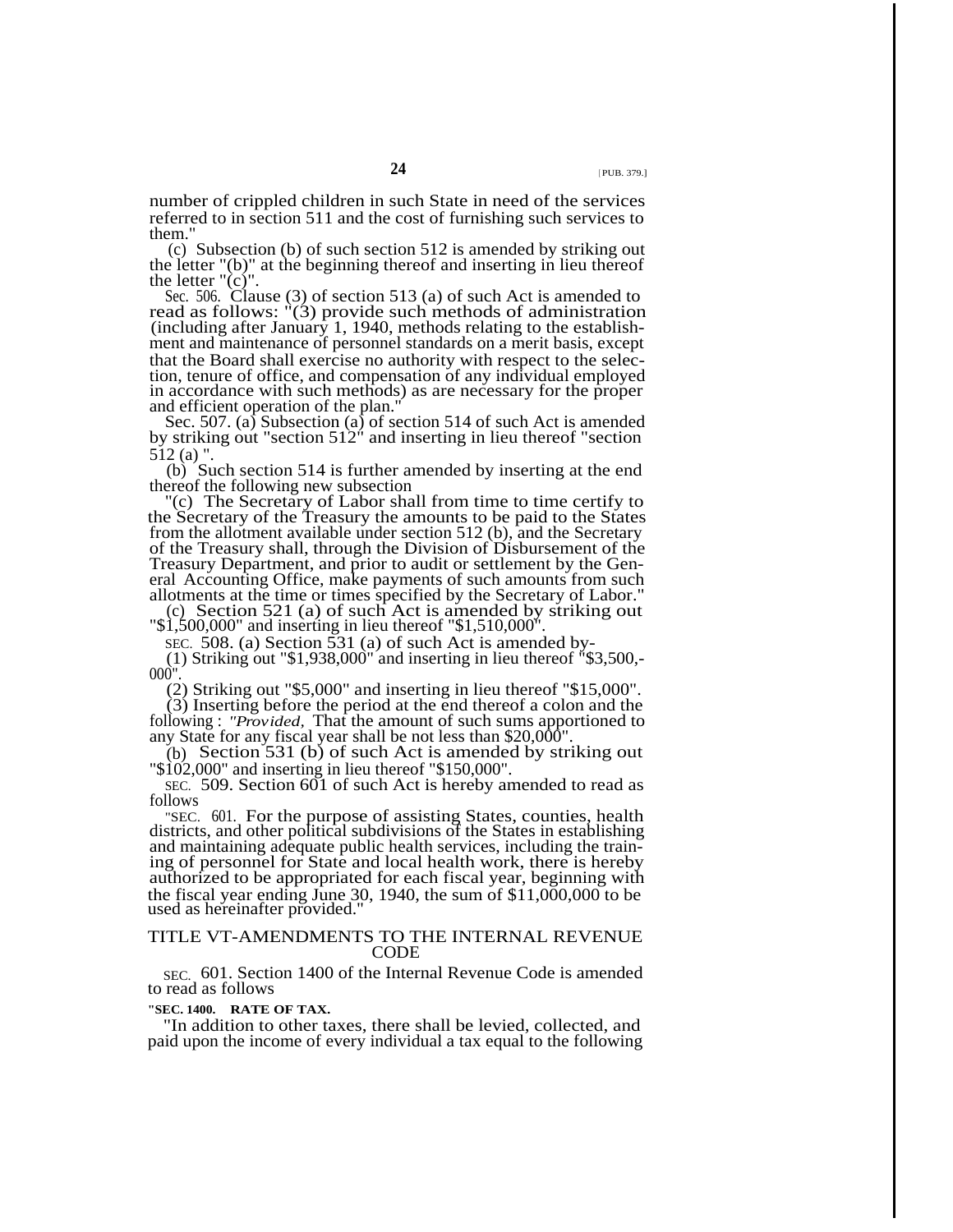percentages of the wages (as defined in section 1426 (a)) received by him after December 31, 1936, with respect to employment (as defined in section 1426 (b)) after such date:

(1) With respect to wages received during the calendar years 1939, 1940, 1941, and 1942, the rate shall be 1 per centum.

"(2) With respect to wages received during the calendar years 1943, 1944, and 1945, the rate shall be 2 per centum.

"(3) With respect to wages received during the calendar years 1946, 1947, and 1948, the rate shall be  $21/2$  per centum.

"(4) With respect to wages received after December 31, 1948, the rate shall be 3 per centum."

SEC. 602. (a) Section 1401 (c) of the Internal Revenue Code is amended to read as follows

"(c) ADJUSTMENTS.-If more or less than the correct amount of tax imposed by section 1400 is paid with respect to any payment of remuneration, proper adjustments, with respect both to the tax and the amount to be deducted, shall be made, without interest, in such manner and at such times as may be prescribed by regulations made under this subchapter."

(b) Such section 1401 is further amended by adding at the end thereof the following new subsection

"(d) SPECIAL REFUND.-If by reason of an employee rendering service for more than one employer during any calendar year after the calendar year 1939, the wages of the employee with respect to employment during such year exceed \$3,000, the employee shall be entitled to a refund of any amount of tax, with respect to such wages, imposed by section 1400, deducted from such wages and paid to the collector, which exceeds the tax with respect to the first \$3,000 of such wages paid. Refund under this section may be made in accordance Refund under this section may be made in accordance with the provisions of law applicable in the case of erroneous or illegal collection of the tax; except that no such refund shall be made unless (1) the employee makes a claim,\_ establishing his right thereto, after the calendar year in which the employment was performed with respect to which refund of tax is claimed, and (2) such claim is made within two years after the calendar year in which the wages are paid with respect to which refund of tax is claimed. No interest shall be allowed or paid with resp&t to any such refund."

SEC. 603. Part I of subchapter A of chapter 9 of the Internal Revenue Code is amended by adding at the end thereof the following new section

"SEC. 1403. RECEIPTS FOR EMPLOYEES.

"(a) REQUIREMENT.-Every employer shall furnish to each of his employees a written statement or statements, in a form suitable for retention by the employee, showing the wages paid by him to the employee after December 31, 1939. Each statement shall cover a employee after December 31, 1939. calendar year, or one, two, three, or four calendar quarters, whether or not within the same calendar year, and shall show the name of the employer, the name of the employee, the period covered by the statement, the total amount of wages paid within such period, and the amount of the tax imposed by section 1400 with respect to such wages. Each statement shall be furnished to the employee not later than the last day of the second calendar month following the period covered by the statement, except that, if the employee leaves the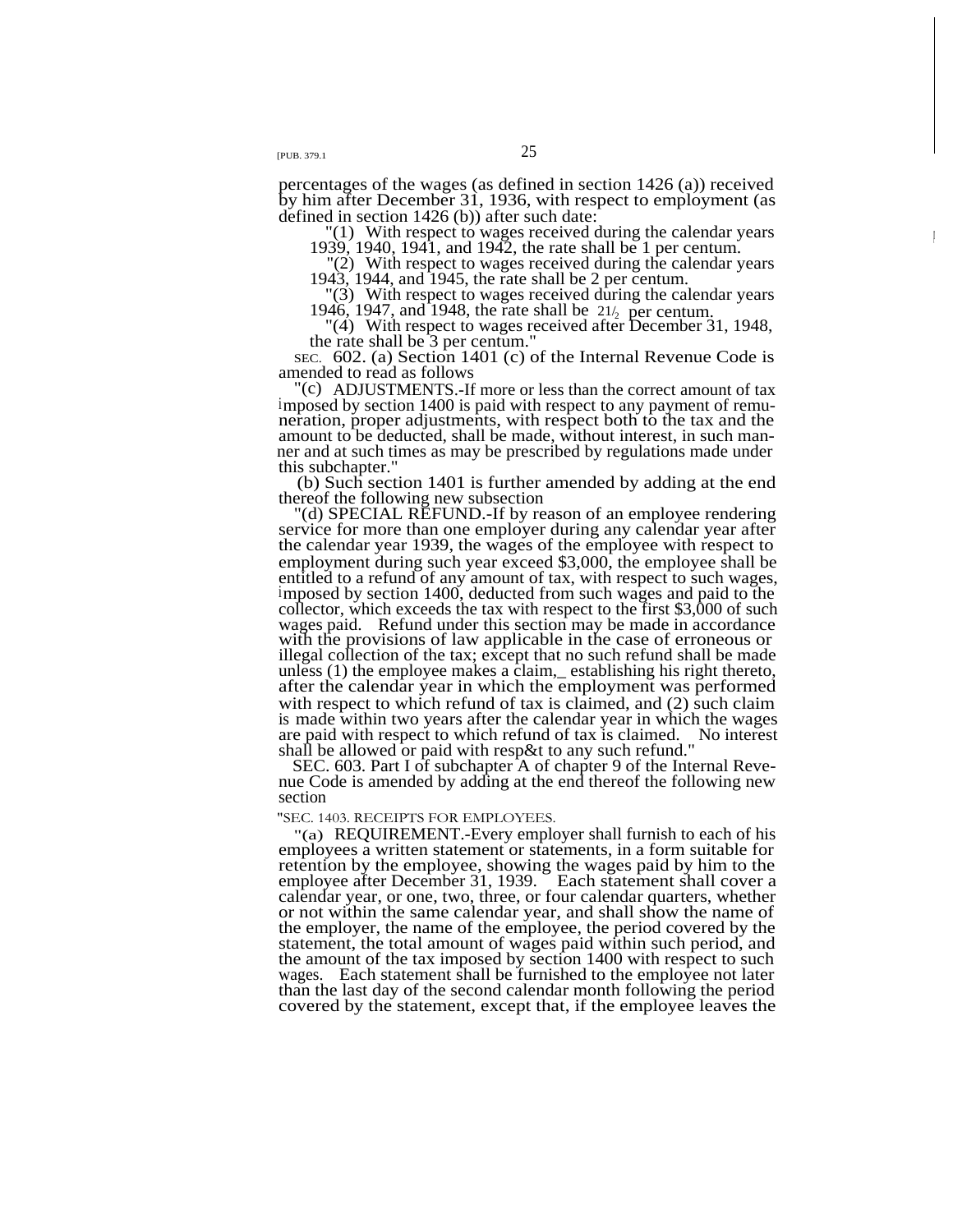employ of the employer, the final statement shall be furnished on the day on which the last payment of wages is made to the employee. The employer may, at his option, furnish such a statement to any employee at the time of each payment of wages to the employee during any calendar quarter, in lieu of a statement covering such quarter; and, in such case, the statement may show the date of payment of the wages, in lieu of the period covered by the statement.

"(b) PENALTY FOR FAILURE TO FURNISH.-Any employer who wilfully fails to furnish a statement to an employee in the manner, at the time, and showing the information, required under subsection (a), shall for each such failure be subject to a civil penalty of not more than \$5."

SEC. 604. Section 1410 of the Internal Revenue Code is amended to read as follows

"SEC. 1410. RATE OF TAX.

"In addition to other taxes, every employer shall pay an excise tax, with respect to having individuals in his employ, equal to the following percentages of the wages (as defined in section 1426 (a) ) paid by him after December 31, 1936, with respect to employment (as defined in section  $1426$  (b)) after such date:

"(1) With respect to wages paid during the calendar years 1939, 1940, 1941, and 1942, the rate shall be 1 per centum.

"(2) With respect to wages paid during the calendar years 1943, 1944, and 1945, the rate shall be 2 per centum.

"(3) With respect to wages paid during the calendar years 1946, 1947, and 1948, the rate shall be  $21/2$  per centum.

"(4) With respect to wages paid after December 31, 1948, the rate shall be 3 per centum."

SEC. 605. Section 1411 of the Internal Revenue Code is amended to read as follows

"SEC. 1411. ADJUSTMENT OF TAX.

"If more or less than the correct amount of tax imposed by section 1410 is paid with respect to any payment of remuneration, proper adjustments with respect to the tax shall be made, without interest, in such manner and at such times as may be prescribed by regulations made under this subchapter.'

SEC. 606. Effective January 1, 1940, section 1426 of the Internal Revenue Code is amended to read as follows

"SEC. 1426. DEFINITIONS.

"When used in this subchapter-

"(a) WAGES.-The term `wages' means all remuneration for employment, including the cash value of all remuneration paid in any medium other than cash; except that such term shall not include-

"(1) That part of the remuneration which, after remuneration equal to \$3,000 has been paid to an individual by an employer with respect to employment during any calendar year, is paid to such individual by such employer with respect to employment durinm such calendar year;

"(27 The amount of any payment made to, or on behalf of, an employee under a plan or system established by an employer which makes provision for his employees generally or for a class or classes of his employees (including any amount paid by an employer for insurance or annuities, or into a fund, to provide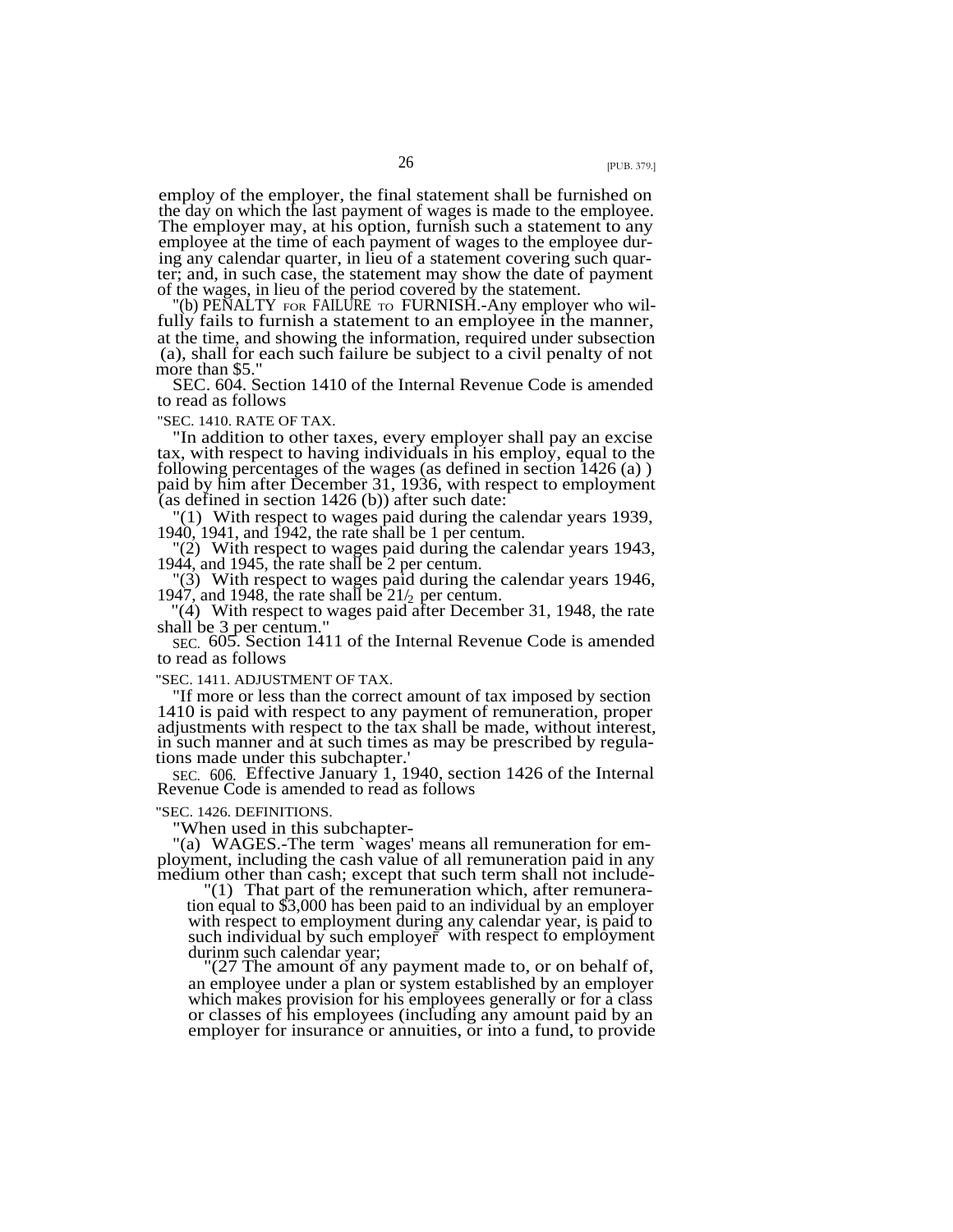for any such payment), on account of (A) retirement, or (B) sickness or accident disability, or (C) medical and hospitalization expenses in connection with sickness or accident disability, or ( D) death, provided the employee (i) has not the option to receive, instead of provision for such death benefit, any part of such payment or, if such death benefit is insured, any part of the premiums (or contributions to premiums) paid by his employer, and (ii) has not the right, under the provisions of the plan or system or policy of insurance providing for such death benefit, to assign such benefit, or to receive a cash consideration in lieu of such benefit either upon his withdrawal from the plan or system providing for such benefit or upon termination of such plan or system or policy of insurance-or of his employment with such employer;

` (3) The payment by an employer (without deduction from the remuneration of the employee) (A) of the tax imposed upon an employee under section  $1400$  or (B) of any payment required from an employee under a State unemployment compensation law; or

"(4) Dismissal payments which the employer is not legally required to make.

"(b) EMPLOYMENT.--The term `employment' means any service performed prior to January 1, 1940, which was employment as defined in this section prior to such date, and any service, of whatever nature, performed after December 31, 1939, by an employee for the person employing him, irrespective of the citizenship or residence of either, (A) within the United States, or (B) on or in connection with an American vessel under a contract of service which is entered into within the United States or during the performance of which the vessel touches at a port in the United States, if the employee is employed on and in connection with such vessel when outside the United States, except-

"(1) Agricultural labor (as defined in subsection (h) of this section) ;

"(2) Domestic service in a private home, local college club, or local chapter of a college fraternity or sorority;

"(3) Casual labor not in the course ,f the employer's trade or business ;

"(4) Service performed by an individual in the employ of his son, daughter, or spouse, and service performed by a child under the age of twenty-one in the employ of his father or mother;

"(5) Service performed on or in connection with a vessel not an American vessel by an employee, if the employee is employed on and in connection with such vessel when outside the United States;

"(6) Service performed in the employ of the United States Government, or of an instrumentality of the United States which is (A) wholly owned by the United States, or (B) exempt from the tax imposed by section <sup>1410</sup> by virtue of any other provision of law;

"(7) Service performed in the employ of a State, or any political subdivision thereof, or any instrumentality of any one or more of the foregoing which is wholly owned by one or more States or political subdivisions ; and any service performed in the employ of any instrumentality of one or more States or political subdivi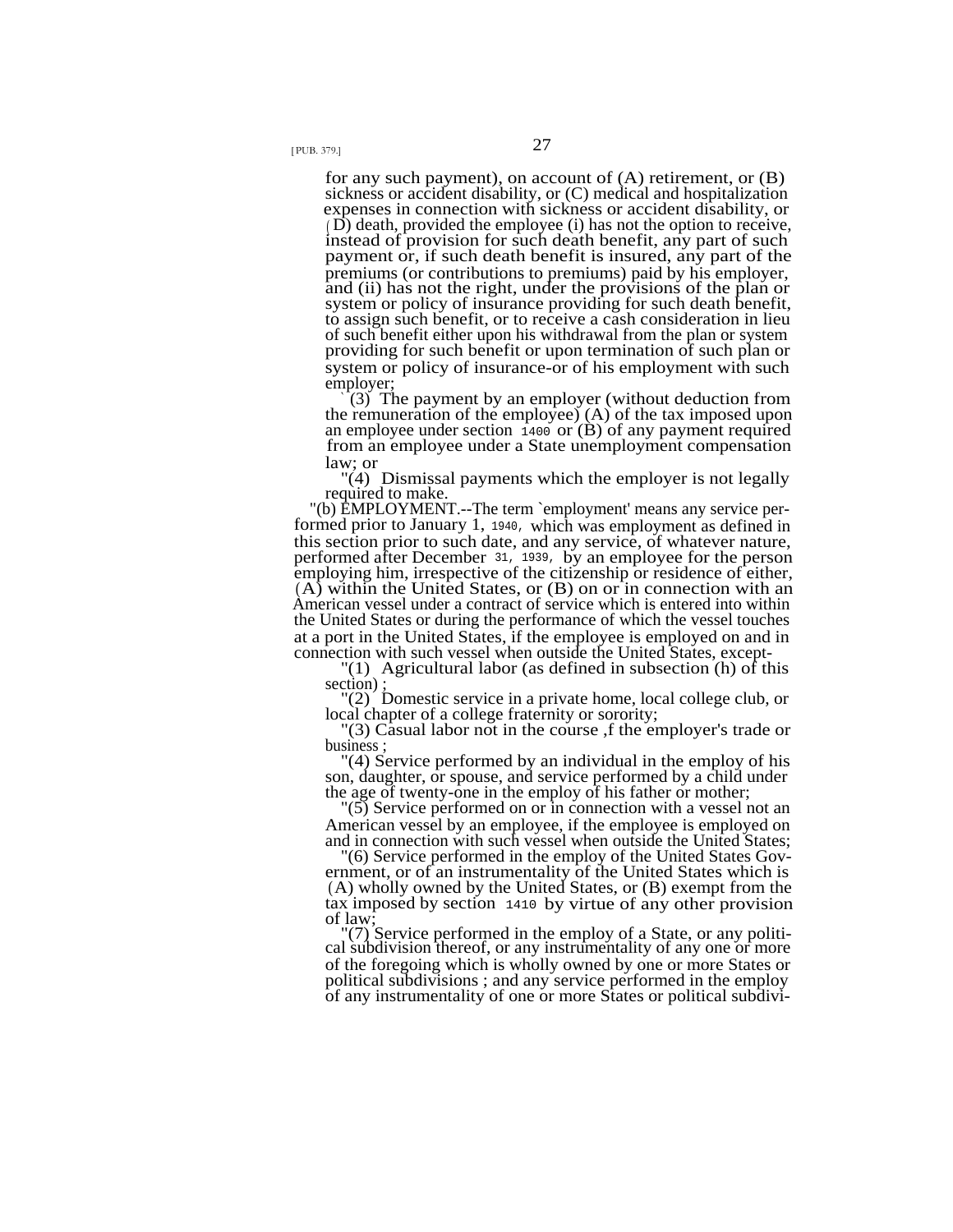sions to the extent that the instrumentality is, with respect to such service, immune under the Constitution of the United States from the tax imposed by section 1410;

(8) Service performed in the employ of a corporation, community chest, fund, or foundation, organized and operated exclusively for religious, charitable, scientific, literary, or educational purposes, or for the prevention of cruelty to children or animals, no part of the net earnings of which inures to the benefit of any private shareholder or individual, and no substantial part of the activities of which is carrying on propaganda, or otherwise attempting, to influence legislation;

"(9) Service performed by an individual as an employee or employee re resentative as defined in section 1532;

 $(10)$  (A) Service performed in any calendar quarter in the employ of any organization exempt from income tax under section 101, if-

(i) the remuneration for such service does not exceed \$45, or

"(ii) such service is in connection with the collection of dues or premiums for a fraternal beneficiary society, order, or association, and is performed away from the home office, or is ritualistic service in connection with any such society, order, or association, or

"(iii) such service is performed by a student who is enrolled and is regularly attending classes at a school, college, or university ;

"(B) Service performed in the employ of an agricultural or horticultural organization exempt from income tax under section 101 (1) ;

"(C) Service performed in the employ of a voluntary employees' beneficiary association providing for the payment of lif, sick, accident, or other benefits to the members of such association or their dependents, if (i) no part of its net earnings inures (other than through such payments) to the benefit of any private shareholder or individual, and (ii) 85 per centum or more of the income consists of amounts collected from members for the sole purpose of making such payments and meeting expenses;

"(D) Service performed in the employ of a voluntary employees' beneficiary association providing for the payment of life, sick, accident, or other benefits to the members of such association or their dependents or their designated beneficiaries, if (i) admission to membership in such association is limited to individuals who are officers or employees of the United States Government, and (ii) no part of the net earnings of such association inures (other than through such payments) to the benefit of any private shareholder or individual;

"(E) Service performed in any calendar quarter in the employ of a school, college, or university, not exempt from income tax under section 101, if such service is performed by a student who is enrolled and is regularly attending classes at such school, college, or university, and the remuneration for such service does not exceed \$45 (exclusive of room, board, and tuition) ;

"(11) Service performed in the employ of a foreign government (including service as a consular or other officer or employee or a nondiplomatic representative) ;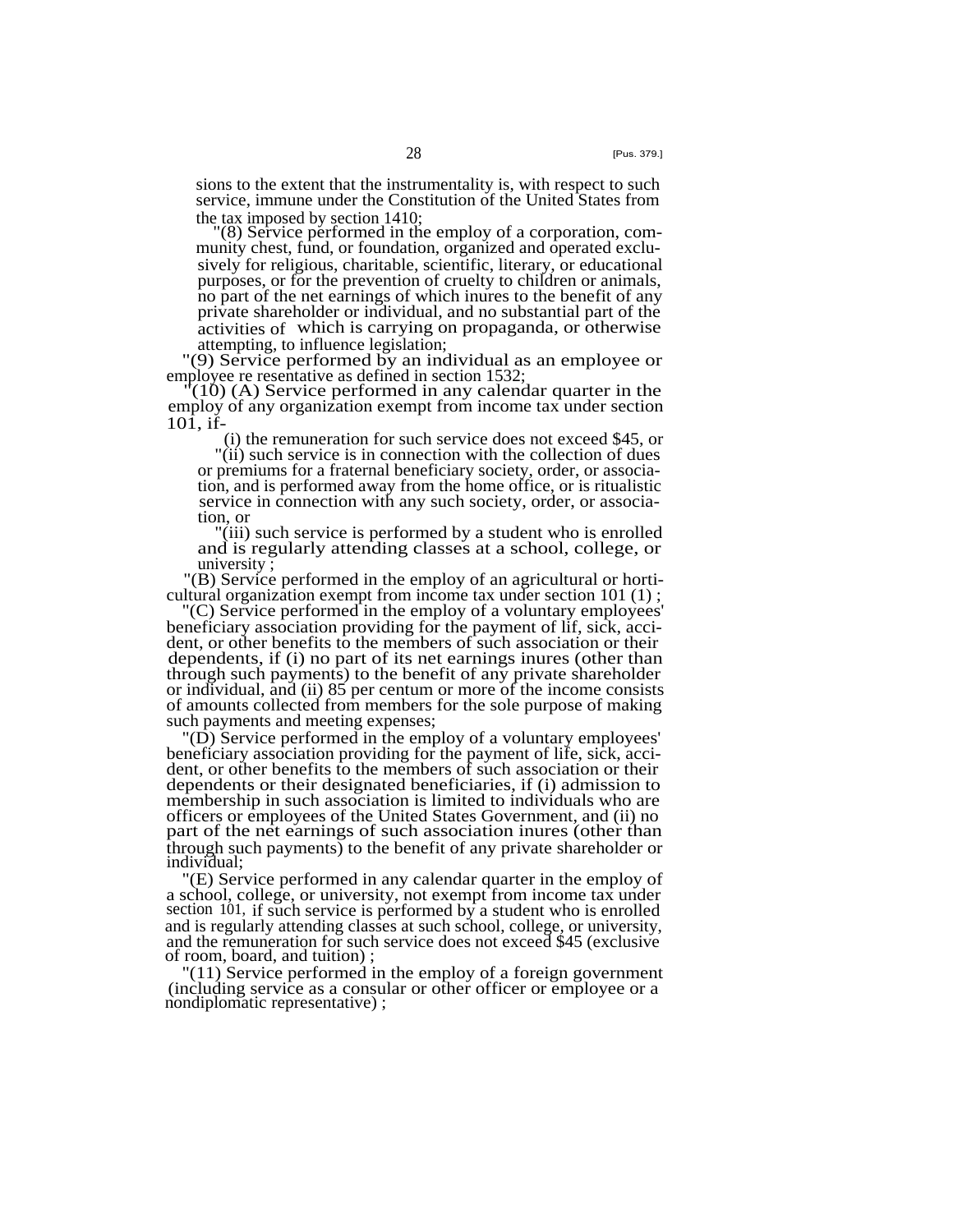"(12) Service performed in the employ of an instrumentality wholly owned by a foreign government-

> "(A)If the service is of a character similar to that performed in foreign countries by employees of the United States Government or of an instrumentality thereof; and

> "(B) If the Secretary of State shall certify to the Secretary of the Treasury that the foreign government, with respect to whose instrumentality and employees thereof exemption is claimed, grants an equivalent exemption with respect to similar service erformed in the foreign country by employees of the Unite States Government and of instrumentalities thereof;

"(13) Service performed as a student nurse in the employ of a hospital or a nurses' training school by an individual who is enrolled and is regularly attending classes in a nurses' training school chartered or approved pursuant to State law; and service performed as an interne in the employ of a hospital by an individual who has completed a four years' course in a medical school chartered or approved pursuant to State law;

"(14) Service performed by an individual in (or as an officer or member of the crew of a vessel while it is engaged in) the catching, taking, harvesting, cultivating, or farming of any kind of fish, shellfish, crustacea, sponges, seaweeds, or other aquatic forms of animal and vegetable life (including service performed by any such individual as an ordinary in[cident to a](http://incident.to)ny such activity), except (A) service performed in connection with the catching or taking of salmon or halibut, for commercial purposes, and (B) service performed on or in connection with a vessel of more than ten net tons (determined in the manner provided for determining the register tonnage of merchant vessels under the laws of the United States) ; or

"(15) Service performed by an individual under the age of eighteen in the delivery or distribution of newspapers or shopping news, not including delivery or distribution to any point for subsequent delivery or distribution.

"(c) INCLUDED AND EXCLUDED SERvic .-If the services performed during one-half or more of any pay period by an employee for the person employing him constitute employment, all the services of such employee for such period shall be deemed to be employment; but if the services performed during more than one-half of any such pay period by an employee for the person employing him do not constitute employment, then none of the services of such employee for such period shall be deemed to be employment. As used in this subsection the term `pay period' means a period (of not more than thirty-one consecutive days) for which a payment of remuneration is ordinarily made to the employee by the person employing him. This subsection shall not be applicable with respect to services performed in a pay period by an employee for the person employing him, where any of such service is excepted by paragraph (9) of subsection (b).

"(d) EMPLorEE.-The term `employee' includes an officer of a corporation.

"(e) STATE.-The term `State' includes Alaska, Hawaii, and the District of Columbia.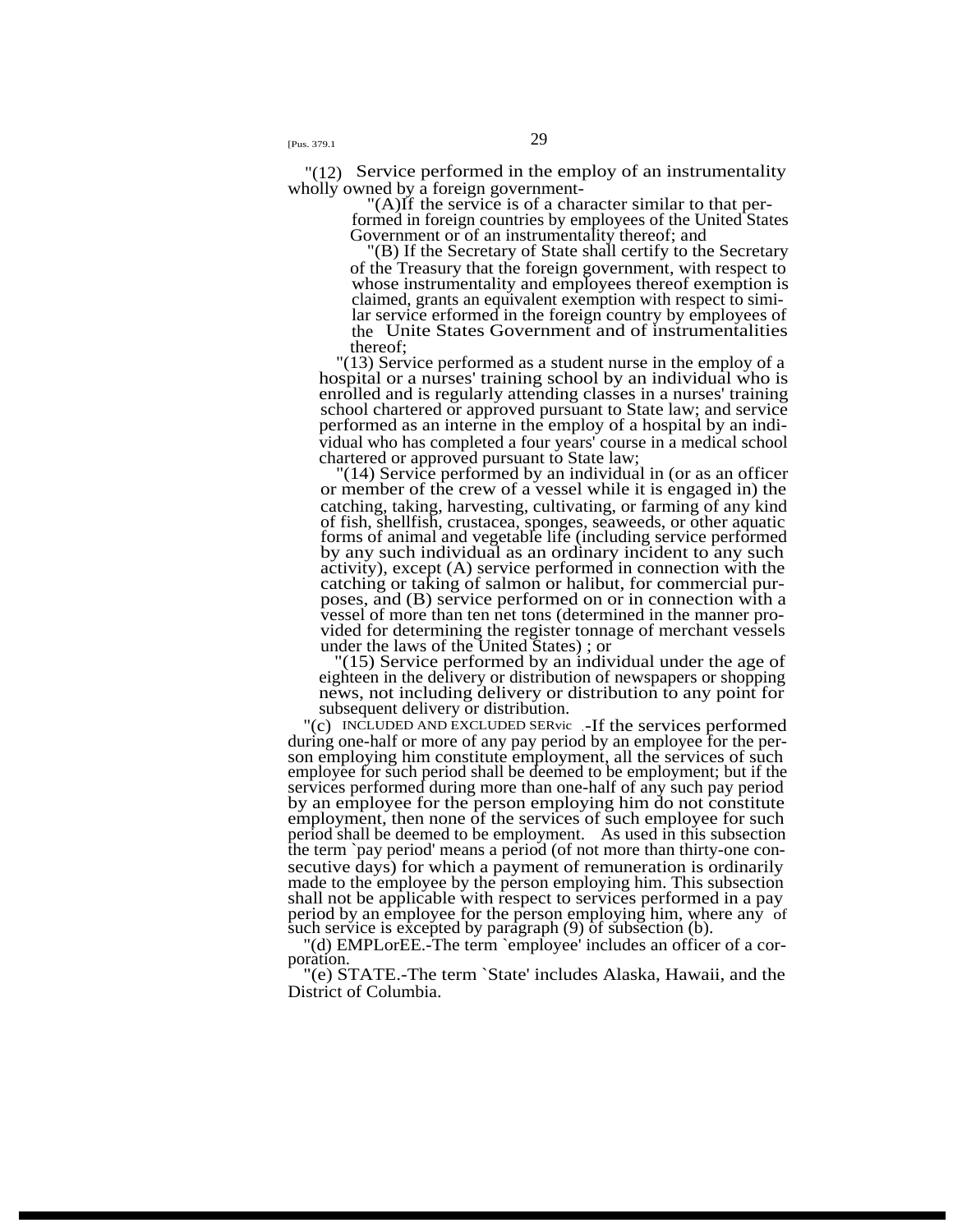"(f) PERSON.-The term person' means an individual, a trust or estate, a partnership, or a corporation.

"(g) AMERICAN VESSEL.-The term `American vessel' means any vessel documented or numbered under the laws of the United States; and includes any vessel which is neither documented or numbered under the laws of the United States nor documented under the laws of any foreign country, if its crew is employed solely by one or more citizens or residents of the United States or corporations organized under the laws of the United States or of any State.

"(h) AGRICULTURAL LABOR.-The term `agricultural labor' includes all services performed-

"(1) On a farm, in the employ of any person, in connection with cultivating the soil, or in connection with raising or harvesting any agricultural or horticultural commodity, including the raising, shearing, feeding, caring for, training, and management of livestock, bees, poultry, and fur-bearing animals and wildlife.

 $(2)$  In the employ of the owner or tenant or other operator of a farm, in connection with the operation, management, conservation, improvement, or maintenance of such farm and its tools and equipment, or in salvaging timber or clearing land of brush and other debris left by a hurricane, if the major part of such service is performed on a farm.

"(3) In connection with the production or harvesting of maple sirup or maple sugar or any commodity defined as an agricultural commodity in section 15 (g) of the Agricultural Marketing Act, as amended, or in connection with the raising or harvesting of mushrooms, or in connection with the hatching of poultry, or in connection with the ginning of cotton, or in connection with the operation or maintenance of ditches, canals, reservoirs, or waterways used exclusively for supplying and storing water for farming purposes.

"(4) In handling, planting, drying, packing, packaging, processing, freezing, grading, storing, or delivering to storage or to market or to a carrier for transportation to market, any agricultural or horticultural commodity ; but only if such service is performed as an incident to ordinary farming operations or, in the case of fruits and vegetables, as an incident to the preparation of such fruits or vegetables for market. The provisions of this paragraph shall not be deemed to be applicable with respect to service performed in connection with commercial canning or commercial freezing or in connection with any agricultural or horticultural commodity after its delivery to a terminal market for distribution for consumption.

"As used in this subsection, the term `farm' includes stock, dairy, poultry, fruit, fur-bearing animal, and truck farms, plantations, ranches, nurseries, ranges, greenhouses or other similar structures used primarily for the raising of agricultural or horticultural commodities, and orchards."

SEC. 607. Subchapter A of chapter 9 of the Internal Revenue Code is amended by adding at the end thereof the following new section

"SEC. 1432. This subchapter may be cited as the Federal Insurance Contributions Act'."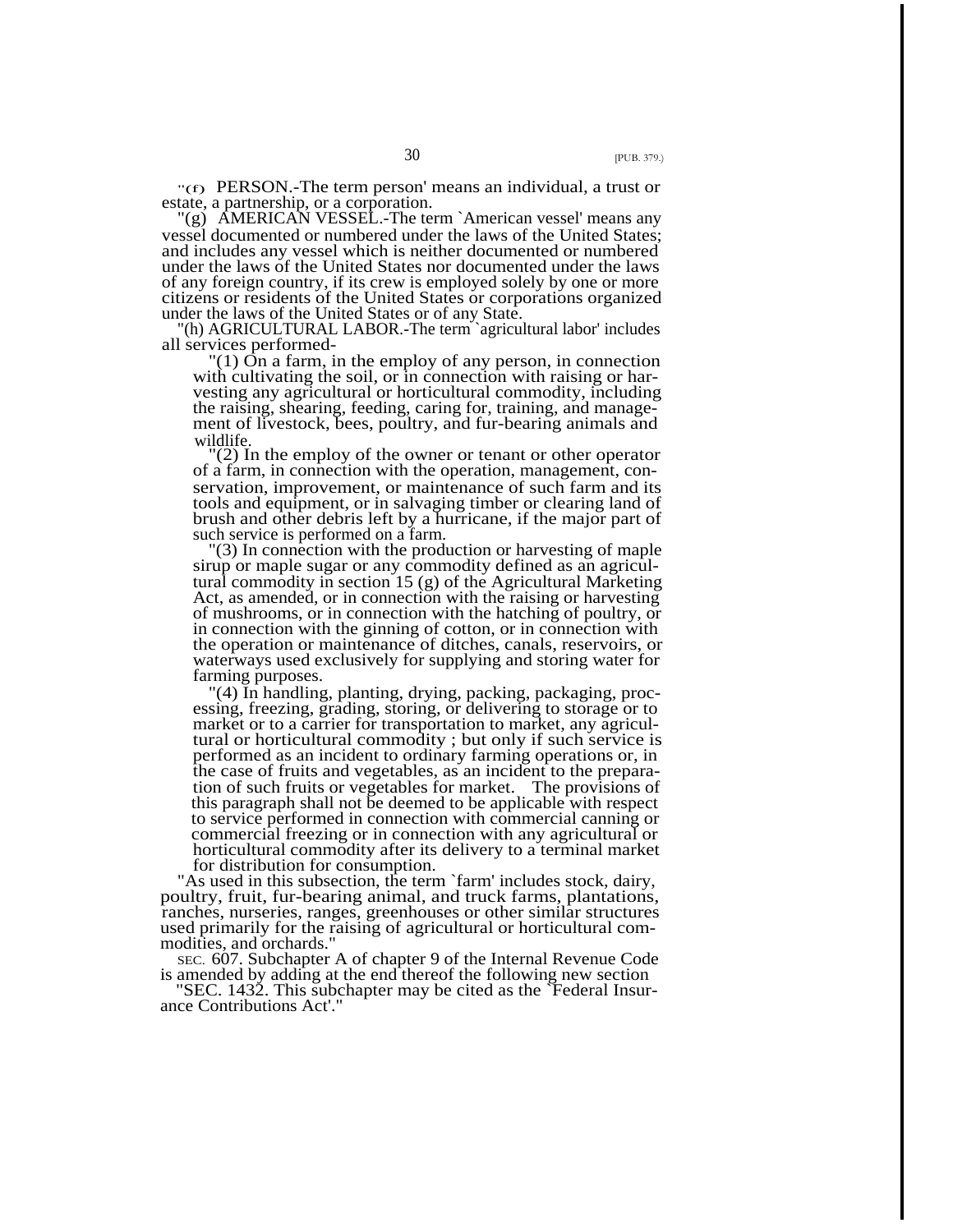SEc. 608. Section 1600 of the Internal Revenue Code is amended to read as follows

"SEC. 1600. RATE OF TAX.

"Every employer (as defined in section 1607 (a)) shall pay for the calendar year 1939 and for each calendar year thereafter an excise tax, with respect to having individuals in his employ, equal to 3 per centum of the total wages (as defined in section 1607 (b) ) paid by him during the calender year with respect to employment (as defined in section 1607 (c)) after December 31, 1938.

SEc. 609. Section 1601 of the Internal Revenue Code is amended to read as follows

"SEC. 1601. CREDITS AGAINST TAX.

"(a) CONTRIBUTIONS TO STATE UNEMPLOYMENT FUNDS.-

"(1) The taxpayer may, to the extent provided in this subsection and subsection (c), credit against the tax imposed by section 1600 the amount of contributions paid by him into an unemployment fund maintained during the taxable year under the unemployment compensation law of a State which is certified for the taxable year as provided in section 1603.

"(2) The credit shall be permitted against the tax for the taxable year only for the amount of contributions paid with respect to such taxable year.

 $(3)$  The credit against the tax for any taxable year shall be permitted only for contributions paid on or before the last day upon which the taxpayer is required under section 1604 to file a return for such year; except that credit shall be permitted for contributions paid after such last day but before July 1 next following such last day, but such credit shall not exceed 90 per centum of the amount which would have been allowable as credit on account of such contributions had they been paid on or before such last day. The preceding provisions of this subdivision shall not apply to the credit against the tax of a taxpayer for any taxable year if such taxpayer's assets, at any time during the period from such last day for filing a return for such year to June 30 next following such last day, both dates inclusive, are in the custody or control of a receiver, trustee, or other fiduciary appointed by, or under the control of, a court of competent jurisdiction.

"(4) Upon the payment of contributions into the unemployment fund of a State which are required under the unemployment compensation law of that State with respect to remuneration on the basis of which, prior to such payment into the proper fund, the taxpayer erroneously paid an amount as contributions under another unemployment compensation law, the payment into the proper fund shall, for purposes of credit against the tax, be deemed to have been made at the time of the erroneous payment. If, by reason of such other law, the taxpayer was entitled to cease paying contributions with respect to services subject to such other law, the payment into the proper fund shall, for purposes of credit against the tax, be deemed to have been made on the date the return for the taxable year was filed under section 1604.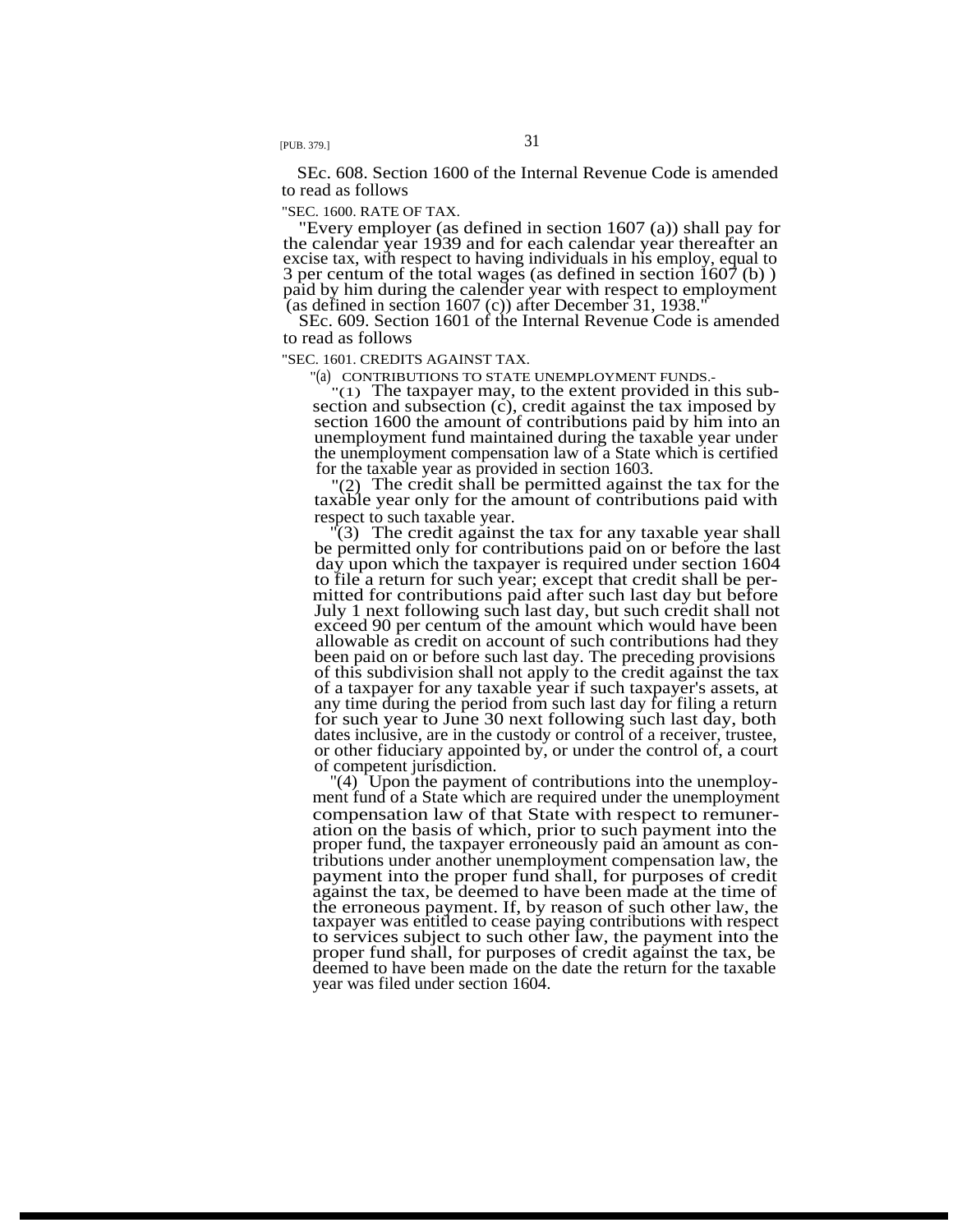"(5) Refund of the tax (including penalty and interest collected with respect thereto, if any), based on any credit allowable under this section, may be made in accordance with the provisions of law applicable in the case of erroneous or illegal collection of the tax. No interest shall be allowed or paid on the amount of any such refund.

"(b) ADDITIONAL CREDIT.-In addition to the credit allowed under subsection (a), a taxpayer may credit against the tax imposed by section 1600 for any taxable year an amount, with respect to the unemployment compensation law of each State certified for the taxable year as provided in section 1602 (or with respect to any provisions thereof so certified), equal to the amount, if any, by which the contributions required to be paid by him with respect to the taxable year were less than the contributions such taxpay r would have been required to pay if throughout the taxable y r he had been subject under such State law to the highest rate ap lied thereunder in the taxable year to any person having indiv' luals in his employ, or to a rate of 2.7 per centum, whichever rate s lower.

 $\overline{C}$  (c) LIMIT on TOTAL CREDITS.-The total credits allowed to a taxpayer under this subchapter shall not exceed 90 per centum of the tax against which such credits are allowable."

SEC.  $\bar{6}10$ . (a) Section 1602 of the Internal Revenue Code is amended to read as follows

"SEC. 1602. CONDITIONS OF ADDITIONAL CREDIT ALLOWANCE.

"(a) STATE STANDARDS.-A taxpayer shall be allowed an additional credit under section 1601 (b) with respect to any reduced rate of contributions permitted by a State law, only if the Board finds that under such law-

"(1) No reduced rate of contributions to a pooled fund or to a partially pooled account, is permitted to a person (or group of persons) having individuals in his (or their) employ except on the basis of his (or their) experience with respect to unemployment or other factors bearing a direct relation to unemployment risk during not less than the three consecutive years immediately preceding the computation date;

"(2) No reduced rate of contributions to a guaranteed employment account is permitted to a person (or a group of persons) having individuals in his (or their) employ unless (A) the guaranty of remuneration was fulfilled in the year preceding the computation date; and (B) the balance of such account amounts to not less than  $21/2$  per centum of that part of the pay roll or pay rolls for the three years preceding the computation date by which contributions to such account were measured; and (C) such contributions were payable to such account with respect to three years preceding the computation date;

"(3) Such lower rate, with respect to contributions to a separate reserve account, is permitted only when (A) compensation has been payable from such account throughout the preceding calendar year, and (B) such account amounts to not less than five times the largest amount of compensation paid from such account within any one of the three preceding calendar years, and (C) such account amounts to not less than  $71/2$  per centum of the total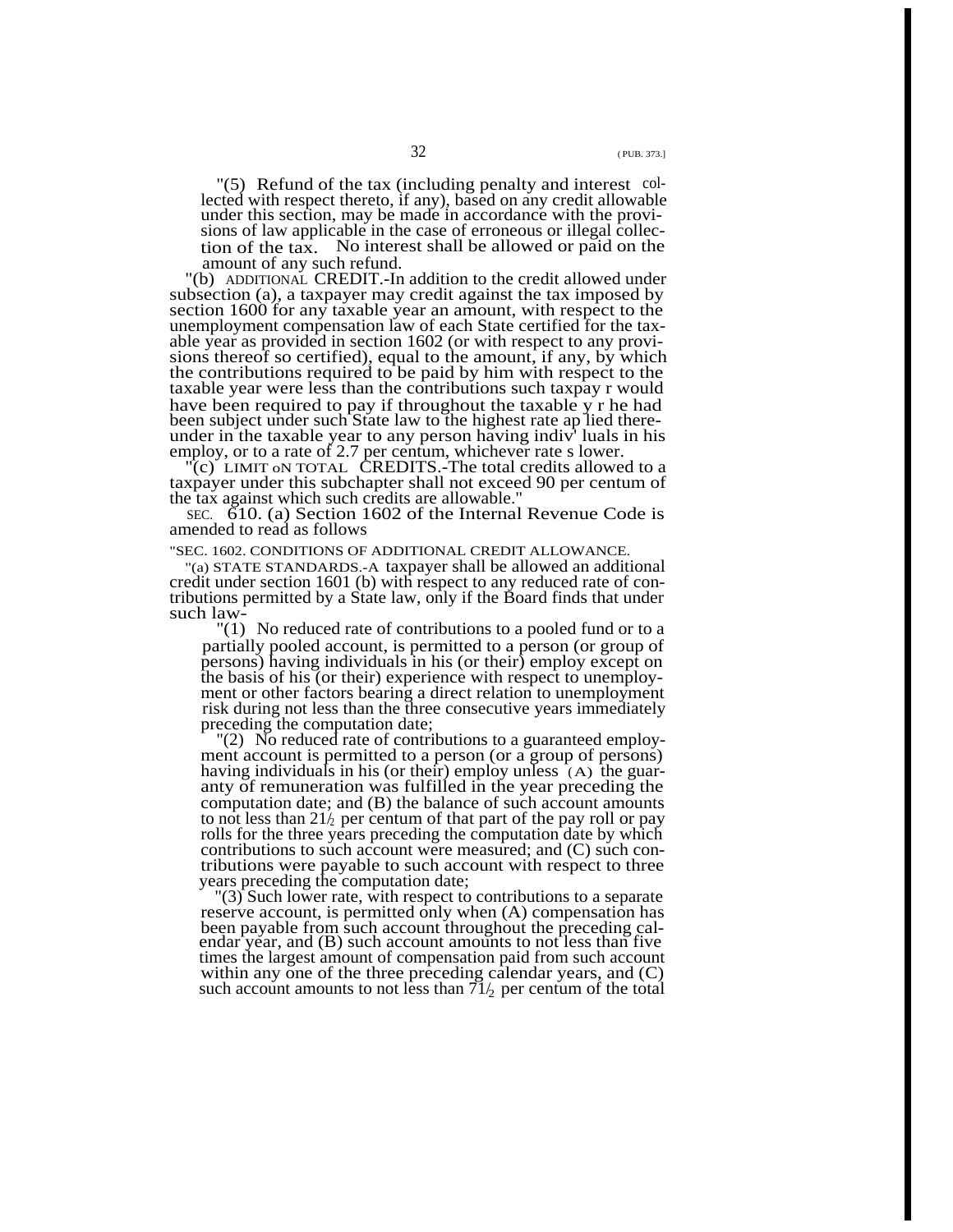wages payable by him (plus the total wages payable by any other employers who may be contributing to such account) with respect to employment in such State in the preceding calendar year.

"(4) Effective January 1, 1942, paragraph (3) of this subsection is amended to read as follows

 $" (3)$  No reduced rate of contributions to a reserve account iS permitted to a person (or group of persons) having individuals in his (or their) employ unless  $(A)$  compensation has been payable from such account throughout the year preceding the computation date, and (B) the balance of such account amounts to not less than five times the largest amount of compensation paid from such account within any one of the three years preceding such date, and (C) the balance of such account amounts to not less than  $21/2$  per centuin of that part of the pay roll or pay rolls for the three years preceding such date by which contributions to such account were measured, and (D) such contributions were payable to such account with respect to the three years preceding the computation date.'

" (b) CERTIFICATION BY THE BOARD WITH RESPECT TO ADDITIONAL CREDIT ALLOWANCE.-

"(1) On December 31 in each taxable year, the Board shall certify to the Secretary of the Treasury the law of each State (certified with respect to such year by the Board as provided in section 1603) with respect to which it finds that reduced rates of contributions were allowable with respect to such taxable year only in accordance with the provisions of subsection (a) of this section.

 $(2)$  If the Board finds that under the law of a single State (certified by the Board as provided in section 1603) more than one type of fund or account is maintained, and reduced rates of contributions to more than one type of fund or account were allowable with respect to any taxable year, and one or more of such reduced rates were allowable under conditions not fulfilling the requirements of subsection (a) of this section, the Board shall, on December 31 of such taxable year, certify to the Secretary of the Treasury only those provisions of the State law pursuant to which reduced rates of contributions were allowable with respect to such taxable year under conditions fulfilling the requirements of subsection (a) of this section, and shall, in connection therewith, designate the kind of fund or account, as defined in subsection (c) of this section, established by the pro-visions so certified. If the Board finds that a part of any reduced rate of contributions payable under such law or under such provisions is required to be paid into one fund or account and a part into another fund or account, the Board shall make such certification pursuant to this paragraph as it finds will assure the allowance of additional credits only with respect to that part of the reduced rate of contributions which is allowed under provisions which do fulfill the requirements of subsection (a) of this section.

"(3) The Board shall, within thirty days after any State law is submitted to it for such purpose, certify to the State agency its findings with respect to reduced rates of contributions to a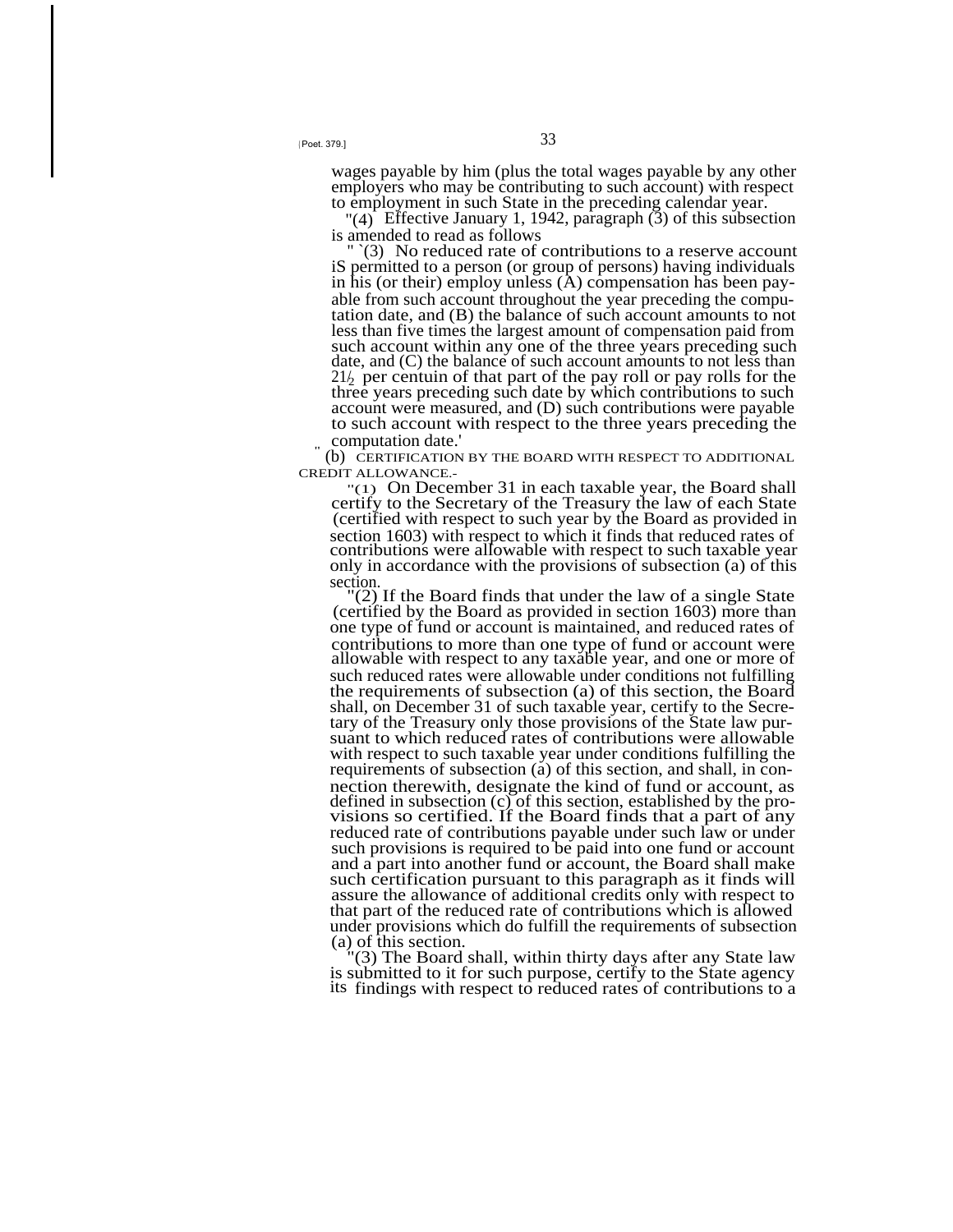type of fund or account, as defined in subsection (c) of this section, which are allowable under such State law only in accordance with the provisions of subsection (a) of this section. After making such findings, the Board shall not withhold its certification to the Secretary of the Treasury of such State law, or of the provisions thereof with respect to which such findings were made, for any taxable year pursuant to paragraph '(1) or (2) of this subsection unless, after reasonable notice and opportunity for hearing to the State agency, the Board finds the State law no longer contains the provisions specified in subsection (a) of this section or the State has, with respect to such taxable year, failed to comply substantially with any such provision.

"(c) DEFINITIONS.-As used in this section-

"(1) RESERVE ACOOUNT.-The term `reserve account' means a separate account in an unemployment fund, maintained with respect to a person (or group of persons) having individuals in his (or their) employ, from which account, unless such account is exhausted, is paid all and only compensation payable on the basis of services performed for such person (or for one or more of the persons comprising the group).

POOLED FUND.-The term `pooled fund' means an unemployment fund or any part thereof (other than a reserve account or a guaranteed employment account) into which the total contributions of persons contributing thereto are payable, in which all c tributions are mingled and undivided, and from which compensation <sup>I</sup> yable to all individuals eligible for compensation from such fund.<br>(3) PARTIALLY POOLED ACOUNT. The term particle

(3) PARTIALLY POOLED AcoouNT.-The term `partially pooled account' means a part of an unemployment fund in which part of the fund all contributions thereto are mingled and undividedd and from which part of the fund compensation is payable only to individuals to whom compensation would be payable from a reserve account or from a guaranteed employment account but for the exhaustion or termination of such reserve account or of such guaranteed employment account. Payments from a reserve account or guaranteed employment account into a partially pooled account shall not be construed to be inconsistent with the provisions of paragraph (1) or (4) of this subsection.<br> $(A)$  CUAPAN

(4) GUARANTEED EMPLOYMENT AccouNT.-The term `guaranteed employment account' means a separate account, in an unemployment fund, maintained with respect to a person (or group of persons) having individuals in his (or their) employ who, in accordance with the provisions of the State law or of a plan thereunder approved by the State agency,

"(A) guarantees in advance at least thirty hours of work, for which remuneration will be paid at not less than stated rates, for each of forty weeks (or if more, one weekly hour may be deducted for each added week guaranteed) in a year, to all the individuals who are in his (or their) employ in, and who continue to be available for suitable work in, one or more distinct establishments, except that any such individual's guaranty may commence after a probationary period (included within the eleven or less consecutive weeks immediately following the first week in which the individual renders services), and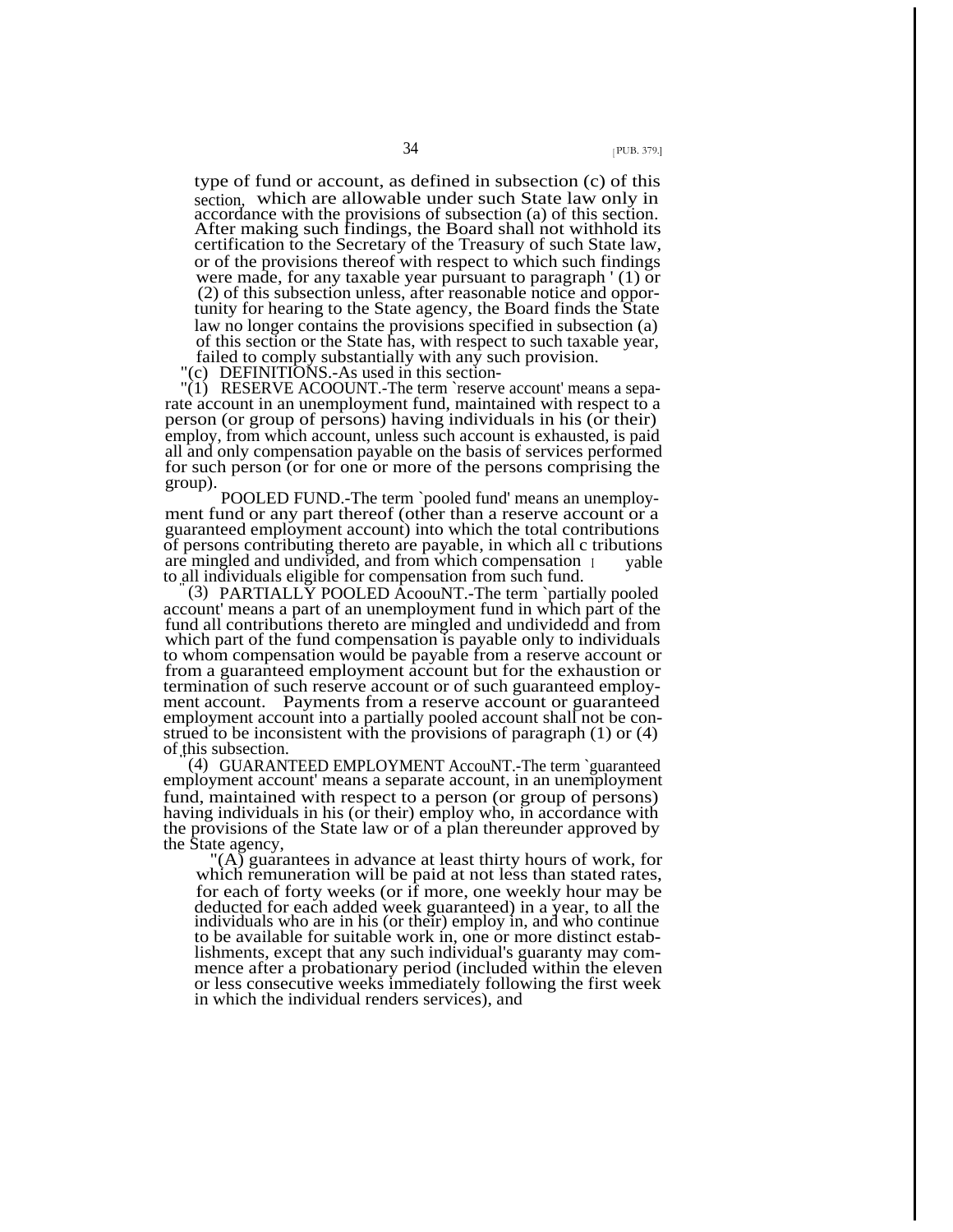"(B) gives security or assurance, satisfactory to the State agency, for the fulfillment of such guaranties, from which account, unless such account is exhausted or terminated, is paid all and only compensation, payable on the basis of services performed for such person (or for one or more of the persons comprising the group), to any such individual whose guaranteed remuneration has not been paid (either pursuant to the guaranty or from the security or assurance provided for the fulfillment of the guaranty), or whose guaranty is not renewed and who is otherwise eligible for compensation under the State law.

"(5) YEAR.-The term `year' means any twelve consecutive calendar months.

"(6) BALANCE.-The term `balance', with respect to a reserve account or a guaranteed employment account, means the amount standing to the credit of the account as of the computation date; except that, if subsequent to January 1, 1940, any moneys have been paid into or credited to such account other than payments thereto by persons having individuals in their employ, such term shall mean the amount in such account as of the computation date less the total of such other moneys paid into or credited to such account subsequent to January 1, 1940.

"(7) COMPUTATION DATE.-The term `computation date' means the date, occurring at least once in each calendar year and within twentyseven weeks prior to the effective date of new rates of contributions, as of which such rates are computed.

"(8)~,REDUCED RATE.-The term `reduced rate' means a rate of contributioils $_{\rm E}$ lower than the standard rate applicable under the State law, and the term `standard rate' means the rate on the basis of which variations therefrom are computed."

SEC. 611. Paragraphs  $(1)$ ,  $(3)$ , and  $(4)$  of section 1603  $(a)$  of the Internal Revenue Code are amended to read as follows

"(1) All compensation is to be paid through public employment offices or such other agencies as the Board may approve;

"(3) All money received in the unemployment fund shall (except for refunds of sums erroneously paid into such fund and except for refunds paid in accordance with the provisions of section 1606 (b)) immediately upon such receipt be paid over to the Secretary of the Treasury to the credit of the Unemployment Trust Fund established by section 904 of the Social Security Act 49 Stat. 640; U. S. C., 1934 ed., title 42, sec. 1104) ;

"(4) All money withdrawn from the unemployment fund of the State shall be used solely in the payment of unemployment compensation, exclusive of expenses of administration, and for refunds of sums erroneously paid into such fund and refunds paid in accordance with the provisions of section 1606 (b) ;"

SEC. 612. Section 1604 (b) of the Internal Revenue Code is amended to read as follows<br>(b) EXTENSIO

(b) EXTENSION OF TIME FOR FILING.-The Commissioner may extend the time for filing the return of the tax imposed by this subchapter, tinder such rules and regulations as he may prescribe with the approval of the Secretary, but no such extension shall be for more than ninety days.

SEC. 613. Section 1606 of the Internal Revenue Code is amended to read as follows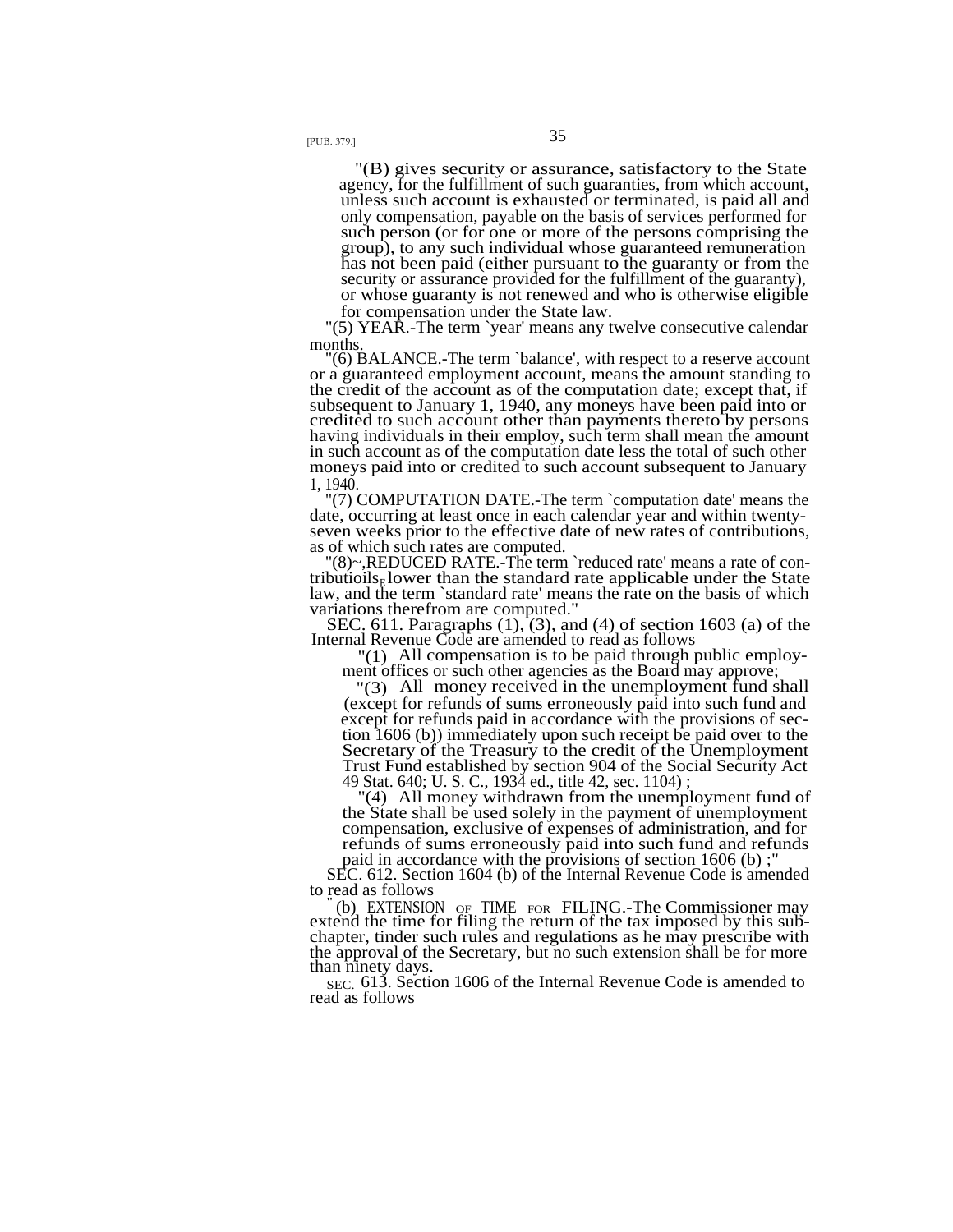#### "SEC. 1606. INTERSTATE COMMERCE AND FEDERAL INSTRUMEN-TALITIES.

 $v(a)$  No person required under a State law to make payments to an unemployment fund shall be relieved from compliance therewith on the ground that he is engaged in interstate or foreign commerce, or that the State law does not distinguish between employees engaged in interstate or foreign commerce and those engaged in intrastate commerce.

"(b) The legislature of any State may require any instrumentality of the United States (except such as are (A) wholly owned by the United States, or (B) exempt from the tax imposed by section 1600 by virtue of any other provision of law), and the individuals in its employ, to make contributions to an unemployment fund under a State unemployment compensation law approved by the Board under section 1603 and (except as provided in section 5240 of the Revised Statutes, as amended, and as modified by subsection (c) ofthissection) to comply otherwise with such law. The permission gr ited in this subsection shall apply (1) only to the extent that no scrimmation subsection shall apply  $(1)$  only to the extent that no is made against such instrumentality, so that if the rat of contribution is uniform u on all other persons subject to such l w on account of having individuals in their employ, and upon all mployees of such persons, respectively, the contributions required of such instrumentality or the individuals in its employ shall not be at a greater rate than is required of such other persons and such employees, and if the rates are determined separately for different persons or classes of persons having individuals in their employ or for different classes of employees, the determination shall be based solely upon unemployment experience and other factors bearing a direct relation to unemployment risk, and (2) only if such State law makes provision for the refund of any contributions required under such law from an instrumentality of the United States or its employees for any year in the event said State is not certified by the Board under section 1603 with respect to such year.

(c) Nothing contained in section 5240 of the Revised Statutes, as amended, shall prevent any State from requiring any national banking association to render returns and reports relative to the association's employees, their remuneration and services, to the same extent that other persons are required to render like returns and reports under a State law requiring contributions to an unemployment fund. The Comptroller of the Currency shall, upon receipt of a copy of any such return or report of a national banking association from, and upon request of, any duly authorized official, body, or commission of a State, cause an examination of the correctness of such return or report to be made at the time of the next succeeding examination of such association, and shall thereupon transmit to such official, body, or commission a complete statement of his findings respecting the accuracy of such returns or reports.

"(d) No person shall be relieved from compliance with a State unemployment compensation law on the ground that services were performed on land or premises owned, held, or possessed by the United States, and any State shall have full jurisdiction and power to enforce the provisions of such law to the same extent and with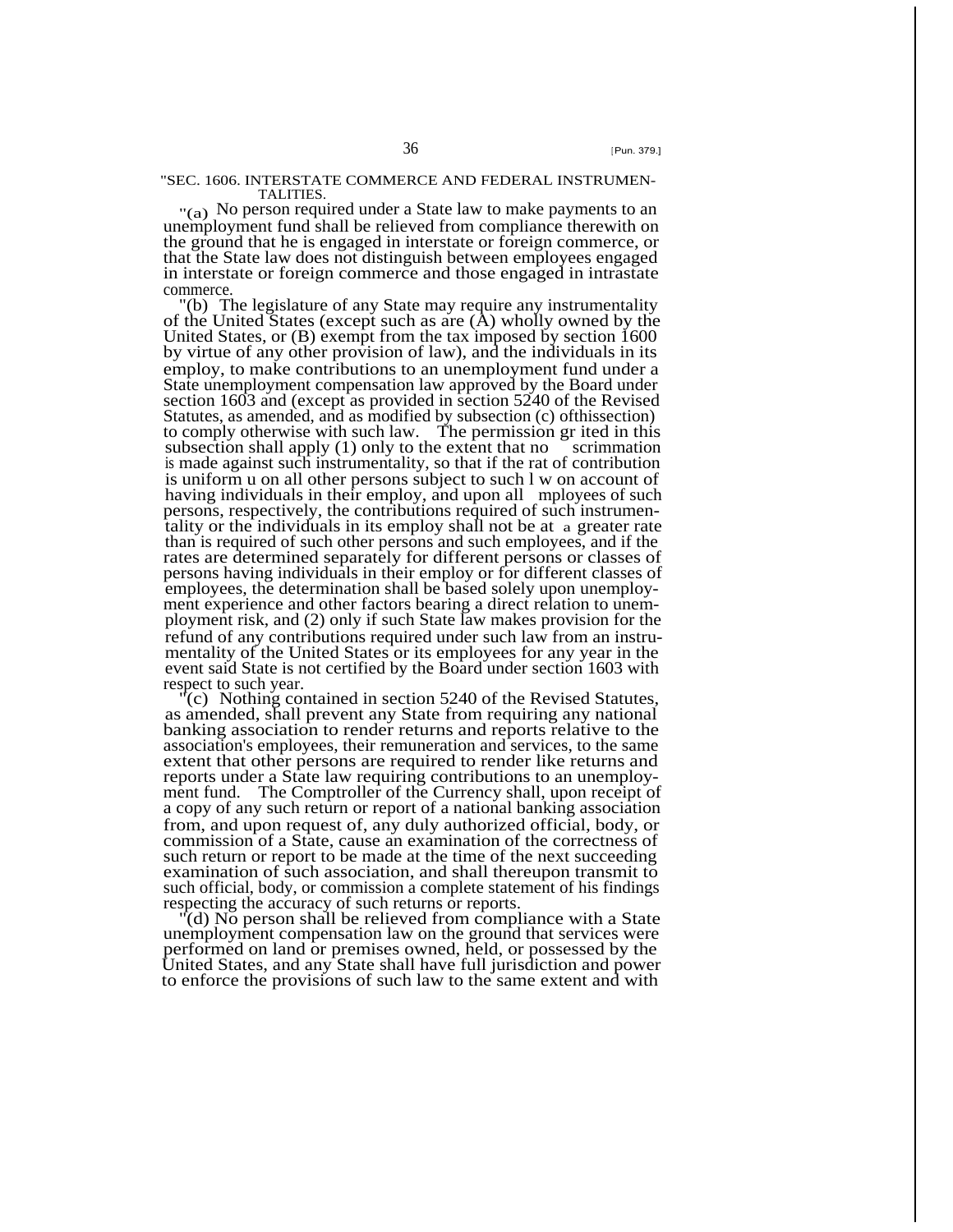the same effect as though such place were not owned, held, or possessed by the United States."

SEC. 614. Effective January 1, 1940, section 1607 of the Internal Revenue Code is amended to read as follows

"SEC. 1607. DEFINITIONS.

`-When used in this subchapter-

"(a) EMPLOYEE.-The term `employer' does not include any person unless on each of some twenty days during the taxable year, each day being in ~, different calendar week, the total number of individuals who were employed by him in employment for some portion of the day (whether or not at the same moment of time) was eight

or more. "(b) WAGES.-The term 'wages' means all remuneration for employment, including the cash value of all remuneration paid in any medium other than cash; except that such term shall not  $include^{\text{include}}$ <br> $(1)$ 

That part of the remuneration which, after remuneration equal to \$3,000 has been paid to an individual by an employer with respect to employment during any calendar year, is paid to such individual by such employer with respect to employment during such calendar year;

"(2) The amount of any payment made to, or on behalf of, an employee under a plan or system established by an employer which makes provision for his employees generally or for a class or classes of his employees (including any amount paid by an employer for insurance or annuities, or into a fund, to provide for any such payment), on account of (A) retirement, or (B) sickness or accident disability, or (C) medical and hospitalization expenses in connection with sickness or accident disability, or (D) death, provided the employee (i) has not the option to receive, instead of provision for such death benefit, any part of such payment or, if such death benefit is insured, any part of the premiums (or contributions to premiums) paid by his employer, and (ii) has not the right, under the provisions of the plan or system or policy of insurance providing for such death benefit, to assign such benefit, or to receive a cash consideration in lieu of such benefit either upon his withdrawal from the plan or system providing or such benefit or upon termination of such plan or system or olicy of insurance or of his employment with such employer;

"(3) The payment by an employer ( ithout deduction from the remuneration of the employee)  $(A)$  o the tax imposed upon an employee under section 1400 or (B) of any payment required from an employee under a State unemployment compensation la-%v; or

"(4) Dismissal payments which the employer is not legally required to make.

"(c) EMPLOYMENT.-The term `employment' means any service performed prior to January 1, 1940, which was employment as defined <sup>i</sup> n this section prior to such date, and any service, of whatever nature, performed after December 31, 1939, within the United States by an employee for the person employing him, irrespective of the citizenship or residence of either, except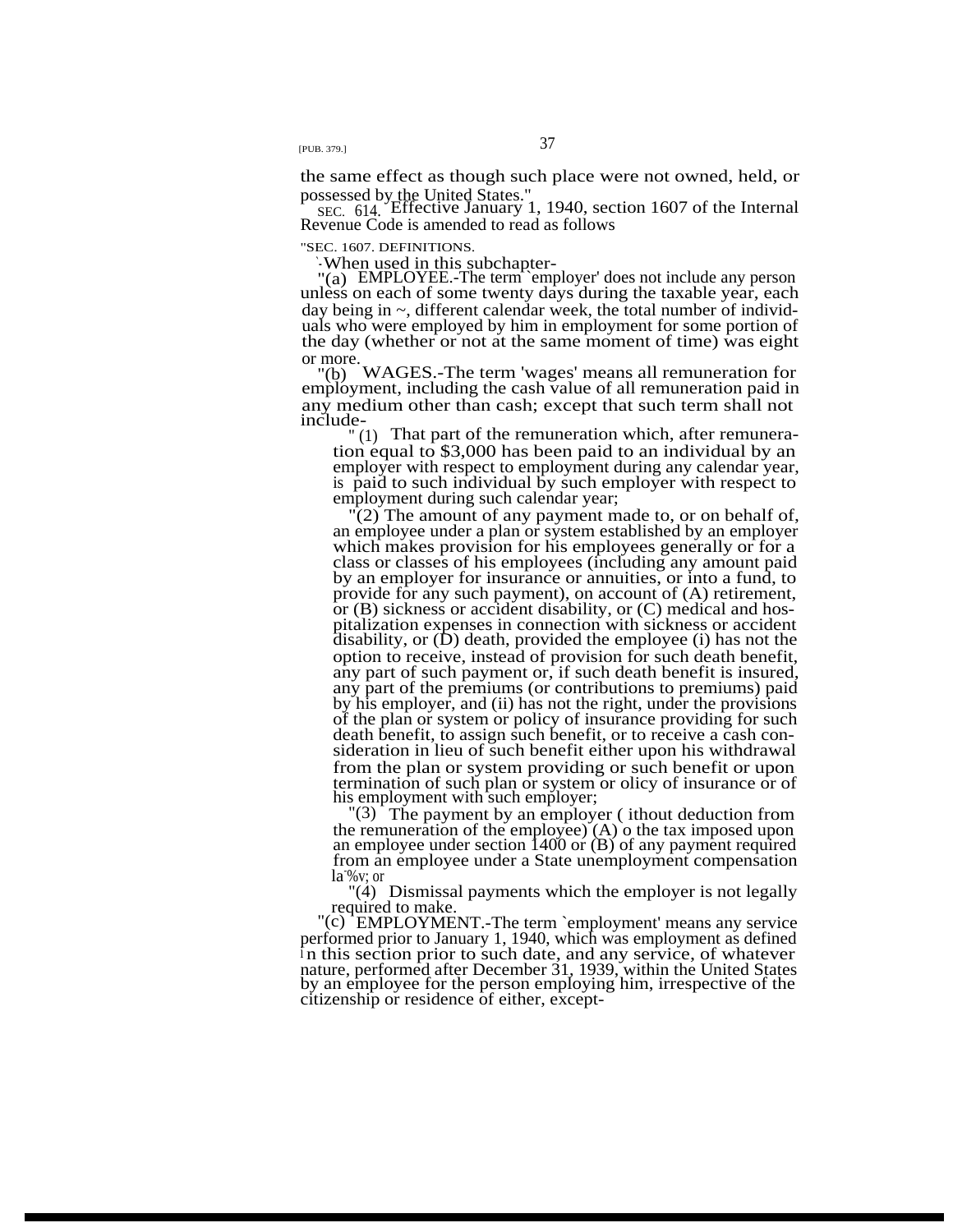$\lceil \cdot (1) \rceil$  Agricultural labor (as defined in subsection (1));

"(2) Domestic service in a private home, local college club, or local chapter of a college fraternity or sorority ;

"(3) Casual labor not in the course of the employer's trade or business;

"(4) Service performed as an officer or member of the crew of a vessel on the navigable waters of the United States;

"(5) Service performed by an individual in the employ of his son, daughter, or spouse, and service performed by a child under the age of twenty-one in the employ of his father or mother;

"(6) Service performed in the employ of the United States Government or of an instrumentality of the United States which is (A) wholly owned by the United States, or (B) exempt from the tax imposed by section 160-0 by virtue of any other provision of law;

"(7) Service performed in the employ of a State, or any political subdivision thereof, or any instrumentality of any one or more of the foregoing which is wholly owned by one or more States or political subdivisions; and any service performed in the employ of any instrumentality of one or more States or political subdivisions to the extent that the instrumentality is, with respect to such service, immune under the Constitution of the United States from the tax imposed by section 1600;

"(8) Service performed in the employ of a corporation, community chest, fund, or foundation, organized and operated exclusively for religious, charitable, scientific, literary, or educational purposes, or for the prevention of cruelty to children or animals, no part of the net earnings of which inures to the benefit of any private shareholder or individual, and no substantial part of the activities of which is carrying on propaganda, or otherwise attempting, to influence legislation;

"(9) Service performed by an individual as an employee or employee representative as defined in section 1 of the Railroad Unemployment Insurance Act;

"(10) (A) Service performed in any calendar quarter in the employ of any organization exempt from income tax under section 101, if-

"(i) the remuneration for such service does not exceed \$45, or

"(ii) such service is in connection with the collection of dues or premiums for a fraternal beneficiary society, order, or association, and is performed away from the home office, or is ritualistic service in connection with any such society, order, or association, or

"(iii) such service is performed by a student who is enrolled and is regularly attending classes at a school, college, or university;

( B) Service performed in the employ of an agricultural or horticultural organization exempt from income tax under section 101 (1) ;

"(C) Service performed in the employ of a voluntary employees' beneficiary association providing for the payment of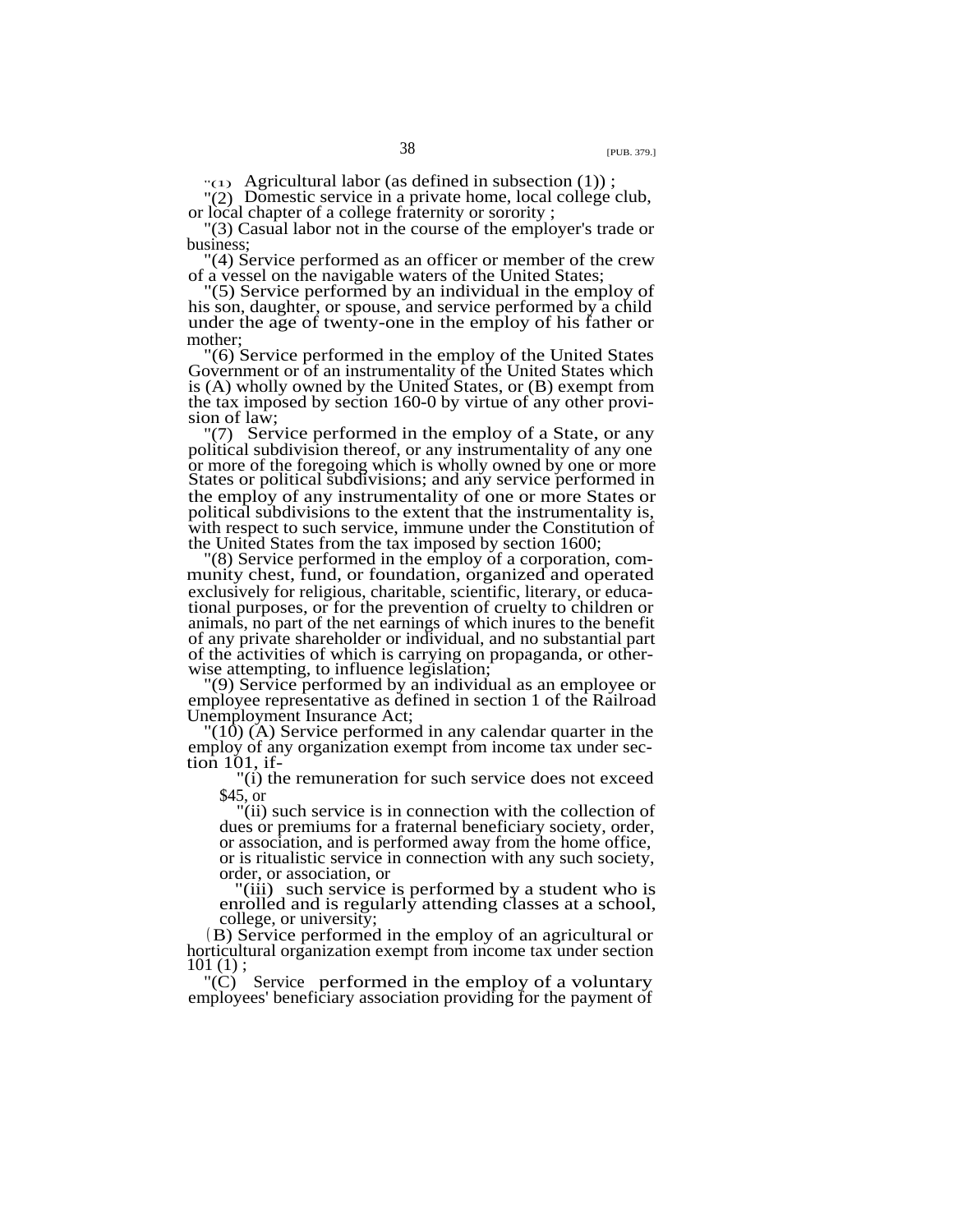life, sick, accident, or other benefits to the members of such association or their dependents, if (i) no part of its net earnings inures (other than through such payments) to the benefit of any private shareholder or individual, and (ii) 85 per centuiii or more of the income consists of amounts collected from members for the sole purpose of making such payments and meeting expenses;

(D) Service performed in the employ of a voluntary employees' beneficiary association providing for the payment of life, sick, accident, or other benefits to the members of such association or their dependents or their designated beneficiaries, if (i) admission to membership in such association is limited to individuals who are officers or employees of the United States Government, and (ii) no part of the net earnings of such association inures (other than through such payments) to the benefit of any private shareholder or individual;

"(E) Service performed in any calendar quarter in the employ of a school, college, or university, not exempt from income tax under section 101, if such service is performed by a student who is enrolled and is regularly attending classes at such school, college, or university, and the remuneration for such service does not exceed \$45 (exclusive of room, board, and tuition) ;

"(11) Service performed in the employ of a foreign government (including service as a consular or other officer or employee or a nondiplomatic representative) ;

"(12) Service performed in the employ of an instrumentality wholly owned by a foreign government-

"(A)If the service is of a character similar to that performed in foreign countries by employees of the United States Government or of an instrumentality thereof; and

"(B) If the Secretary of State shall certify to the Secretary of the Treasury that the foreign government, with respect to whose instrumentality exemption is claimed, grants an equivalent exemption with respect to similar service performed in the foreign country by employees of the United States Government and of instrumentalities thereof

"(13) Service performed as a student nurse in the employ of a hospital or a nurses' training school by an individual who is enrolled and is regularly attending classes in a nurses' training school chartered or approved pursuant to State law; and service performed as an interne in the employ of a hospital by an individual who has completed a four years' course in a medical school chartered or approved pursuant to State law;

"(14) Service performed by an individual for a person as an insurance agent or as an insurance solicitor, if all such service performed by such individual for such person is performed for remuneration solely by way of commission; or

"(15) Service performed by an individual under the age of eighteen in the delivery or distribution of newspapers or shopping news, not including delivery or distribution to any point for subsequent delivery or distribution.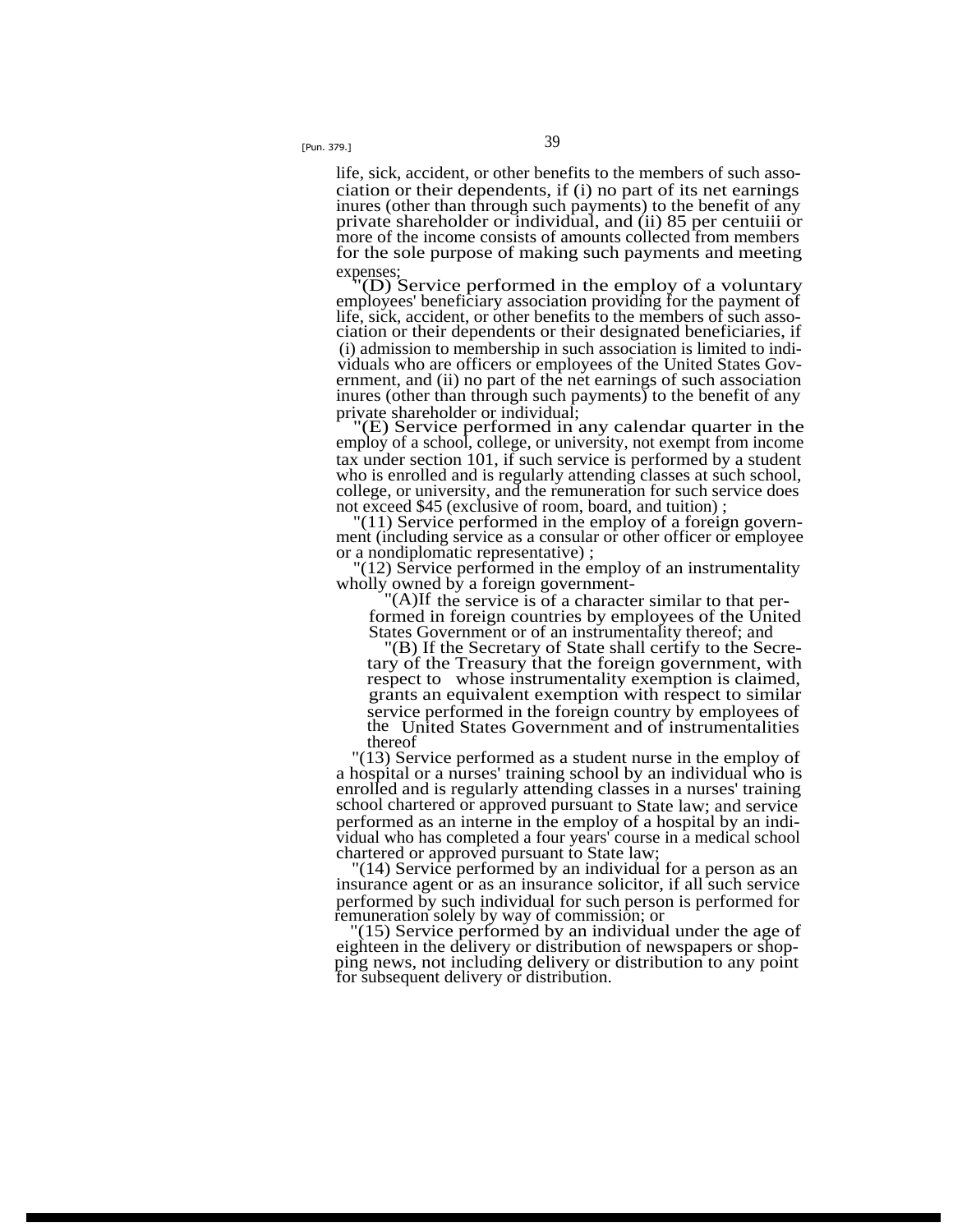"(d) INCLUDED AND EXCLUDED SERvICE.-If the services performed during one-half or more of any pay period by an employee for the person employing him constitute employment, all the services of such employee for such period shall be deemed to be employment; but if the services performed during more than one-half of any such pay period by an employee for the person employing him do not constitute employment, then none of the services of such employee for such period shall be deemed to be employment. As used in this subsection the term `pay period' means a period (of not more than thirty-one consecutive days) for which a payment of remuneration is ordinarily made to the employee by the person employing him. This subsection shall not be applicable with respect to services performed in a pay period by an employee for the person employing him, where any of such service is excepted by paragraph (9) of subsection (c).

"(e) STATE AGENCY.-The term `State agency' means any State officer, board, or other authority, designated under a State law to administer the unemployment fund in such State.

"(f) UNEMPLOYMENT FUND.-The term `unemployment fund' means a special fund, established under a State law and administered by a State agency, for the payment of compensation. Any sums standing to the account of the State agency in the Unemployment Trust Fund established by section 904 of the Social Security Act, as amended, shall be deemed to be a part of the unemployment fund of the State, and no sums paid out of the Unemployment Trust Fund to such State agency shall cease to be a part of the unemployment fund of the State until expended by such State agency. An unemployment fund shall be deemed to be maintained during a taxable year only if throughout such year, or such portion of the year as the unemployment fund was in existence, no part of the moneys of such fund was expended for any purpose other than the payment of compensation (exclusive of expenses of administration) and for refunds of sums erroneously paid into such fund and refunds paid in accordance with the provisions of section 1606 (b).

"(g) CONTRIBUTIONS.-The term `contributions' means payments required by a State law to be made into an unemployment fund by any person on account of having individuals in his employ, to the extent that such payments are made by him without being deducted or deductible from the remuneration of individuals in his employ.

"(h) COMPENSATION.-The term `compensation' means cash benefits payable to individuals with respect to their unemployment.

"(i) EMPLoYEE.-The term `employee' includes an officer of a corporation.

" (j) STATE.-The term `State' includes Alaska, Hawaii, and the District of Columbia.

"(k) PERSON.-The term `person' means an individual, a trust or estate, a partnership, or a corporation.

"(1) AGRICULTURAL LABOR.-The term `agricultural labor' includes all service performed-

"(1) On a farm, in, the employ of any person, in connection with cultivating the soil, or in connection with raising or harvesting any agricultural or horticultural commodity, including the raising, shearing, feeding, caring for, training, and management of livestock, bees, poultry, and fur-bearing animals and wildlife.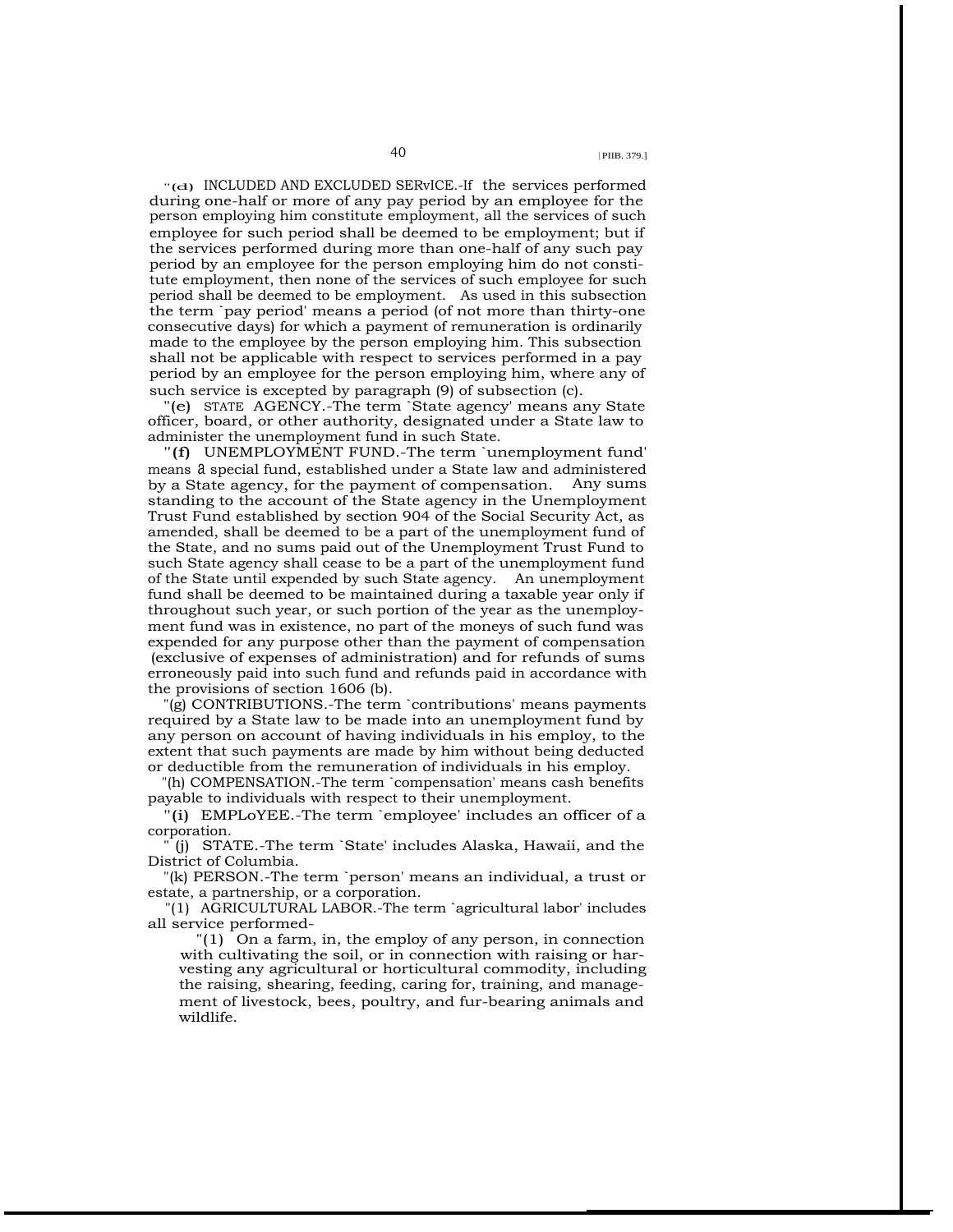"(2) In the employ of the owner or tenant or other operator of a farm, in connection with the operation, management, conservation, improvement, or maintenance of such farm and its tools and equipment, or in salvaging timber or clearing land of brush and other debris left by a hurricane, if the major part of such service is performed on a farm.

"(3) In connection with the production or harvesting of maple sirup or maple sugar or any commodity defined as an agricultural commodity in section 15 (g) of the Agricultural Marketing Act, as amended, or in connection with the raising or harvesting of mushrooms, or in connection with the hatching of poultry, or in connection with the ginning of cotton, or in connection with the operation or maintenance of ditches, canals, reservoirs, or waterways used exclusively for supplying and storing water for farming purposes.

 $(4)$  In handling, planting, drying, packing, packaging, processing, freezing, grading, storing, or delivering to storage or to market or to a carrier for transportation to market, any agricultural or horticultural commodity; but only if such service is performed as an incident to ordinary farming operations or, in the case of fruits and vegetables, as an incident to the preparation of such fruits or vegetables for market. The provisions of this paragraph shall not be deemed to be applicable with respect to service performed in connection with commercial canning or commercial freezing or in connection with any agricultural or horticultural commodity after its delivery to a terminal market for distribution for consumption.

"As used in this subsection, the term `farm' includes stock, dairy, poultry, fruit, fur-bearing animal, and truck farms, plantations, ranches, nurseries, ranges, greenhouses or other similar structures used primarily for the raising of agricultural or horticultural commodities, and orchards."

SEC. 615. Subchapter C of chapter 9 of the Internal Revenue Code is amended by adding at the end thereof the following new section

"SEC. 1611. This subchapter may be cited as the `Federal Unemployment Tax Act'."

### TITLE VII-AMENDMENTS TO TITLE X OF THE SOCIAL SECURITY ACT

SEC. 701. (a) Clause (5) of section 1002 (a) of the Social Security Act is amended to read as follows: "(5) provide such methods of administration (including after January 1, 1940, methods relating to the establishment and maintenance of personnel standards on a merit basis, except that the Board shall exercise no authority with respect, to the selection, tenure of office, and compensation of any individual employed in accordance with such methods) as are found by the Board to be necessary, for the proper and efficient operation of the plan."

(b) Effective July 1, 1941, section 1002 (a) of such Act is further amended by inserting before the period at the end thereof a semicolon and the following new clauses: "(8) provide that the State agency shall, in determining need, take into consideration any other income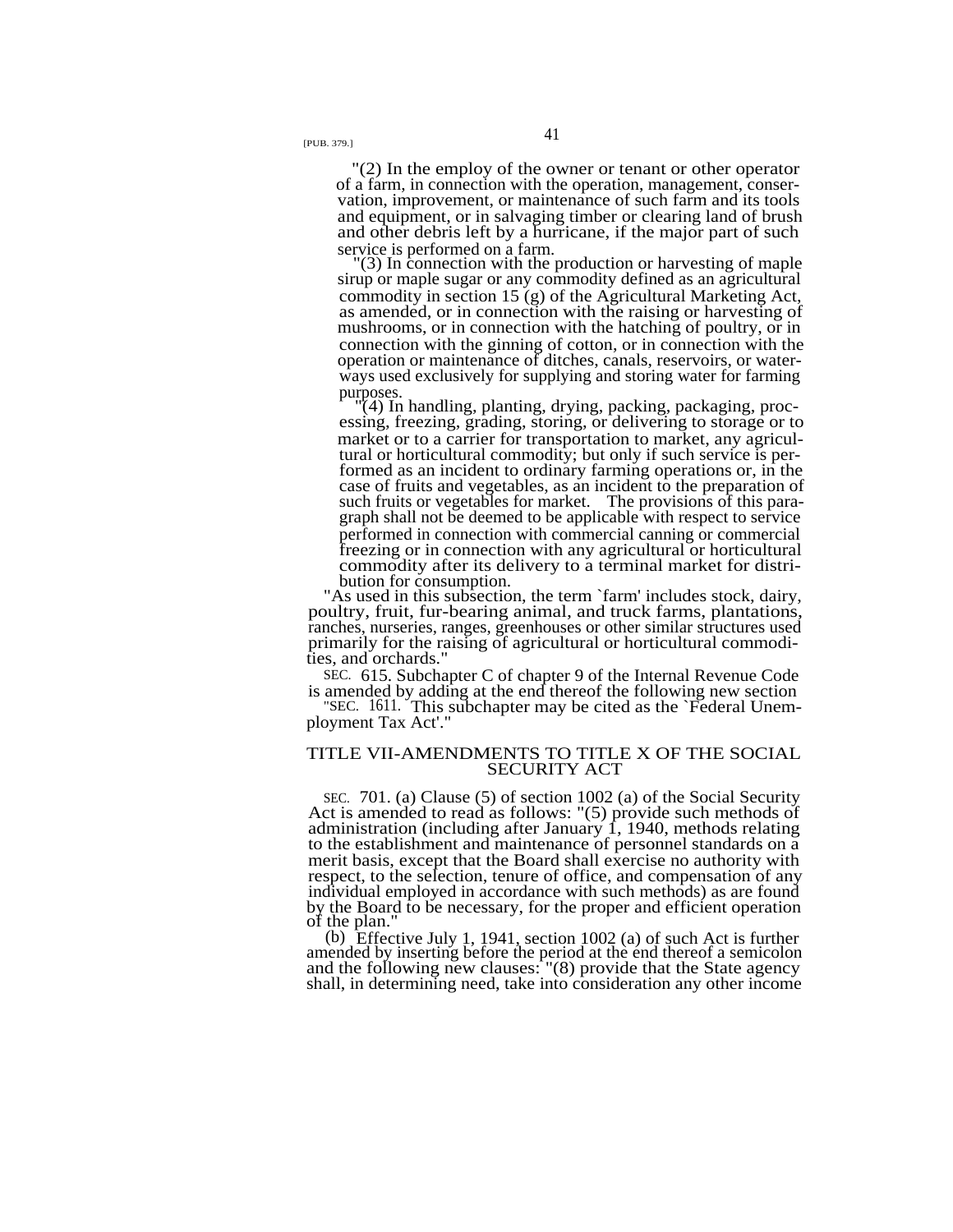and resources of an individual claiming aid to the blind; and (9) provide safeguards which restrict the use or disclosure of information concerning applicants and recipients to purposes directly connected with the administration of aid to the blind".

SEC. 702. Effective January 1, 1940, section 1003 of such Act is amended to read as follows

# " PAYMENT TO STATES

 $_{\rm{VSEC.}}$  1003. (a) From the sums appropriated therefor, the Secretary of the Treasury shall pay to each State which has an approved plan for aid to the blind, for each quarter, beginning with the quarter commencing January 1, 1940, (1) an amount, which shall be used exclusively as aid to the blind, equal to one-half of the total of the sums expended during such quarter as aid to the blind under the State plan with respect to each needy individual who is blind and is not an inmate of a public institution, not counting so much of such expenditure with respect to any individual for any month as exceeds \$40, and (2) an amount equal to one-half of the total of the sums expended during such quarter as found necessary by the Board for the proper and efficient administration of the State plan, which amount shall be used for paying the costs of administering the State plan or for aid to the blind, or both, and for no other purpose.

"(b) The method of computing and paying such amounts shall be as follows

"(1) The Board shall, prior to the beginning of each quarter, estimate the amount to be paid to the State for such quarter under the provisions of subsection (a), such estimate to be based on (A) a report filed by the State containing its estimate of the total sum to be expended in such quarter in accordance with the provisions of such subsection, and stating the amount appropriated r made available by the State and its political subdivisions f r such expenditures in such quarter, and if such amount is le s than one-half of the total sum of such estimated expenditu es, the source or sources from which the difference is expecte to be derived, (B) records showing the number of blind individuals in the State, and (C) such other investigation as the Board may find necessary.

"(2) The Board shall then certify to the Secretary of the Treasury the amount so estimated by the Board, (A) reduced or increased, as the case may be, by any sum by which it finds that its estimate for any prior quarter was greater or less than the amount which should have been paid to the State under subsection (a) for such quarter, and (B) reduced by a sum equivalent to the pro rata share to which the United States is equitably entitled, as determined by the Board, of the net amount recovered during a prior quarter by the State or any political subdivision thereof with respect to aid to the blind furnished under the State plan; except that such increases or reductions shall not be made to the extent that such sums have been applied to make the amount certified for any prior quarter greater or less than the amount estimated by the Board for such prior quarter : *Provided,* That any part of the amount recovered from the estate of a deceased recipient which is not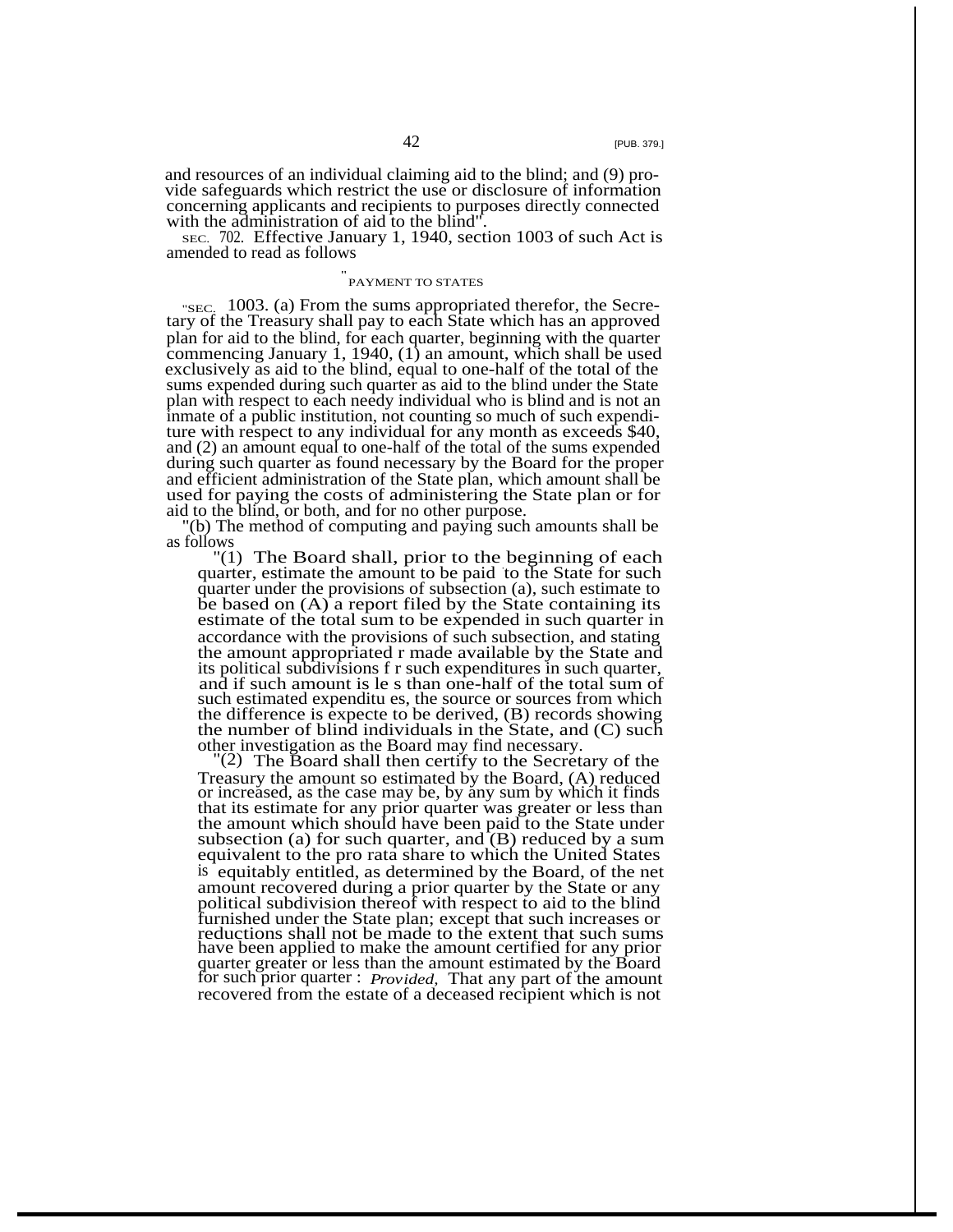in excess of the amount expended by the State or any political subdivision thereof for the funeral expenses of the deceased shall not be considered as a basis for reduction under clause ( B) of this paragraph.

 $\frac{1}{2}$  The Secretary of the Treasury shall thereupon, through the Division of Disbursement of the Treasury Department, and prior to audit or settlement by the General Accounting Office, pay to the State, at the time or times fixed by the Board, the amount so certified."

SEC. 703. Section 1006 of such Act is amended to read as follows "SEC. 1006. When used in this title the term `aid to the blind' means money payments to blind individuals who are needy."

### **TITLE VIII-AMENDMENTS TO TITLE XI OF THE SOCIAL S CURITY ACT**

SEC. 801. Effective Janu ry 1, 1940, paragraph (1) of section 1101 (a) of such Act is amend d to read as follows:  $"(1)$  The term `State' (except when used in sec ion 531) includes Alaska, Hawaii, and the District of Columbia, an when used in titles V and VI of such Act (including section 531) includes Puerto Rico."

SEC. 802. Title XI of such Act is further amended by adding at the end thereof the following new sections

### "DISCLOSURE OF INFORMATION IN POSSESSION OF BOARD

"SEC. 1106. No disclosure of any return or portion of a return (including information returns and other written statements) filed with the Commissioner of Internal Revenue under title VIII of the Social Security Act or the Federal Insurance Contributions Act or under regulations made under authority thereof, which has been transmitted to the Board by the Commissioner of Internal Revenue, or of any file, record, report, or other paper, or any information, obtained at any time by the Board or by any officer or employee of the Board in the course of discharging the duties of the Board, and no disclosure of any such file, record, report, or other paper, or information, obtained at any time by any person from the Board or from an,y officer or employee of the Board, shall be made except as the Board may by regulations prescribe. Any person who shall violate any provision of this section shall be deemed guilty of a misdemeanor and, upon conviction thereof, shall be punished by a fine not exceeding \$1,000, or by imprisonment not exceeding one year, or both.

#### "PENALTY FOR FRAUD

"SEC. 1107. (a) Whoever, with the intent to defraud any person, shall make or cause to be made any false representation concerning the requirements of this Act, the Federal Insurance Contributions Act, or the Federal Unemployment Tax Act, or of any rules or regulations issued thereunder, knowing such representations to be false, shall be deemed guilty of a misdemeanor, and, upon conviction thereof, shall be punished by a fine not exceeding \$1,000, or by imprisonment not exceeding one year, or both.

(b) Whoever, with the intent to elicit information as to the date of birth, employment, wages, or benefits of any individual (1) falsely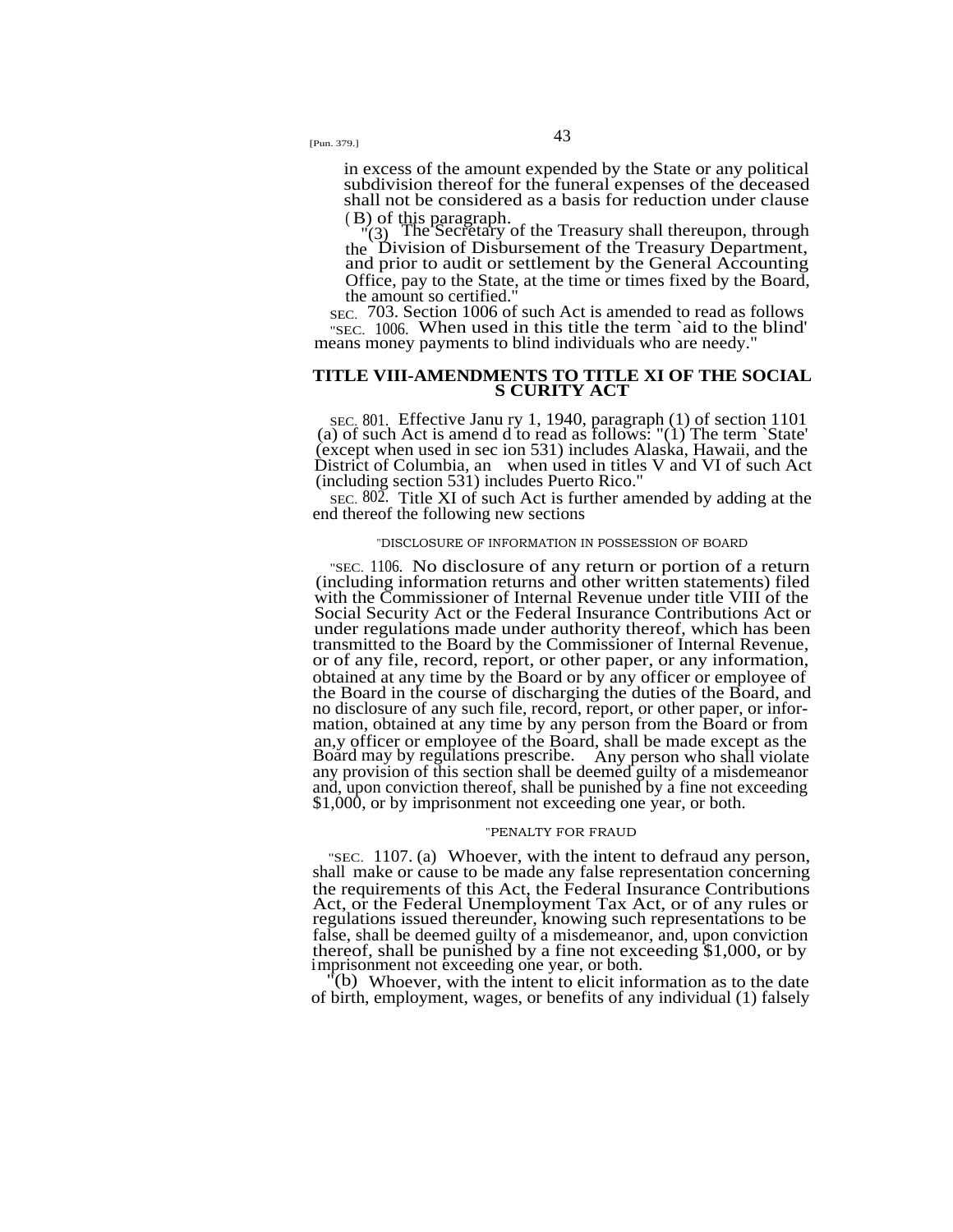represents to the Board that he is such individual, or the wife, parent, or child of such individual, or the duly authorized agent of such individual, or of the wife, parent, or child of such individual, or (2) falsely represents to any person that he is an employee or agent of the United States, shall be deemed guilty of a misdemeanor, and, upon conviction thereof, shall be punished by a fine not exceeding \$1,000, or by imprisonment not exceeding one year, or both."

### TITLE IX-MISCELLANEOUS PROVISIONS

SEC. 901. Except as provided in section 906, no provision of this Act shall be construed as amending or altering the effect of section 13 (b), (c), (d), (e), or (f) of the Railroad Unemployment Insurance Act.

SEC. 902. (a) Against the tax imposed by section 901 of the Social Security Act for the calendar year 1936, 1937, or 1938, any taxpayer shall be allowed credit for the amount of contributions, with respect to employment during such year, paid by him into an unemployment fund under a State law-

(1) Before the sixtieth day after the date of the enactment of this Act ;

(2) On or after such sixtieth day, with respect to wages paid after the fortieth day after such date of enactment;

(3) Without regard to the date of payment, if the assets of the taxpayer are, at any time during the fifty-nine-day period following such date of enactment, in the custody or control of a receiver, trustee, or other fiduciary appointed by, or under the control of, a court of competent jurisdiction.

(b) Upon the payment of contributions into the unemployment fund of a State which are required tin er the unemployment compensation law of that State with respec to remuneration on the basis of which, prior to such payment int the proper fund, the taxpayer erroneously paid an amount as ntributions under another unemployment compensation law, the payment into the proper fund shall, for purposes of credit against the tax imposed by section 901 of the Social Security Act for the calendar years 1936, 1937, and 1938, respectively, be deemed to have been made at the time of the erroneous payment. If, by reason of such other law, the taxpayer was entitled to cease paying contributions with respect to services subject to such other law, the payment into the proper fund shall, for purposes of credit against the tax, be deemed to have been made on the date the return for the taxable year was filed under section 905 of the Social Security Act.

(c) The provisions of the Social Security Act in force prior to February 11, 1939 (except the provisions limiting the credit to amounts paid before the date of filing returns) shall apply to allowance of credit under subsections (a), (b), and (h), and the terms used in such subsections shall have the same meaning as when used in title IX of the Social Security Act prior to such date. The total credit allowable against the tax imposed by section 901 of such Act for the calendar years 1936, 1937, and 1938, respectively, shall not exceed 90 per centum of such tax.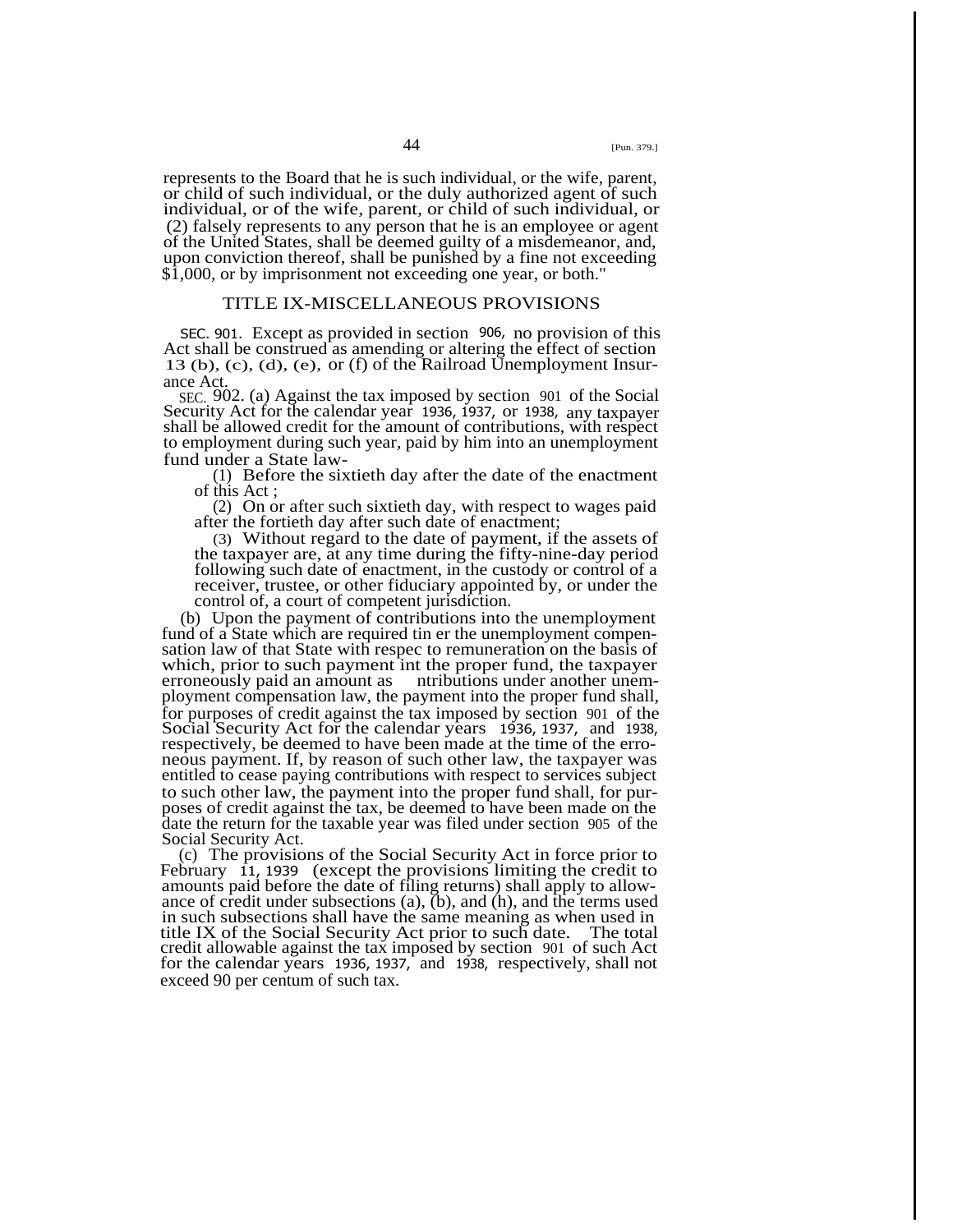(d) Refund of the tax (including penalty and interest collected with respect thereto, if any), based on any credit allowable under subsections  $(a)$ ,  $(b)$ , and  $(h)$ , may be made in accordance with the provisions of law applicable in the case of erroneous or illegal collection of the tax. No interest shall be allowed or paid on the amount of any such refund.

(e) Notwithstanding the provisions of section 1601 (a) (2) of the Internal Revenue Code, as amended, credit shall be permitted under such section 1601, against the tax for the taxable year in which remuneration is paid for services rendered during a prior year, for the amounts of contributions with respect to such remuneration which have not been credited against the tax for any prior taxable year. Credit shall be permitted under this subsection only against the tax for the years 1940, 1941, and 1942, and only for contributions with respect to remuneration for services rendered after December 31, 1938.

 $(f)$  No tax shall be collected under title VIII or IX of the Social Security Act or under the Federal Insurance Contributions Act or the Federal Unemployment Tax Act, with respect to services rendered prior to January 1, 1940, which are described in subparagraphs (11) and (12) of sections 1426 (b) and 1607 (c) of the Internal Revenue Code, as amended, and any such tax heretofore collected (including penalty and interest with respect thereto, if any), shall be refunded in accordance with the provisions of law applicable in the case of erroneous or illegal collection of the tax. No interest shall be allowed or paid on the amount of any such refund. No payment shall be made under title II of the Social Security Act with respect to services rendered prior to January 1, 1940, which are described in subparagraphs  $(11)$  and  $(12)$  of section 209 (b) of such Act, as amended.

(g) No lump-sum payment shall be made under the provisions of section 204 of the Social Security Act after the date of enactment of this Act, except to the estate of an individual who dies prior to January 1, 1940.

(h) Notwithstanding the provision of section 907 (f) of the Social Security Act limiting the terms contributions" to payments required by a State law, credit shall-be permitted against the tax imposed by section 901 of such Act for the calendar year 1936 or 1937, for so much of any payments made as contributions for such year into the unemployment fund of a State which are held by the highest court of such State not to be required payments under the unemployment compensation law of such State if they are not returned to the taxpayer. So much of such payments as are not so returned shall be considered to be "contributions" for the purposes of section 903 of such Act. The periods of limitations prescribed by section 3312 (a) of the Internal Revenue Code shall not begin to run, in the case of the tax for such year of any taxpayer to whom any such payment is returned, until the last such payment is returned to the taxpayer.

(i) No part of the tax imposed by the Federal Unemployment Tax Act or by title IX of the Social Security Act, whether or not the taxpayer is entitled to a credit against such tax, shall be deemed to be a penalty or forfeiture within the meaning of section 57j of the Act entitled "An Act to establish a uniform system of bankruptcy throughout the United States", approved July 1, 1898, as amended.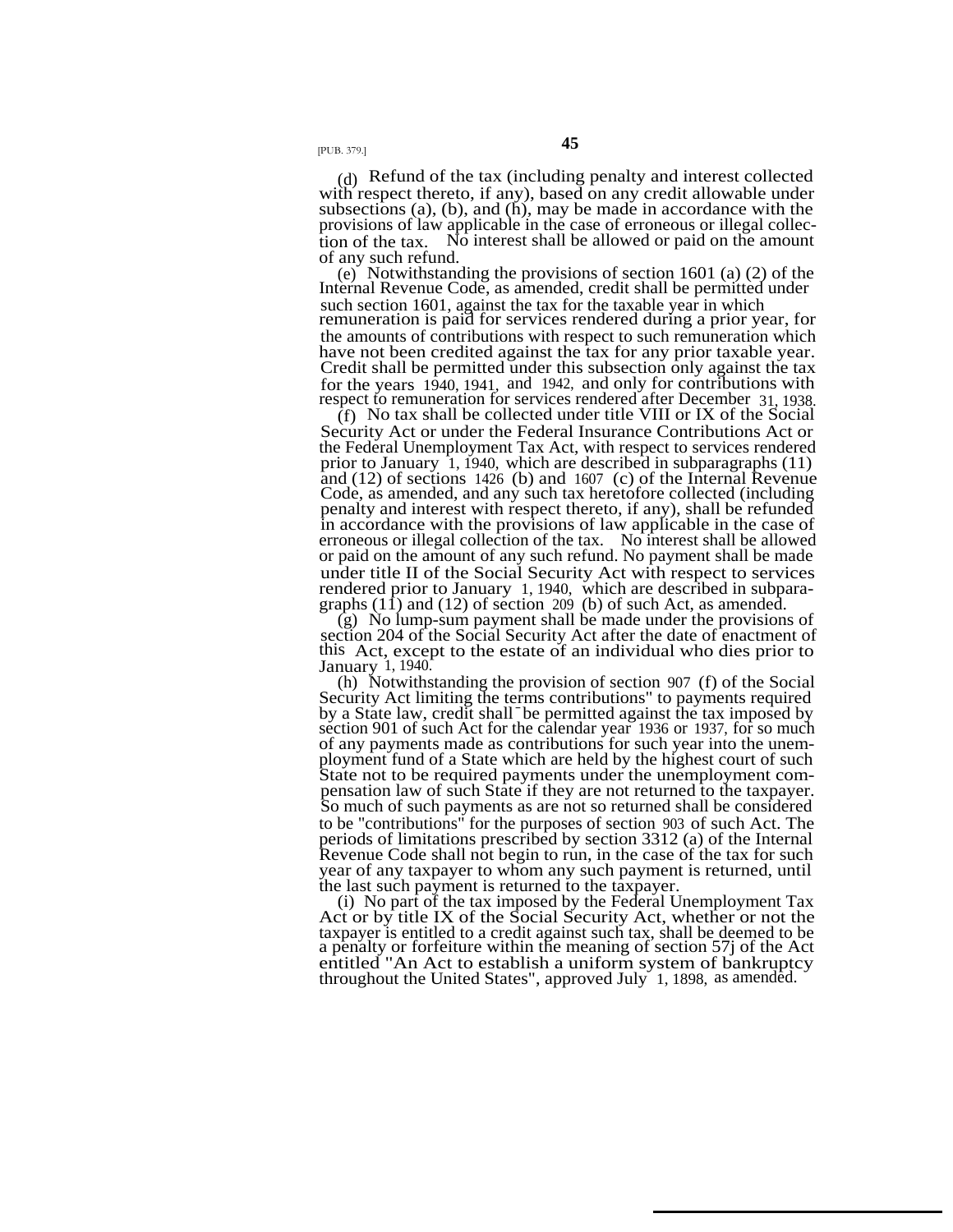SEC. 903. Section 1430 of the Internal Revenue Code is amended by striking out "3762" and inserting in lieu thereof "3661".

SEC. 904. Effective January 1, 1940, section 1428 of the Internal Revenue Code is amended by striking out "paragraphs (9) and  $(10)$ " and inserting in lieu thereof "paragraph  $(9)$ ".

SEC. 905. (a) No service performed at any time during the calendar year 1939 by any individual shall, by reason of the individual having attained the age of sixty-five, be excepted from employment as defined in section 1426 (b) of subchapter A of chapter 9 of the Internal Revenue Code. Paragraph (4) of such section of the Internal Revenue Code. (which excepts such service from employment) is repealed as of the effective date thereof, and paragraph  $(4)$  of section 811 (b) of the Social Security Act is repealed as of January 1, 1939. The tax on Social Security Act is repealed as of January 1, 1939. employees imposed by section 1400 of such subchapter and the tax on employers imposed by section 1410 of such subchapter, and the provisions of law applicable to such taxes, shall apply with respect to remuneration paid after December 31, 1938, for service which, by reason of the enactment of this section, constitutes employment as so defined.

(b) Notwithstanding any other provision of law, no employer shall be liable for the tax on any employee, imposed by section 1400 of such subchapter (unless the employer collects such tax from the employee), with respect to service performed before the date of enactment of this Act which constitutes employment by reason of the enactment of this section, except to the extent that the employer has under his control at any time on or after the ninetieth day after such date amounts of remuneration earned at any time by the employee.

SEC. 906.. If the Social Security Board finds with respect to any State that the first regular session of such State's legislature which began after June 25, 1938, and adjourned prior to thirty days after the enactment of this Act (1) had not made provision to authorize and direct the Secretary of the Treasury prior to thirty days after the close of such session or July 1, 1939, whichever date is later, to transfer 'from its account in the Unemployment Trust Fund to the railroad unemployment insurance account in the Unemployment Trust Fund an amount equal to such State's "preliminary amount", or to authorize and direct the Secretary of the Treasury, prior to thirty days after the close of such session or January 1, 1940, whichever date is later, to transfer from its account in the Unemployment Trust Fund to the railroad unemployment insurance account in the Unemployment Trust Fund an amount equal to such State's "liquidating amount", or both; and (2) had not made provision for financing the administration of its unemployment-compensation law during the period with respect to which grants therefor under section 302 of the Social Security Act are required under section 13 of the Railroad Unemployment Insurance Act to be withheld by the Social Security Board, notwithstanding the provisions of section 13 (d) of the Railroad Unemployment Insurance Act the Social Security Board shall not begin to withhold from certification to the Secretary of the Treasury for payment to such State the amounts determined by it pursuant to section 302 of the Social Security Act and to certify to the Secretary of the Treasury for payment into the railroad unemployment-insurance account the amount so withheld from such State, as provided in section 13 of the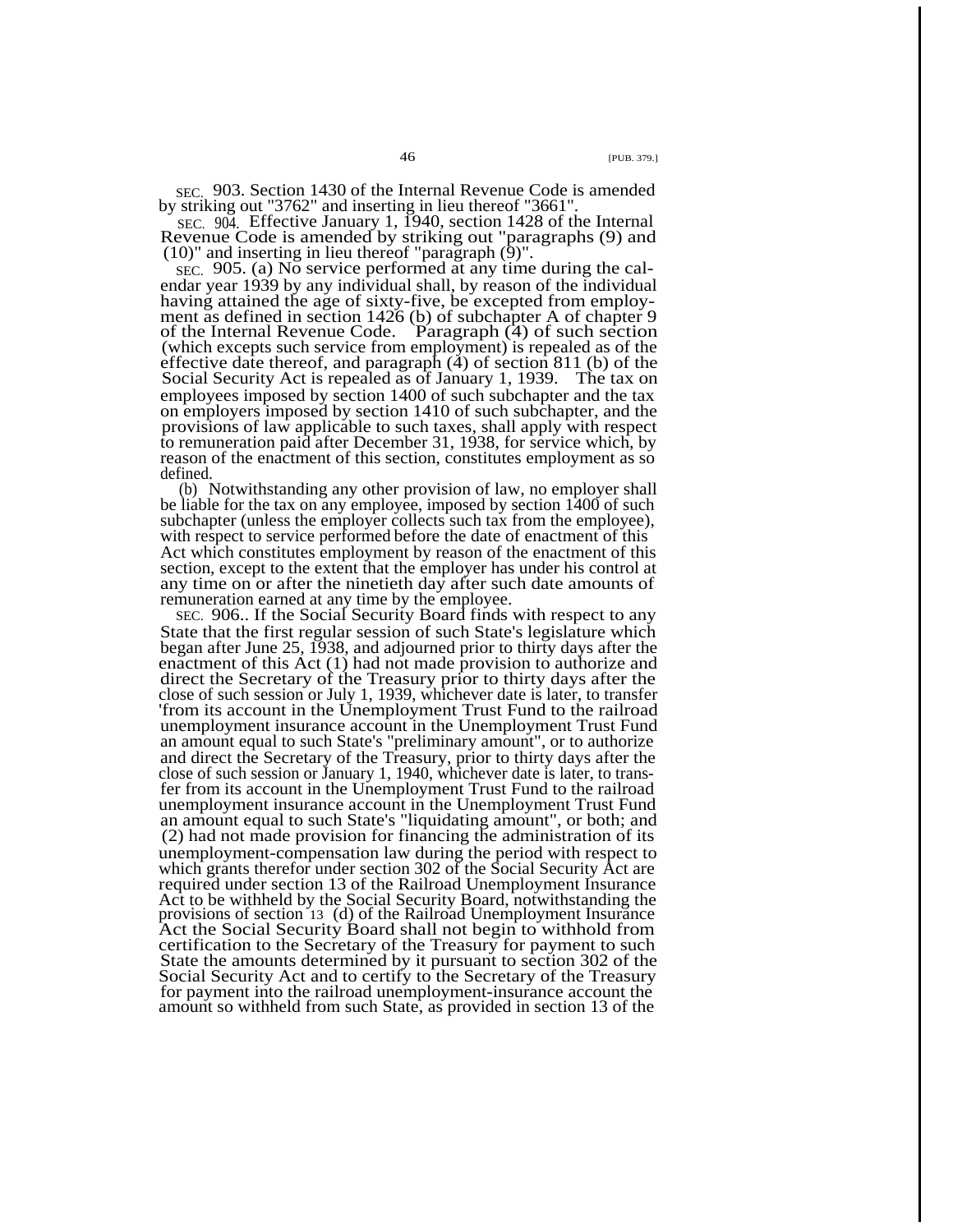Railroad Unemployment Insurance Act, until after the thirtieth day after the close of such State's first regular or special session of its legislature which begins after the date of enactment of this Act and after the Social Security Board finds that such State had not, by the thirtieth day after the close of such legislative session, authorized and directed the Secretary of the Treasury to transfer from such State's account in the Unemployment Trust Fund to the railroad unemploy-

ment insurance account in the Unemployment Trust Fund such State's "preliminary amount" plus interest thereon at  $21/2$  per centum per annum from the date the amount thereof is determined by the Social Security Board, and such State's "liquidating amount" plus interest thereon at  $21/2$  per centum per annum from the date the amount thereof is determined by the Social Security Board. Notwithstanding the provisions of section 13 (e) of the Railroad Unemployment Insurance Act, any withdrawal by such State from its account in the Unemployment Trust Fund for purposes other than the payment of compensation of the whole or any part of amounts so withheld from certification with respect to such State pursuant to this Act shall be deemed to constitute a breach of the conditions set forth in sections <sup>303</sup> (a) (5) of the Social Security Act and <sup>1603</sup> (a) (4) of the Internal Revenue Code. The terms "preliminary amount" and "liquidating amount", as used herein, shall have the meanings defined in section 13 of the Railroad Unemployment Insurance Act.

SEC. 907. In addition to any other deductions made under section 203 of the Social Security Act, as amended, deductions shall be made from any primary insurance benefit or benefits to which an individual is entitled or from any other insurance benefit payable with respect to such individual's wages, until such deductions total 1 per centum of any wages paid him for services performed in 1939, and subsequent to his attaining age sixty-five, with respect to which the taxes imposed by section 1400 of the Internal Revenue Code have not been deducted by his employer from-his wages or paid by such employer.

SEC. 908. All functions of the Social Security Board shall be administered by the Social Security Board under the direction and supervision of the Federal Security Administrator.

SEC. 909. Subsection (h) of section 5 of the Home Owners' Loan Act of 1933, as amended, is amended by inserting after the words "United States", where they first appear in such subsection, the following: "(except the taxes imposed by sections 1410 and 1600 of the Internal Revenue Code with respect to wages paid after December 31, 1939, for employment after such date) ".

SEC. 910. (a) The provisions of section <sup>213</sup> (f) of the Revenue Act of 1939 shall apply without regard to the exception therein provided, if (1) the taxpayer in the determination referred to in such exception is a corporation, (2) such determination is by a decision of the Board of Tax Appeals or of a court, (3) under the law applicable to the taxable year in which the exchange occurred, the basis of the property, acquired upon the exchange from the taxpayer by the party assuming a liability of the taxpayer or acquiring the property subject to a liability, is the cost to such party of the property acquired upon the exchange, and (4) the taxpayer in